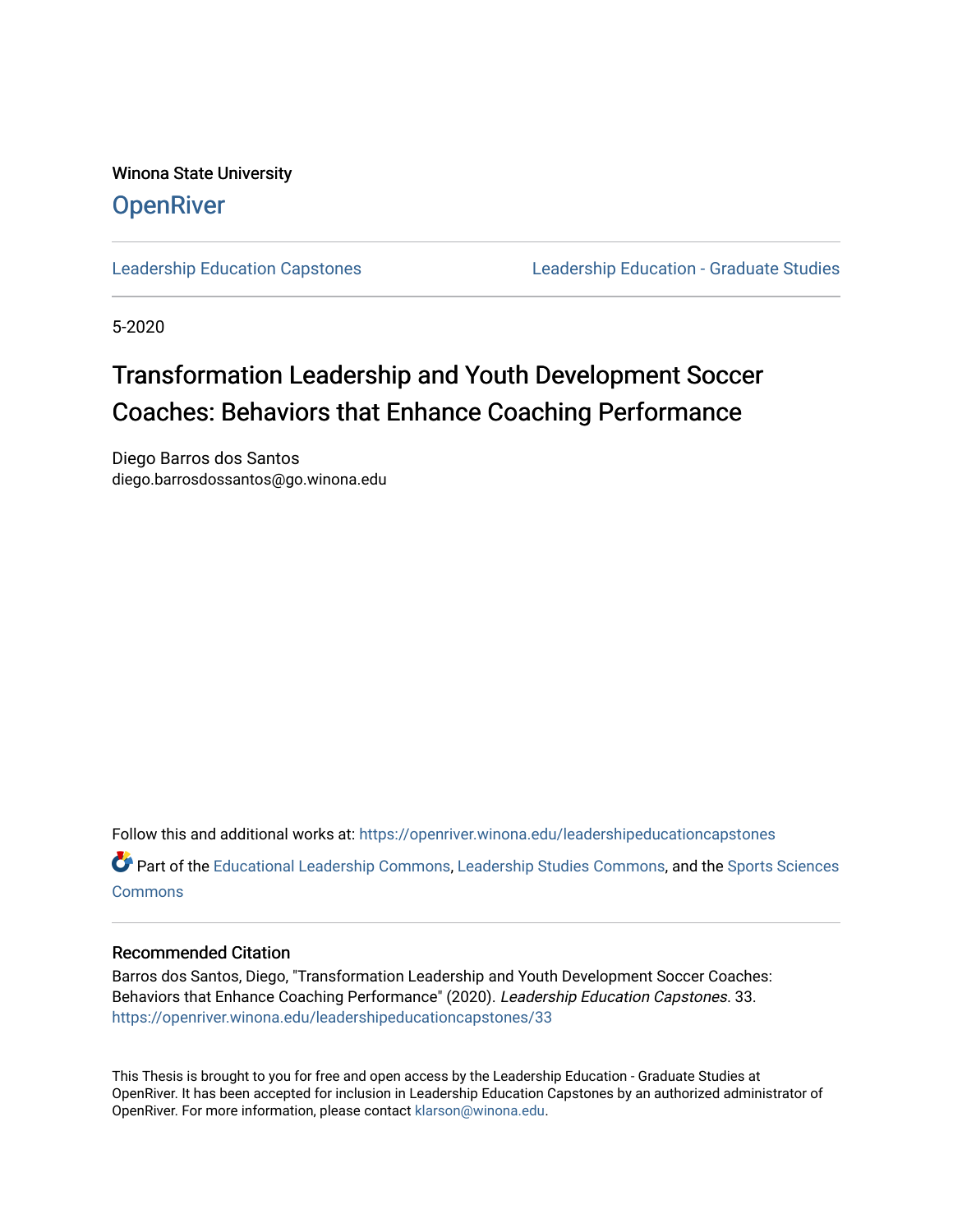## Transformation Leadership and Youth Development Soccer Coaches: Behaviors that Enhance Coaching Performance

A Thesis Submitted to the Faculty of the Department of Leadership Education College of Education of Winona State University

> by Diego Barros dos Santos

In Partial Fulfillment of the Requirements for the Degree of Master of Science

May 6, 2020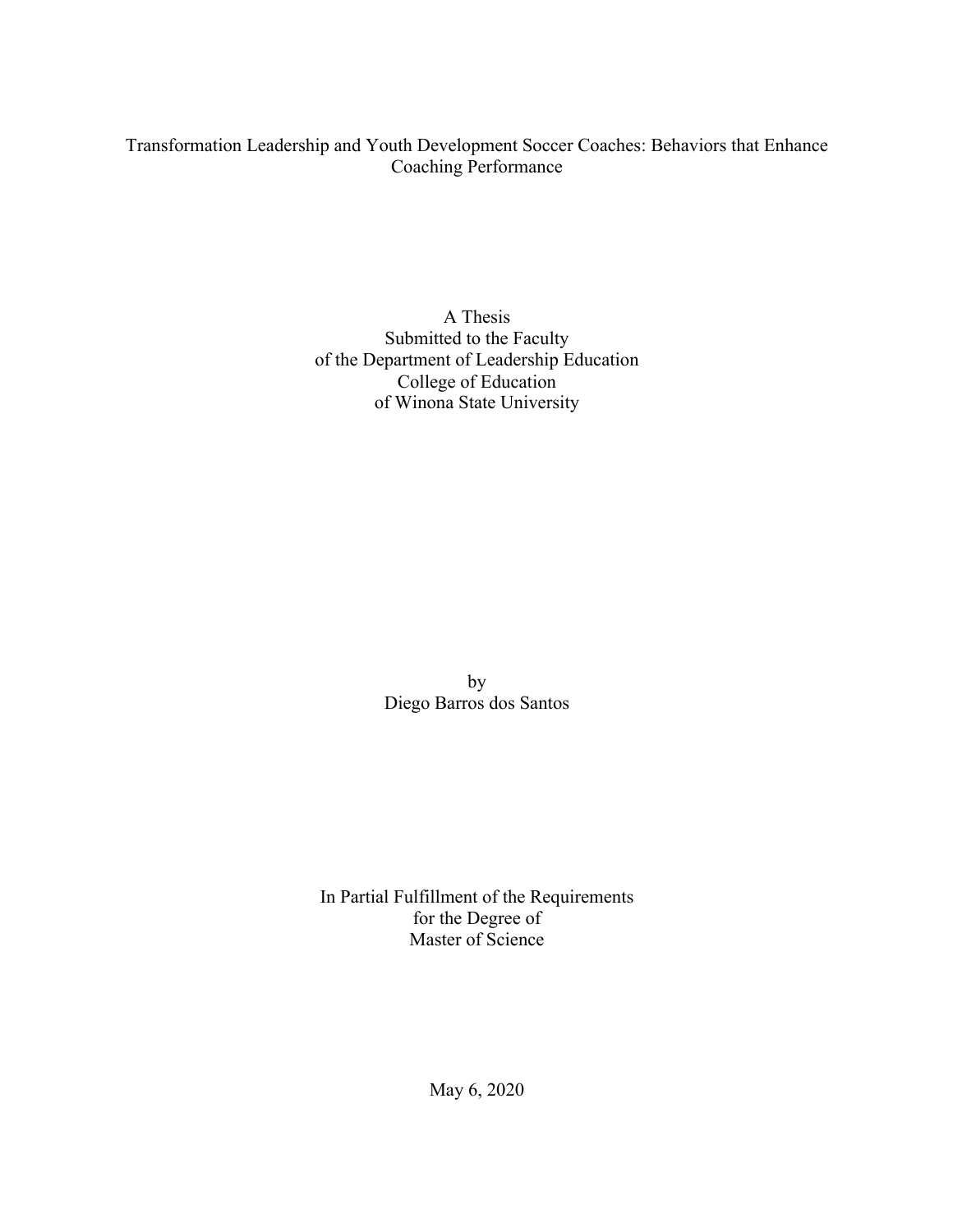#### **ABSTRACT**

This quantitative study investigated the potential relationship between youth development soccer coaching style and transformational leadership behaviors. An anonymous survey was the source of data for this study. Participants responses were categorized into the four factors of transformational leadership which include (1) intellectual stimulation, (2) inspirational motivation, (3) idealized influence, and (4) individualized considerations. Recommendations for future research encompass expanding the demographics, sample size and field observations. Additionally, further research could include a contrast and comparison between coaches perspective x athletes perspective about transformational leadership behaviors. Furthermore, transformational leadership workshop and post survey intervention might expose how coaches leadership style changes after participating a transformational leadership workshop.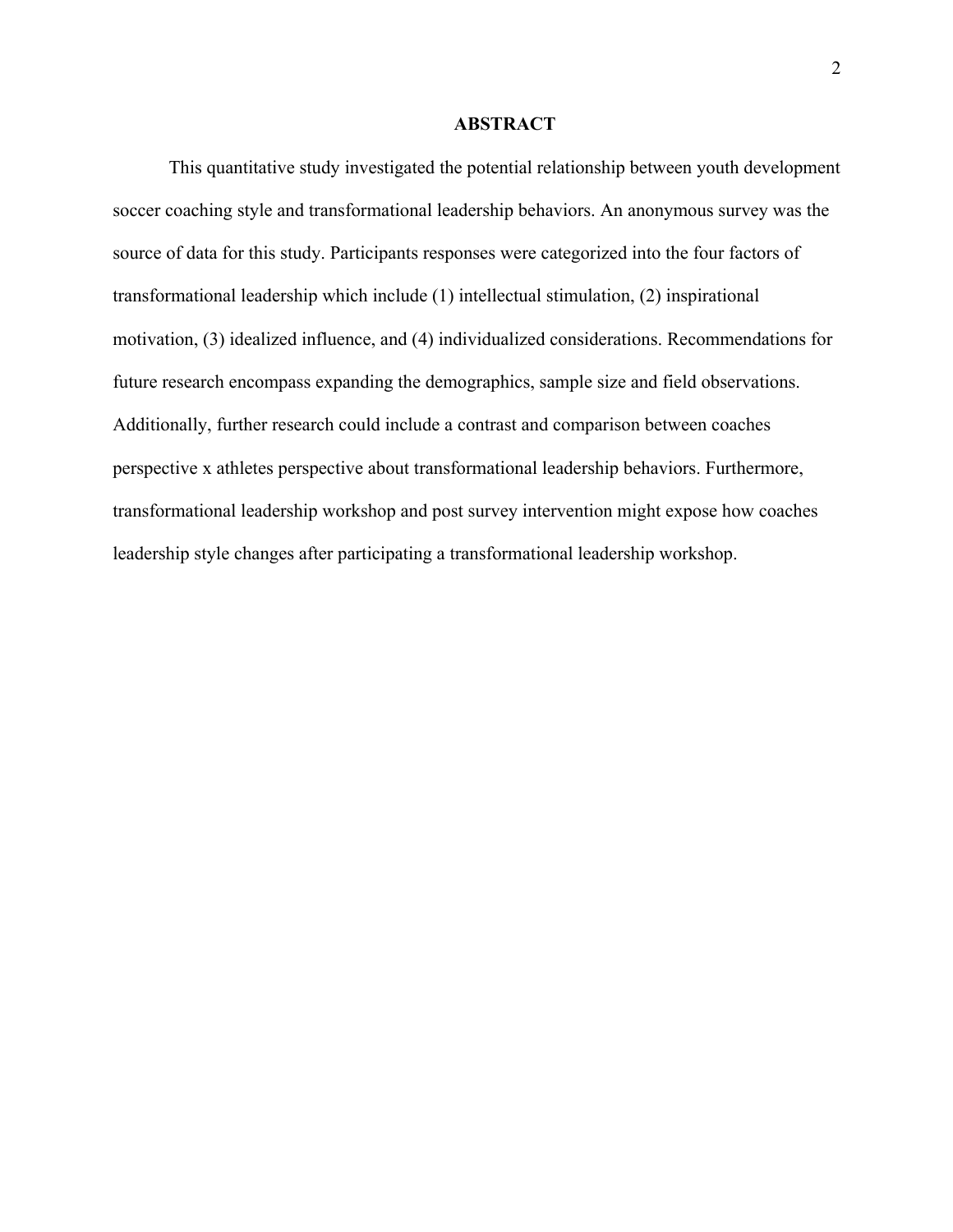#### **AKNOWLEDGMENTS**

The preparation and research of this project was made possible by support from Winona State University. I would like to acknowledge Dr. Douglas Callahan for the opportunity to engage in this research and for being a faculty mentor throughout my academic career. Thank you for the data collection made possible by individuals who participated in the study and who took the time to answer each individual question throughout the survey. Lastly, I would like to acknowledge my family in Brazil, none of this would be possible without your unwavering support throughout my academic journey.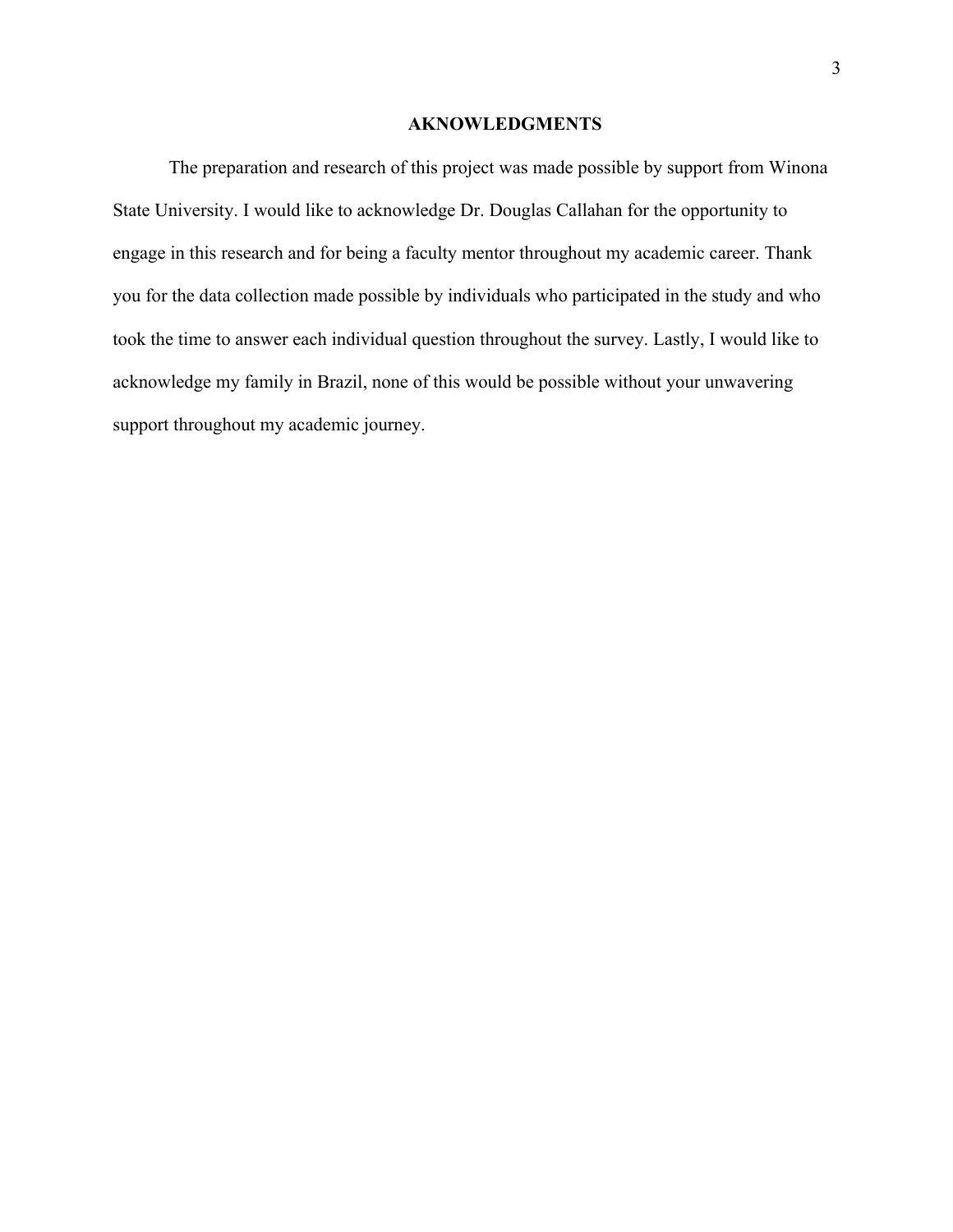| Differentiated Transformational Leadership Inventory for Youth Sports (DTLI-YS)  11 |  |
|-------------------------------------------------------------------------------------|--|
|                                                                                     |  |
|                                                                                     |  |
|                                                                                     |  |
|                                                                                     |  |
|                                                                                     |  |
|                                                                                     |  |
|                                                                                     |  |
|                                                                                     |  |
|                                                                                     |  |
|                                                                                     |  |
|                                                                                     |  |
|                                                                                     |  |
|                                                                                     |  |
|                                                                                     |  |
|                                                                                     |  |
|                                                                                     |  |
|                                                                                     |  |
|                                                                                     |  |

## **TABLE OF CONTENTS**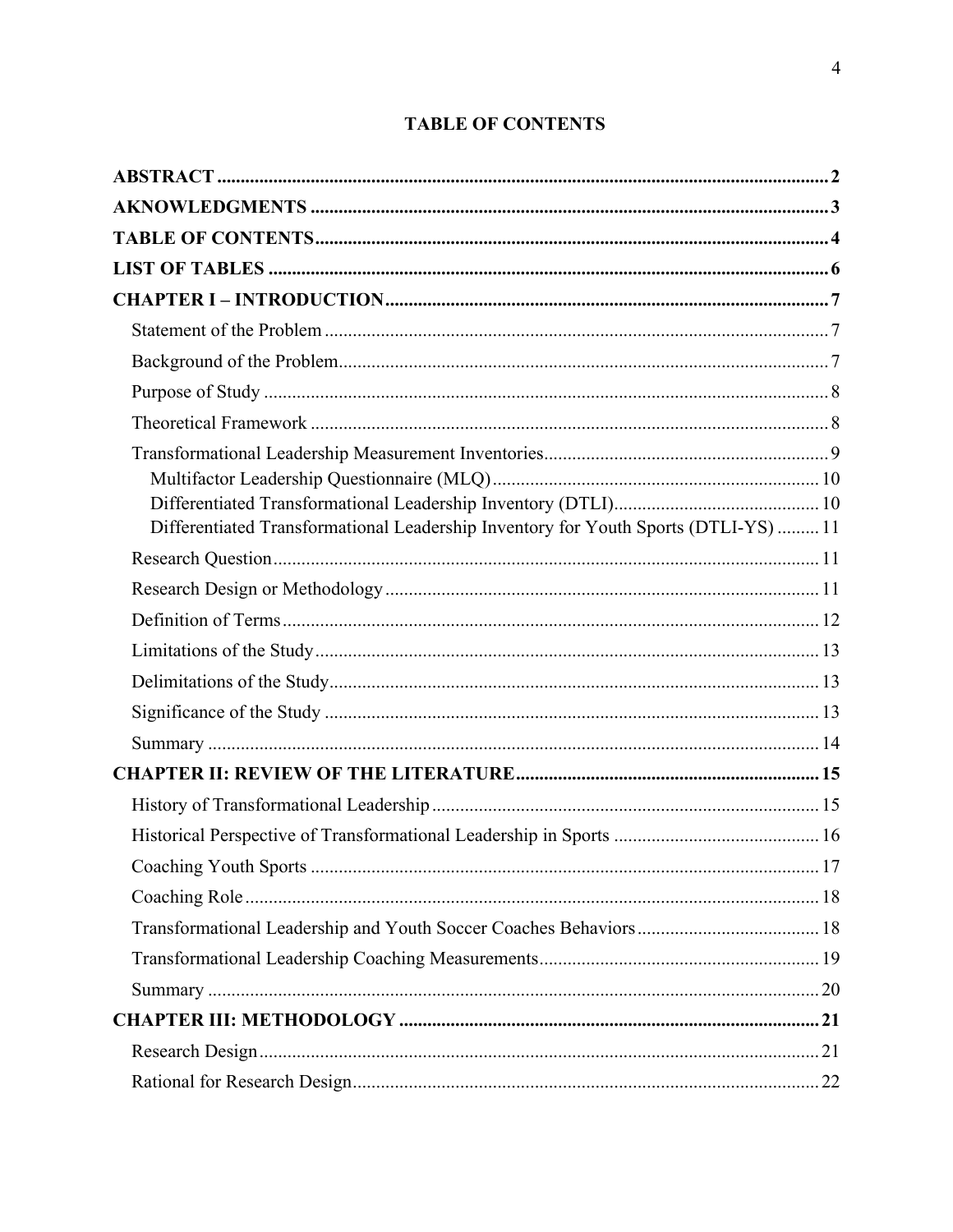| <b>CHAPTER V – CONCLUSIONS, IMPLICATIONS, AND RECOMMENDATIONS 39</b> |  |
|----------------------------------------------------------------------|--|
|                                                                      |  |
|                                                                      |  |
|                                                                      |  |
|                                                                      |  |
|                                                                      |  |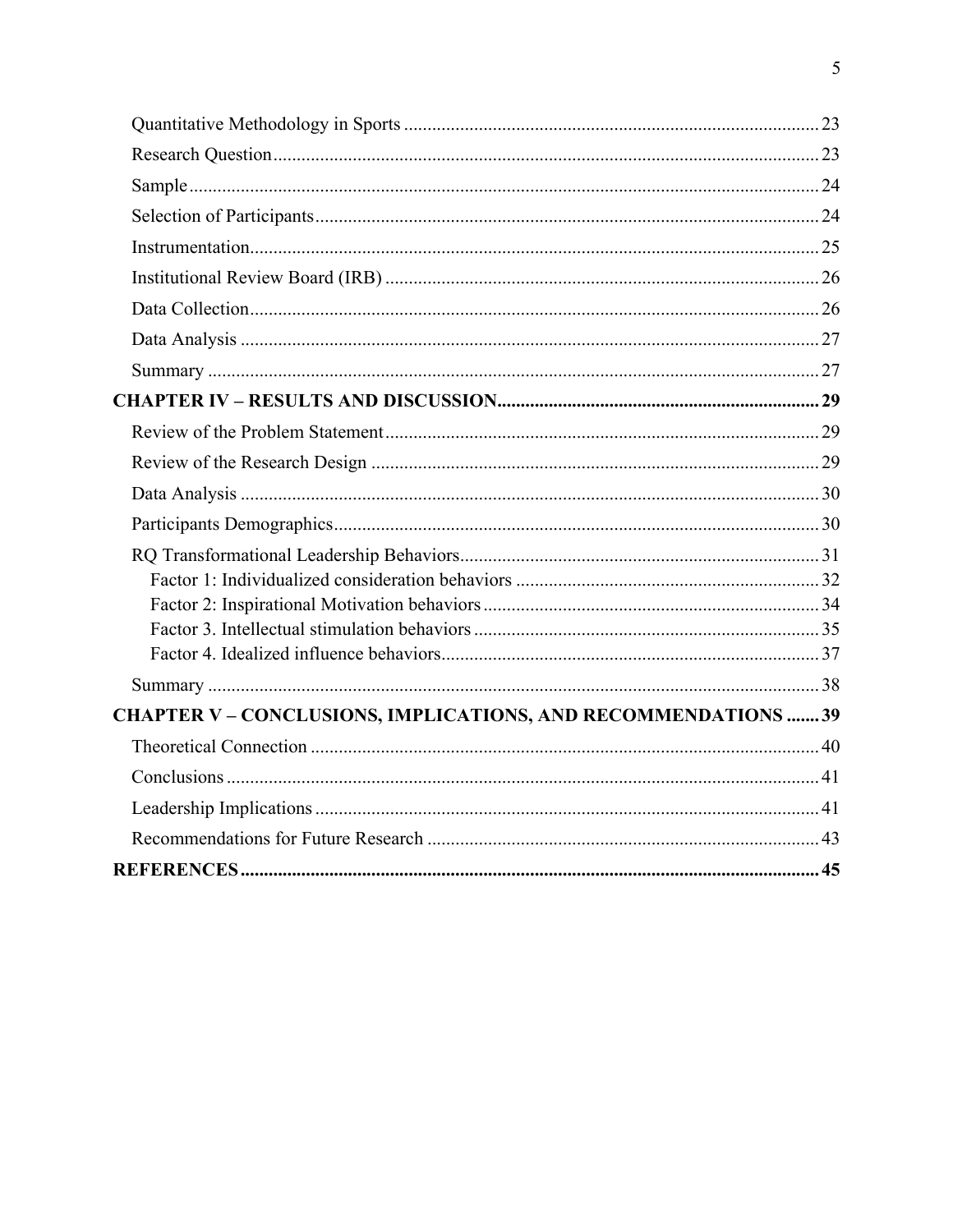## **LIST OF TABLES**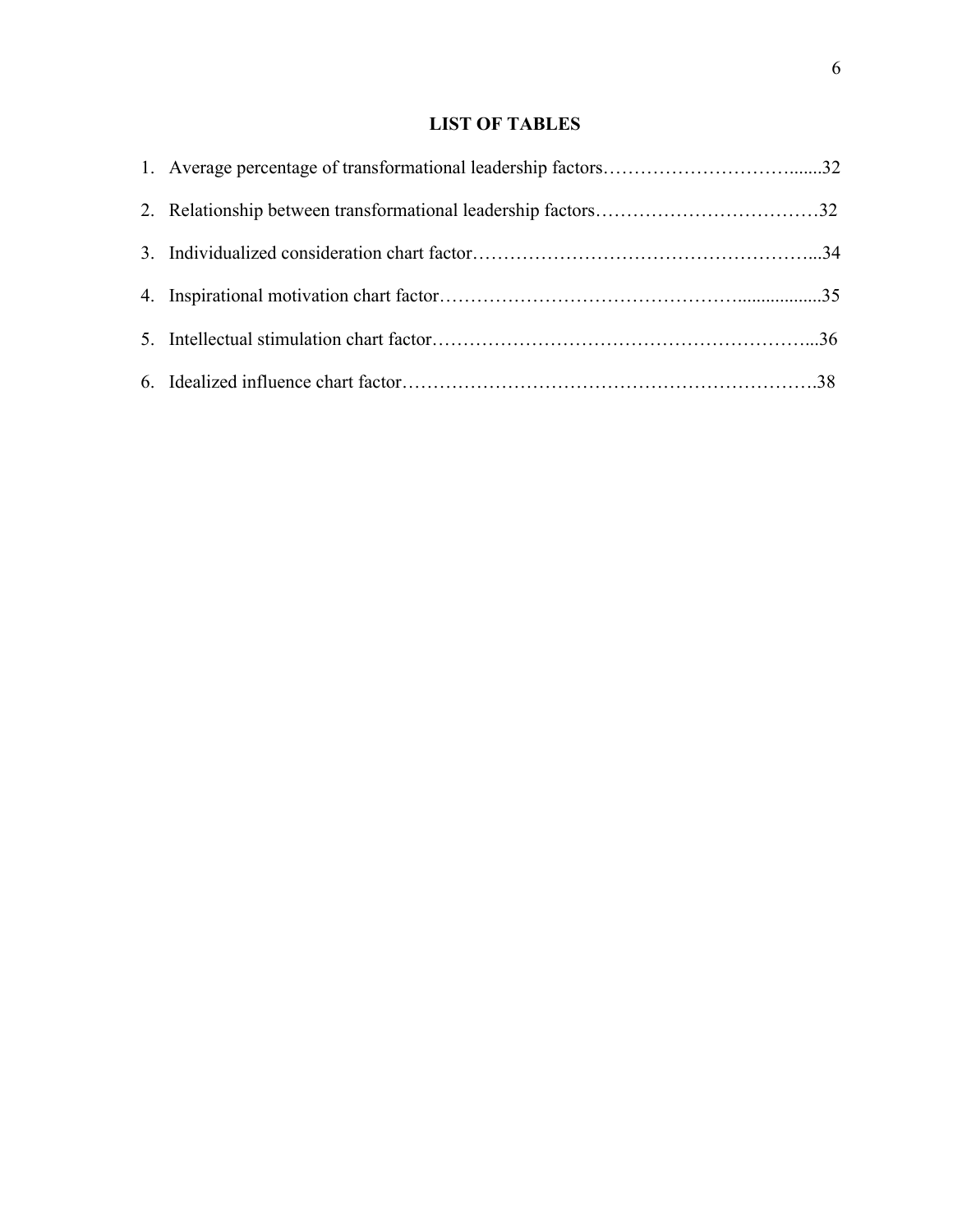#### CHAPTER I – INTRODUCTION

As the name of Transformational Leadership style infers, leaders find themselves in decision making situations that potentially transform people and help them to exceed average expectations (Northouse, 2016). In this leadership approach, Liu (2018) explains the importance of transformational leaders in guiding the followers to adjust to different viewpoints, and more importantly, providing self-confidence to perform and produce in imprecise environments.

In sports, specifically soccer, the popularity of the sport demands well-equipped and skillful leaders to balance the interest of participants at all levels (McCann, Kohntopp, & Keeling 2015). At the youth level, coaches deliver coaching points, encourage and develop players to have a spirit of enjoyment of playing the sport and confidence to achieve goals (Price and Weiss, 2013). Vella, Oades, and Crowe (2012) endorse the transformational coaching behavior as an efficient tool of developing positive coachable moments for the players.

## **Statement of the Problem**

Regardless the concentration in other areas of study, Callow and his colleagues (2009) reveal little is known about transformational leadership behaviors enhancing coaching performance in sports. Transformational leadership within areas such as business and military are reasonably usual, but sport-related studies are still scant (Hassan et al., 2013). This lack of literature on transformational leadership in sports is greater when it comes to youth sports soccer coaches, which poses a problem for leadership development.

### **Background of the Problem**

Soccer in the U.S. requires the necessity for more effective leadership in coaching performance at all levels (McCann, Kohntopp, & Keeling, 2015). At the youth level, the U.S. has approximately 300,000 youth soccer coaches and the majority of this population consists of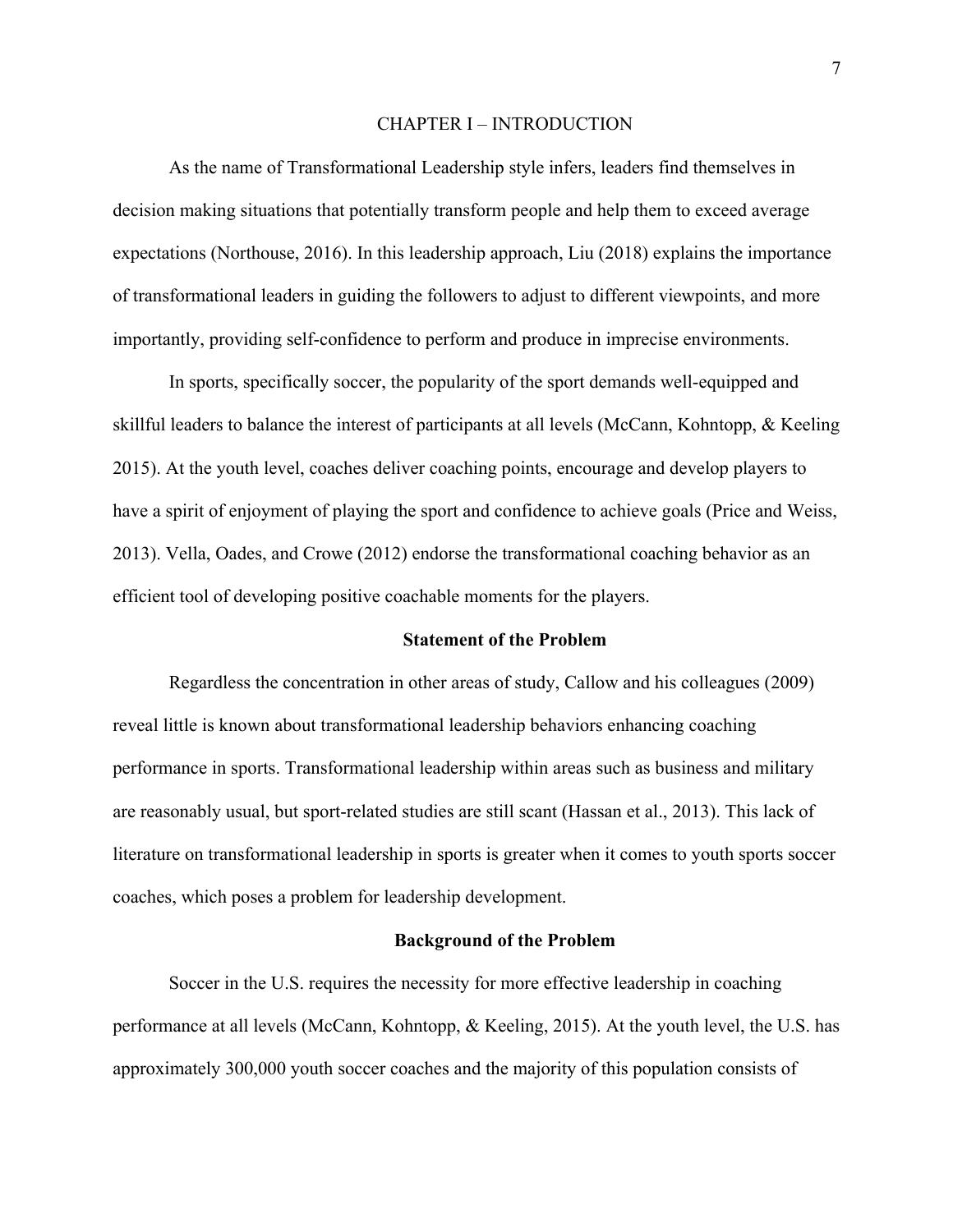volunteers or parent coaches (Rapids youth soccer club, 2019). In the state of Minnesota, 11,000 youth soccer coaches make up 3.67% of the entire U.S. soccer coaches' population "Minnesota Youth Soccer Association" (n.d.).

Considering the desperate need for better capability of youth soccer coaches and adding the emerging researches on transformational leadership related to soccer (Arthur, Bastardoz, & Eklund, 2017). Transformational leadership behaviors studies may serve as a tool to help youth development soccer coaches enhance their performance and exceed expectations.

#### **Purpose of Study**

Examining the use of transformational leadership behaviors by youth soccer coaches will establish a better understand for this population of leaders. The purpose of this quantitative study is to investigate the relationship between youth development soccer coaching styles and transformational leadership behaviors.

## **Theoretical Framework**

Burns (1978) defines the term transforming leadership in a quantity of behaviors that successful leaders should have when teach the leadership role. Later, Bass (1990) relates transformational leaders' behaviors as charismatic individuals able to impact and transform followers. Building upon the work of Burns and Bass, these behaviors culminated in the Transformational leadership Model (Vella, Oades, & Crowe, 2012). This model includes the full range of leadership behaviors under four different elements; idealized influence, inspirational motivational, intellectual stimulation, and individualized consideration (Avolio & Bass, 1991).

## **Element I - Idealized Influence**

Element I refers to charisma. Charisma is defined "as a quality, not necessarily only of persons, but a non-empirical aspects of the situation of the action, of, in a special technical sense,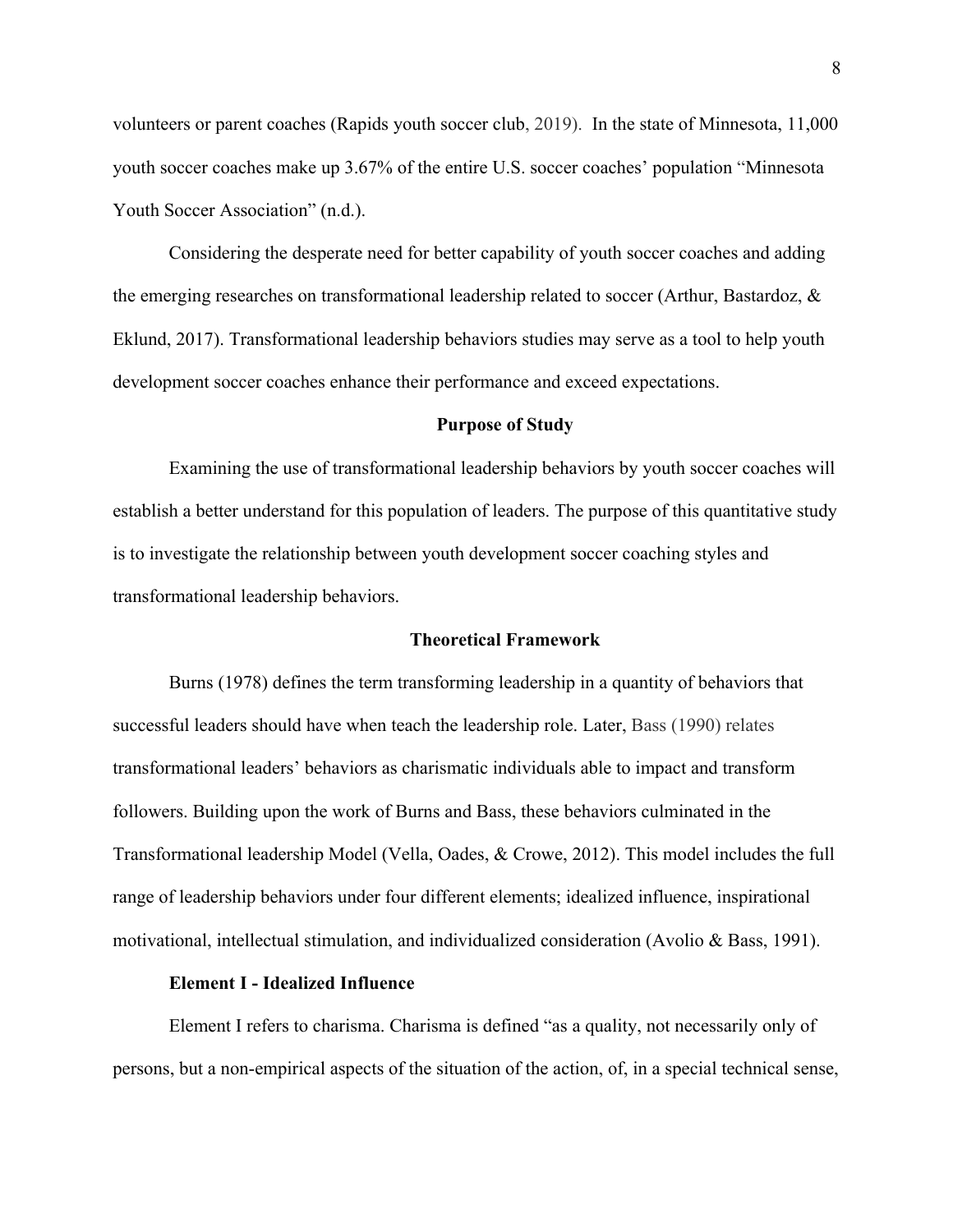a 'supernatural' order, recognition which underlies the moral legitimacy of normative rules generally" (Weber, Henderson, & Parsons, 1947, p. 75). Idealized Influence leaders boost followers to achieve better performances (Hassan, et. al., 2013). Through emotions, these leaders have a moral and ethical vision of a better future for the followers (Northouse, 2016).

#### **Element II- Inspirational motivational**

Element II Inspirational motivation leaders challenge and motivate followers to build teamwork (Newland, 2016). Also, in this element, leaders make the follower see the meaning and purpose of everyday tasks (Álvarez, et. al., 2016).

## **Element III- Intellectual Stimulation**

Element III Intellectual stimulation leaders encourage followers to think outside the box and being creative (Bormann, et. al., 2016). In the same line, Price, and Weiss (2011) define intellectual stimulation leaders as problem-solving individuals.

## **Element IV- Individualized Consideration**

Element IV Individualized Consideration leaders are mentors who focus on the growth of everyone in the organization (Kramer & Allen, 2018). Individualized leaders scan the environment and know the specific needs of the followers, then provide help in terms of guiding and decision-making (Mahalinga Shiva & Suar, 2012).

These four elements can be assessed by multiple measures. The next section describes the transformational leadership measures available for use in data collection.

## **Transformational Leadership Measurement Inventories**

"Incorporating validated measures as indicators of coaching effectiveness is aided by the availability of such measures in the literature" (Vella, Oades, & Crowe, 2012, p. 208).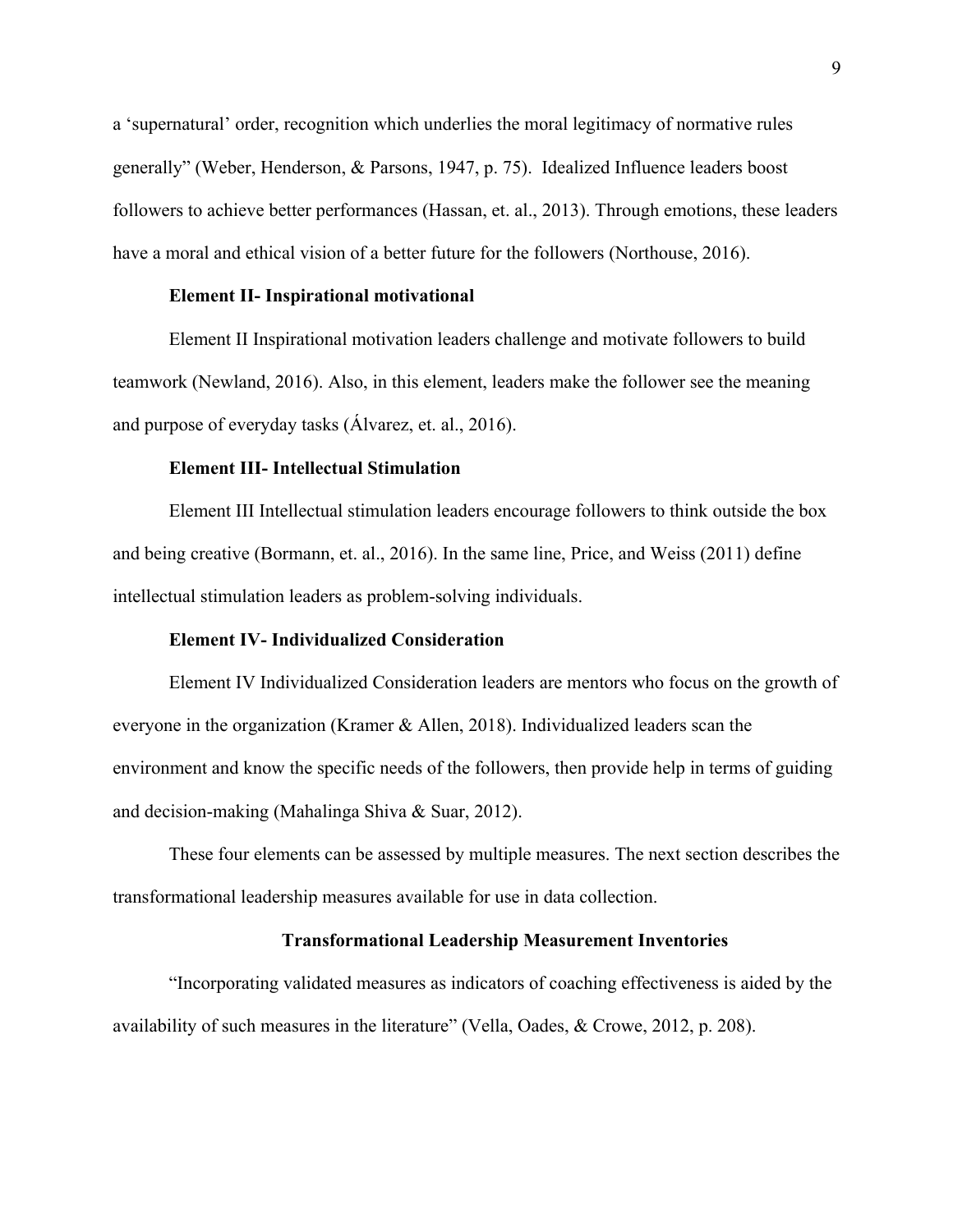Considering the full range of leadership there are four main inventories to measure transformational leadership behaviors related to sports.

## **Multifactor Leadership Questionnaire (MLQ)**

The Multifactor Leadership Questionnaire (MLQ) measures transformational and transactional leadership styles (Bass & Avolio, 1995). As stated earlier in this chapter, transformational style encompasses four categories including charisma, idealized influence, inspirational motivation, and intellectual stimulation (Bass, 1990). In sports, one of the first studies based on MLQ, Charbonneau, Barling, and Kelloway (2001) investigated the improvement on athletes' performance by applying transformational behavior. In regard to coaches' behavior, Rowold (2006) explored the effectiveness of leadership styles among martial arts coaches.

## **Transformational Leadership Inventory (TLI)**

Podsakoff et al.'s (1990) created the Transformational Leadership Inventory by measuring six different behaviors including, identifying and articulating a vision, providing an appropriate role model, fostering the acceptance of group goals, high performance expectations, providing individualized support, and intellectual stimulations. This assessment was used by Vella, Oades, and Crowe (2012) in a study of validation of the differentiated transformational leadership inventory as measurement of coaching soccer at the youth level.

## **Differentiated Transformational Leadership Inventory (DTLI)**

Combining assessments from Podsakoff et al.'s (1990) Transformational Leadership Inventory and adding Bass, and Avolio (1995) Multifactor Leadership Questionnaire. Hardy et al. (2010) launched the Differentiated Transformational Leadership Inventory to measure leadership behavior on the military. They found that behaviors such as high expectations and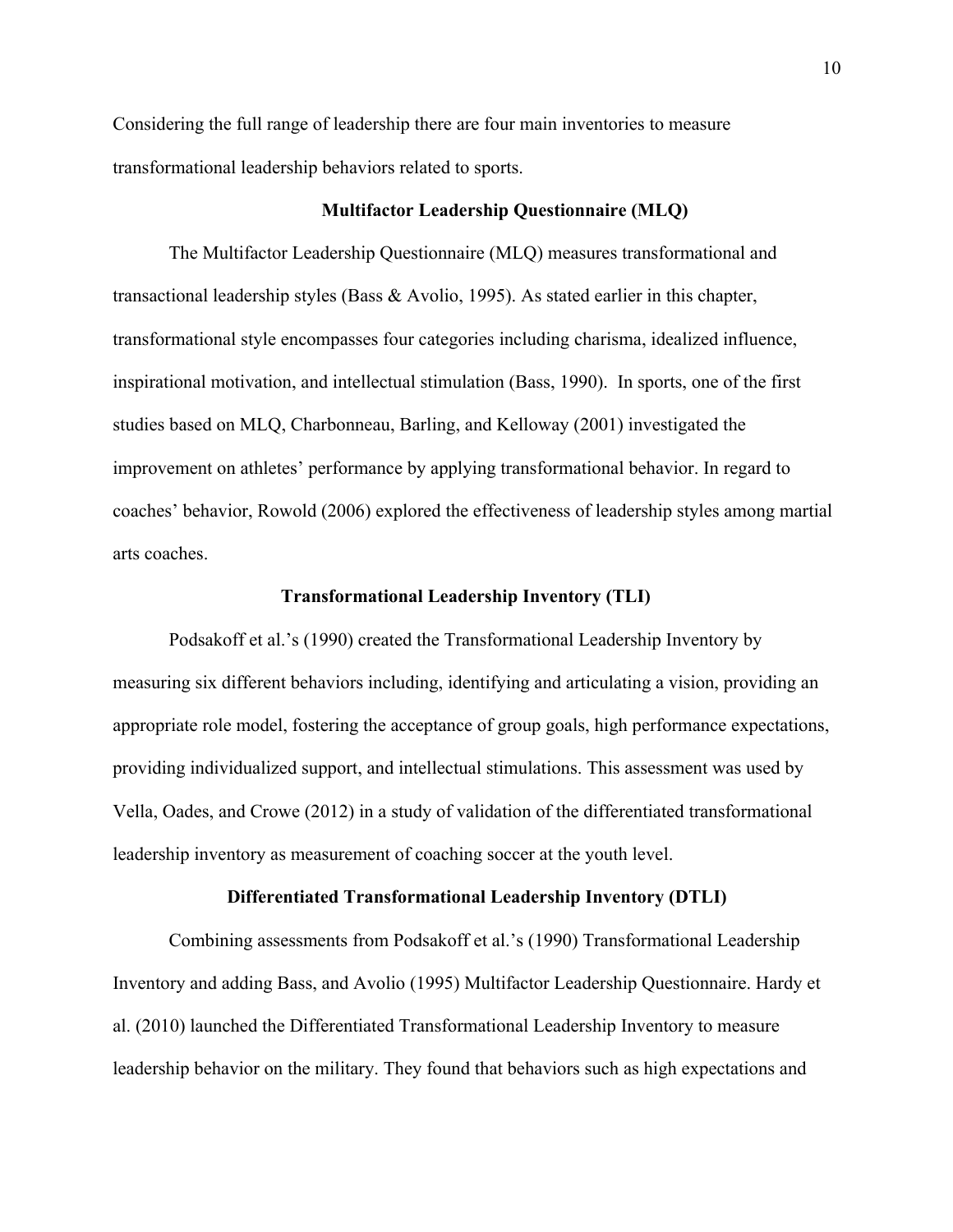intellectual stimulations were discriminated to determine who passes or failure on training recruitment. In an adaptation to sports setting, Callow and his colleagues (2009) study transformational behaviors based on the original DTLI. The results shown greater acceptance of group goals and promoting teamwork and task cohesion related to team cohesion and performance.

## **Differentiated Transformational Leadership Inventory for Youth Sports (DTLI-YS)**

Vella, Oades, and Crowe (2013) pointed the need to explore transformational leadership intervention for youth sports coaches. Therefore, Vella, Oades, and Crowe (2012) were the pioneers on the application of the DTLI in youth sports setting. Their study focusses on how important the application of the DTLI at early ages in soccer is, since most of the athletes will not be pursuing a professional career (Ganzberg, 2008). The results of (Vella, et. al, 2012) study seem to present a valid tool for the current investigation in the same sport with a concentration on coaching behavior and performance. The other measures will not be used except as they have been adapted from DTLI and MLQ.

#### **Research Question**

Research in sports related transformational leadership is still new, consequently, knowledge in this subject is limited. The following research question guides the investigation of youth development soccer coaches' behavior and coaching performance.

RQ. How do youth development soccer coach's leadership style relate to transformational leadership factors after participating in a leadership behavior study?

## **Research Design or Methodology**

This quasi-experimental quantitative research will use anonymous survey as method design. The two phases of the study will be further explained in Chapter 3 and are: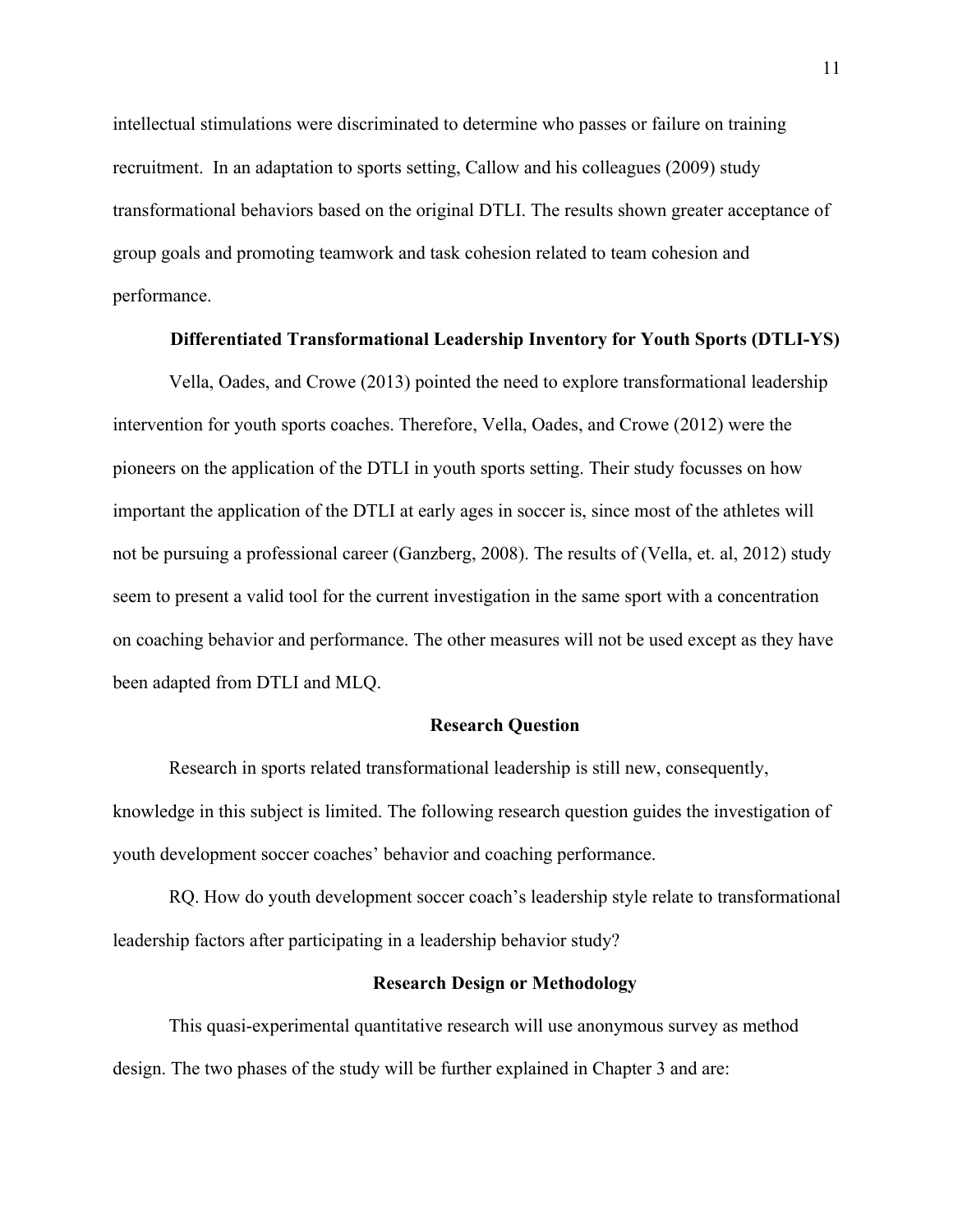Phase I – Survey intervention about what the population of the soccer coaches' styles are linked within transformational leadership behaviors.

Phase II – The researcher will verify the existence of relationship between coaching style and transformational leadership behavior.

## **Definition of Terms**

The definition of the following terms will result in a better understanding of the present study.

**Transformational Leadership**- Capacity of a leader in transforming and help followers to achieve their goals (Northouse, 2016).

**Transformational leadership model-** Bass (1990) full range of transformational leadership behaviors.

**Multifactor Leadership Questionnaire (MLQ)-** Bass, and Avolio (1995) measurement inventory in leadership styles.

**Transformational Leadership Inventory (TLI)-** Podsakoff et al.'s (1990) inventory to measure transformational leadership behavior.

**Differentiated transformational leadership inventory (DTLI)-** Hardy et al. (2010)

inventory to measure leadership behavior in the military.

#### **Differentiated transformational leadership inventory for youth sports (DTLI-YS)-**

Vella, Oades, and Crowe (2012) sport adaptation of DTLI inventory to validate transformational leadership behaviors in youth soccer.

**Idealized influence –** Northouse (2016) defines idealized influence as an emotional behavior capable to influence followers to seek better performance.

**Inspirational motivational –** Newland (2016) explains the term as motivational leaders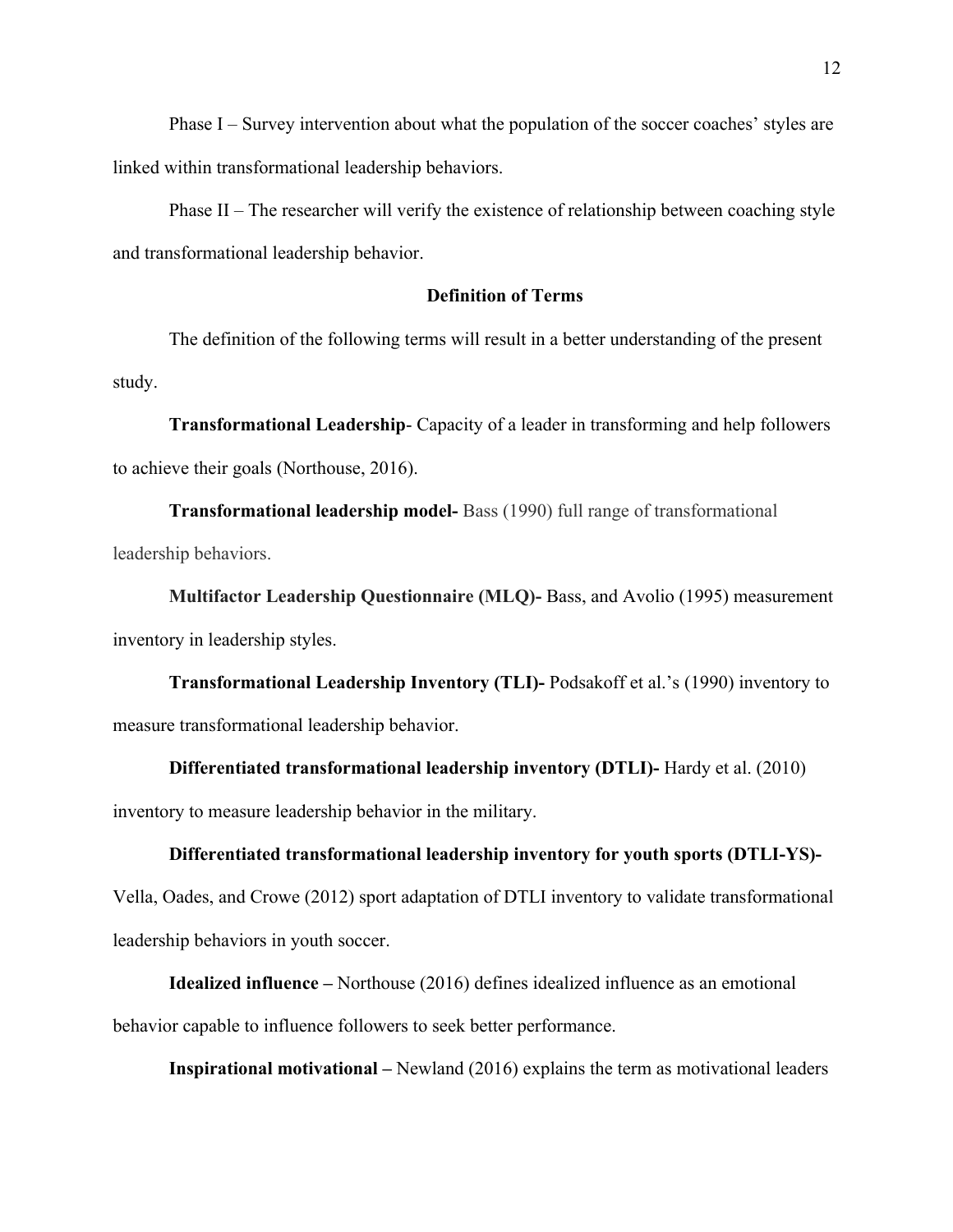build positive teamwork in the followers.

**Intellectual stimulation- "**Includes challenging the assumptions of followers' beliefs, their analysis of problems, and solutions they generate to solve these problems" (Rowold, 2006, p. 313).

**Individualized consideration-** Behaviors related to mentoring the followers focusing on individual needs (Stenling, & Tafvelin 2014).

**Identifying and articulating a vision-** Podsakoff et al.'s (1990) defines identifying and articulating a vision as leaders' behaviors that explore the creativity of the followers.

**Providing an appropriate role model-** Podsakoff et al.'s (1990) defines role models as behaviors that followers value as a positive example to be followed.

**Fostering the acceptance of group goals-** Podsakoff et al.'s (1990) leadership behaviors that encourage followers to promote collaboration and teamwork.

**High performance expectations-** Podsakoff et al.'s (1990) leadership behaviors emphasized in set high expectation goals to be achieved by followers.

## **Limitations of the Study**

Coaches veracity in survey responses and willingness to participate in the study. The researcher can't precise the sample size of the study. Thirty youth soccer coaches will be reached to participate voluntarily, however the researcher can't predict who many coaches will respond.

## **Delimitations of the Study**

Delimitation of the study pertains to soccer coaches who experienced at least one year on coaching at the youth level. Also, the boundaries of this study include coaches who have coached at the youth level in the region of Minnesota, specifically in the southern district.

## **Significance of the Study**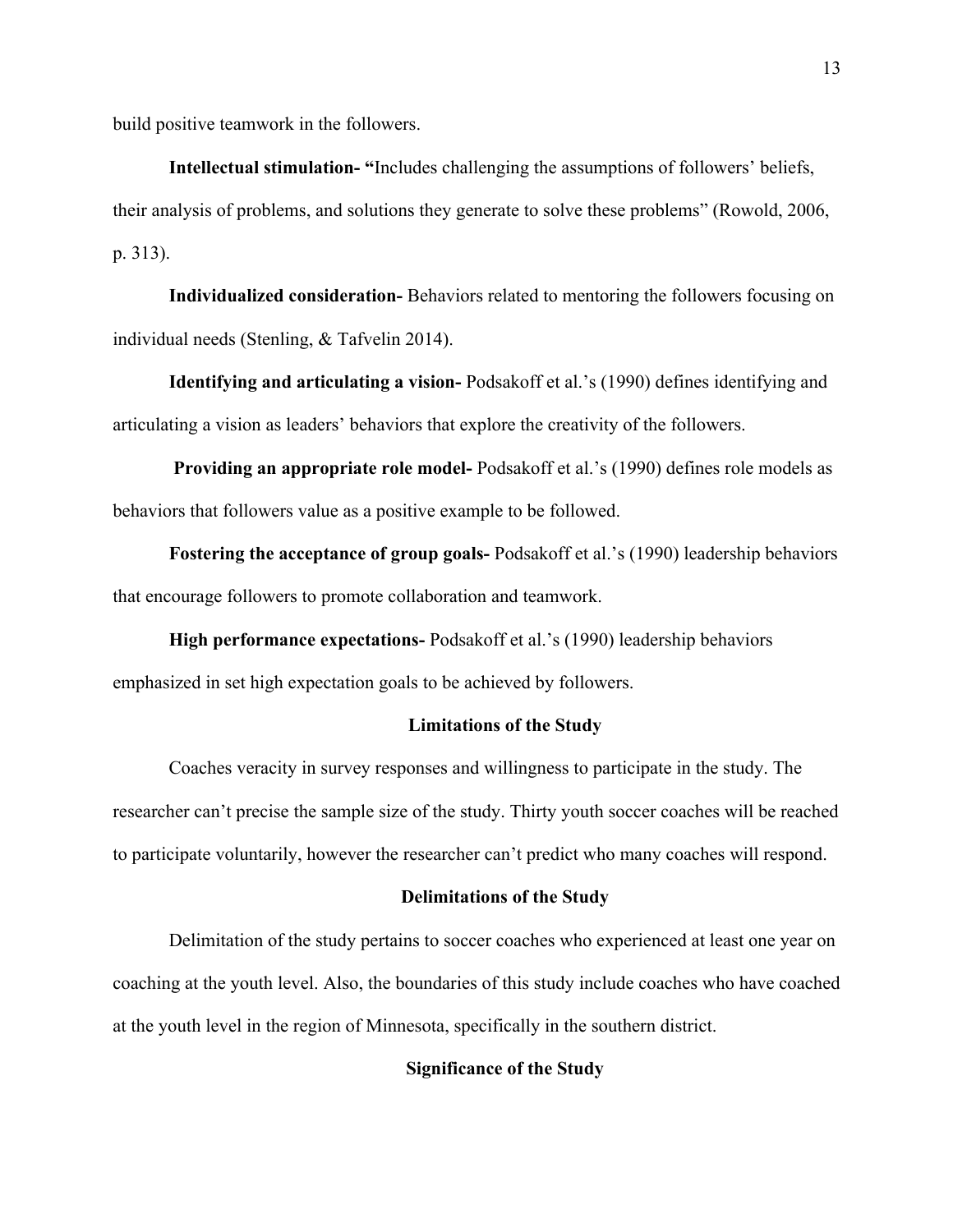The lack of studies on transformational leadership behaviors and impact in sports coaches' performance, specifically in soccer, makes the present study feasible in this area and potentially benefit youth soccer coaches, youth soccer programs, sports directors and coordinators. Furthermore, the results of the current study might benefit any community programs or future leadership students.

#### **Summary**

Chapter one presents foundations and theoretical studies on leadership style and exposes the need of further investigation on the effectiveness of transformational leadership behavior that enhancing coaching performance. Chapter two displays the review of the literature which will focus on explore the gap in the recent research surrounding transformational leadership and coaching behavior. Chapter three presents the research design and methodology where the survey intervention on transformational leadership behavior is included in this chapter. Chapter four exhibits the presentation and examination of the results. Chapter five presents conclusions on the study of transformational leadership and youth soccer coaches' behaviors. Also, recommends future research on transformational leadership sport-related coaching behaviors based on the study findings.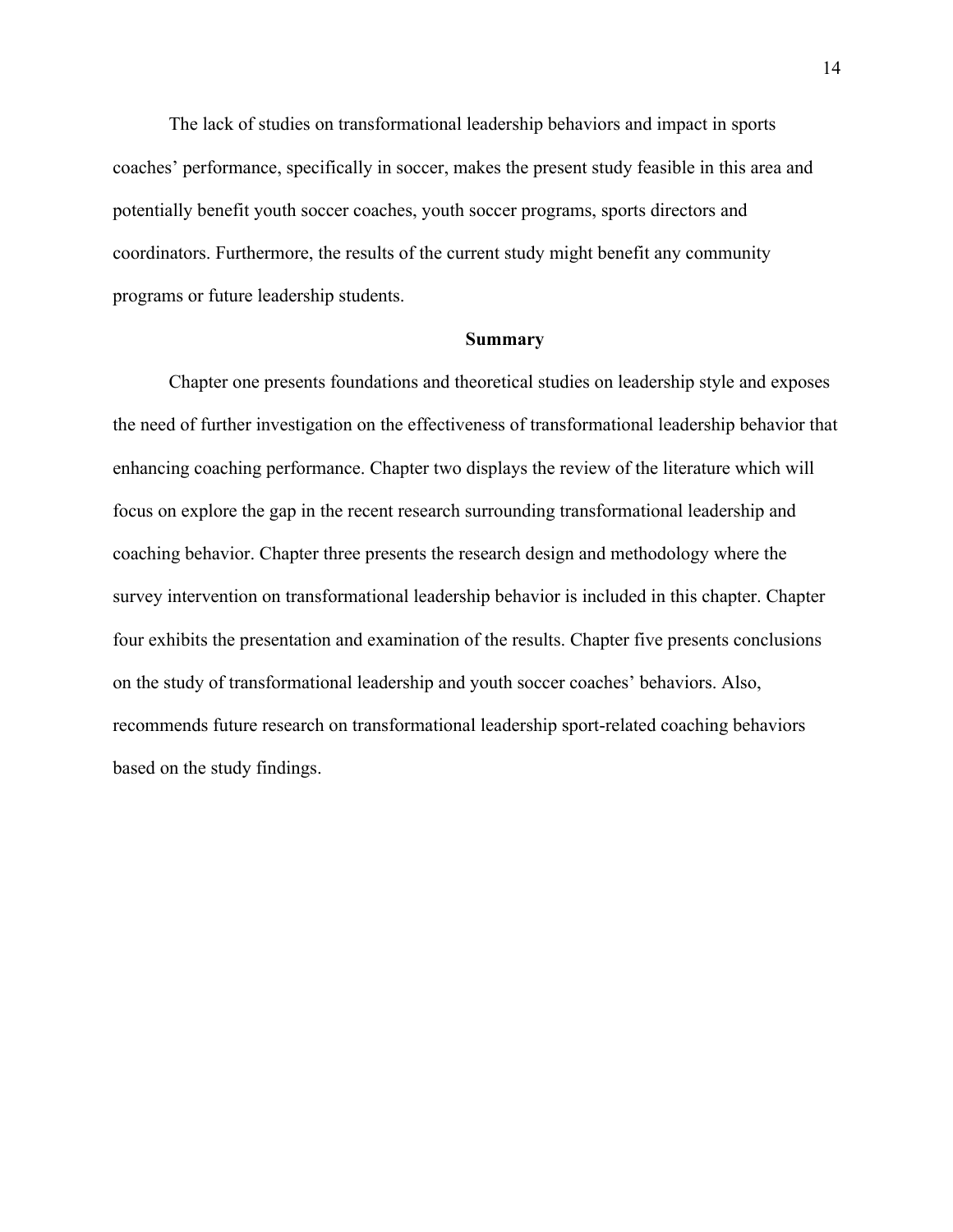#### CHAPTER II: REVIEW OF THE LITERATURE

"Transformational leadership is a relatively contemporary approach used to gain an understanding of leadership behaviors in sport." (Smith, et. al., 2013, p.249). This idea aligns within the purpose of the current study which investigates the use of youth soccer coaches transformational leadership behaviors in their coaching style and performance. This review of literature presents transformational leadership theories to support and understand the current study. Chapter two initiates with an overview of the history of transformational leadership. Then a background on transformational leadership related to sports is presented, followed by concepts of coaching youth sports based on role and behavior.

Lastly, the review of literature explores transformational leadership and youth soccer coaches' behaviors and measurements. Previous studies (Vella, Oades, & Crowe, 2012) and (Arthur, Bastardoz & Eklund, 2017) recognize the validity of transformational leadership behavior in sports setup, consequently further investigation on the effectiveness of transformational leadership behavior and youth soccer coaches' performance is feasible.

#### **History of Transformational Leadership**

The definition of transformational leadership evolved throughout the years. Downton (1973) introduced the first appearance of TL as a "theory of transactional, charismatic, and inspirational leadership in the context of the rebel political leader" (as cited in Day, & Antonakis 2012, p.260). Downton's ideas had minimal impact in the leadership field due to the lack of psychologists' interest from the following decade (Day, & Antonakis, 2012). Burns (1978) considers transforming leadership as leaders motivate followers through ethical and moral conducts to effect both sides.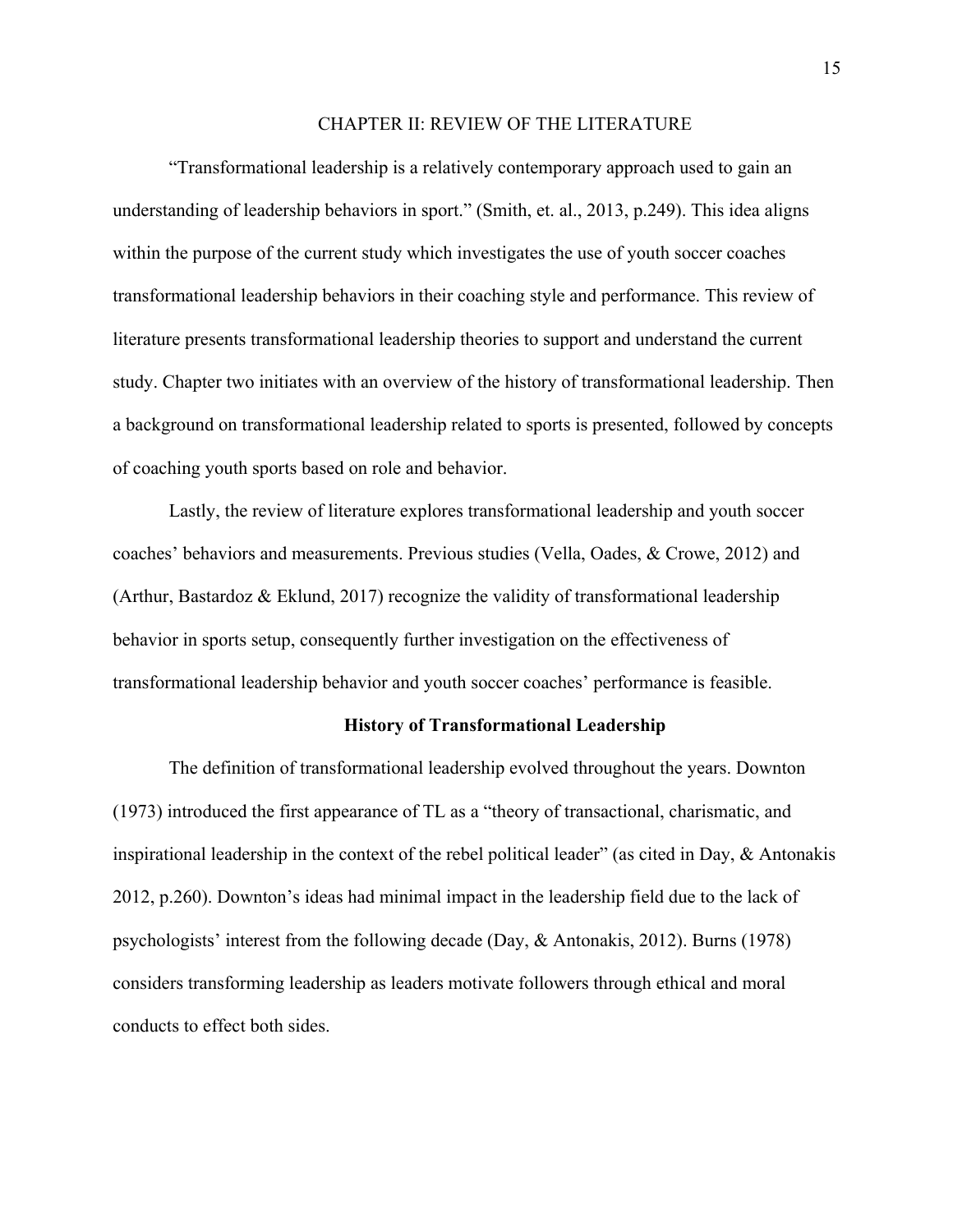In the 1980's, Bass (1985) redefined the term transforming to transformational

leadership, which leaders not just motivates but also impact on followers' performance. Later, in the 1990's, transformational leadership definition emphasizes "Transformational leaders achieve these results in one or more ways: They may be charismatic to their followers and thus inspire them; they may meet the emotional needs of each employee; and/or they may intellectually stimulate employees." (Bass, 1990, p.21). Years later, Bass and Avolio (1995) created the fullrange model of leadership including components from transformational, transaction, and laissezfaire leadership. The transformational model was divided into four segments previously defined in Avolio, Waldman, & Yammarino (1991) study as the four I's: Individualized Consideration, Intellectual Stimulation, Inspirational Motivation, and Idealized Influence.

In the 2000's, the concept of transformational leadership progressed as "Transformational leadership involves inspiring followers to commit to a shared vision and goals for an organization or unit, challenging them to be innovative problem solvers, and developing followers' leadership capacity via coaching, mentoring, and provision of both challenge and support" (Bass, & Riggio, 2006, p.4). Transformational leaders are visionary and engage followers to exceed expectations (Northouse, 2016).

## **Historical Perspective of Transformational Leadership in Sports**

Hassan and his colleagues attest "Transformational leadership theory is relatively new in sport settings and it has proved to be useful." (as cited in Bass, and & Riggio, 2006, p.1476). Arthur, Bastardoz, and Eklund (2017) indicate several empirical studies related to sport content. In the first study related to sports Zacharatos, Barling, and Kelloway (2000) investigated adolescent leadership effectiveness from eleven different sports teams who perceived their parents' transformational behaviors. The results shown "the extent to which parents interact with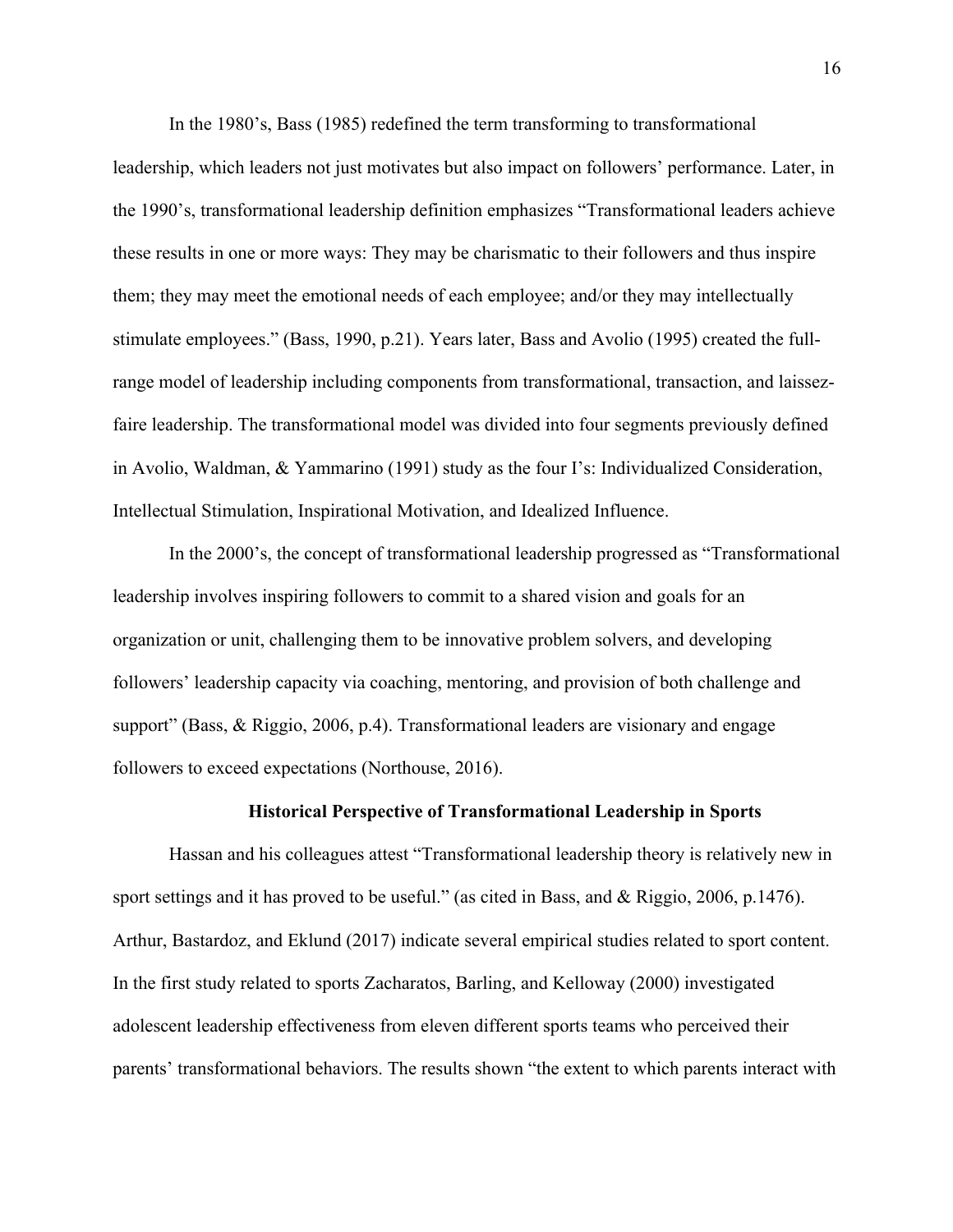their adolescents in a transformational manner affects the degree to which the adolescents themselves adopt these behaviors." (Zacharatos, Barling, & Kelloway, 2000, p.223). Second, Charbonneau, Barling, and Kelloway (2001) examined athletes' perceptions of transformational coaching behavior. "The results isolate intrinsic motivation as a mediator of the relationship between transformational leadership and sports performance, suggesting that transformational leadership may enhance intrinsic interest in the task" (Charbonneau, Barling, & Kelloway, 2001, p.1521). In the follow sports related transformational study Rowold (2006) investigated the effectiveness of transformational leadership style of martial arts coaches, the results indicated transformational leadership as a positive behavioral style for sports coaches.

Transformational leadership studies attempt to understand the effectiveness of coaching behaviors and followers' motivation. Also, different behavioral researches have shown the existence correlation between sports coaches and positive transformational leadership styles (Arthur, Bastardoz & Eklund, 2017). Coach transformational leadership and self-efficiency (Beauchamp, Welch, & Hulley, 2007), team performance and team cohesion (Callow, et. al., 2009), player and team aggression (Tucker, et. al., 2010), narcissism and follower effort (Arthur, et. al., 2011) organizational empowerment (Lee, Kim, & Kang, 2013), athlete positive development experiences (Vella, Oades, & Crowe, 2013a, 2013b), intrateam communication and team cohesion (Smith, et. al., 2013), task and social, and cohesion collective efficacy (Price, & Weiss, 2013), well-being and need of satisfaction (Stenling, & Tafvelin, 2014), coach competency and team satisfaction (Kao, & Tsai, 2016), athlete and team performance (Bormann, et. al., 2016). These are some examples of transformational leadership studies related to sports, however more exploration is needed to extend the knowledge in the area (Rowold, 2016).

## **Coaching Youth Sports**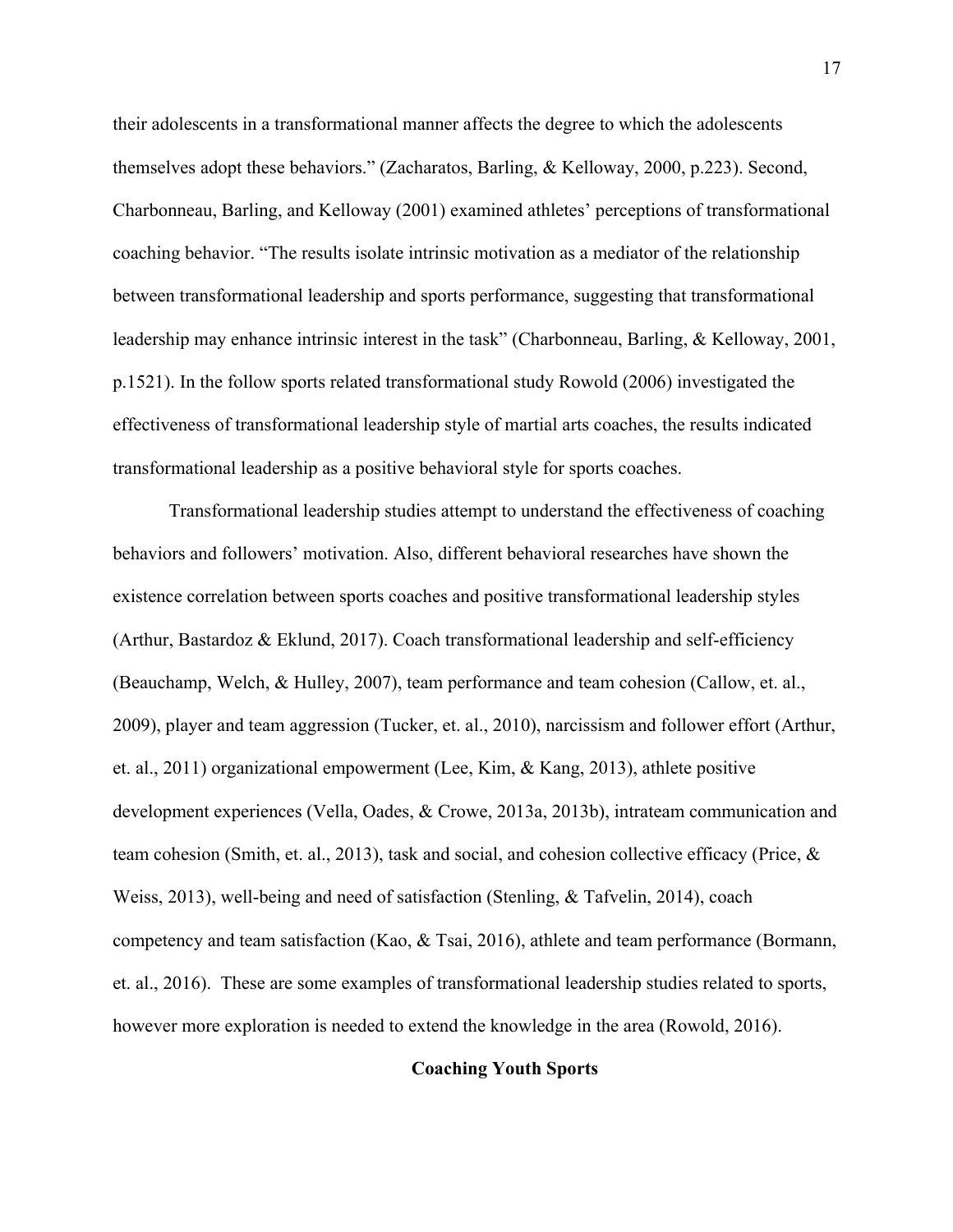Previous research shown "Coaches can be an important source of feedback, instruction, and support for youth participants. In turn, coaches influence numerous youth development outcomes, including self-perceptions, affect, and motivation." (Bolter, 2013, p. 32). Coaching youth sports require positive and inclusive strategies to avoid players' distraction and discouragement (Klika, 2018). The philosophy and coaching style play a decisive role in the athletes' cognitive process. (McCallister, Blinde, &Weiss, 2000). Holtzclaw et. al., (2013) understand youth sports as an exceptional opportunity to teach valuable moments for young athletes. Therefore, coaching role and behavior are essential on youth development because just sport participation can't guarantee automatic effectiveness. (Prichard, & Deutsch, 2015).

## **Coaching Role**

"The role of a youth sport coach is complex and will likely vary according to a myriad of contextual factors and athlete personal characteristics." (Gilbert, & Trudel, 2004, p.21). The coaching job goes beyond practices and drills, create an environment where players develop, and strengths personal identity is also part of this role (Vella, Oades, & Crowe, 2011). Rocchi, and Pelletier (2017) refers to coaching role as a set of responsibilities of individuals and team relationships and management. Coaching effectiveness also relies on guidance and instruction to create a positive environment and improve relationship interactions (Sagar, & Jowett, 2012).

## **Transformational Leadership and Youth Soccer Coaches Behaviors**

Coaching effectiveness is behaviors related to personal characteristics of the coaches, athletes' perceptions of coaches' behaviors, and the influence of situational considerations such as athletes' individual characteristics (Sullivan et. al., 2012). In youth soccer Price, and Weiss (2013) conducted a study related to the relationship between coaching leadership and team outcomes in youth girls' soccer. The results shown effectiveness on transformational coaching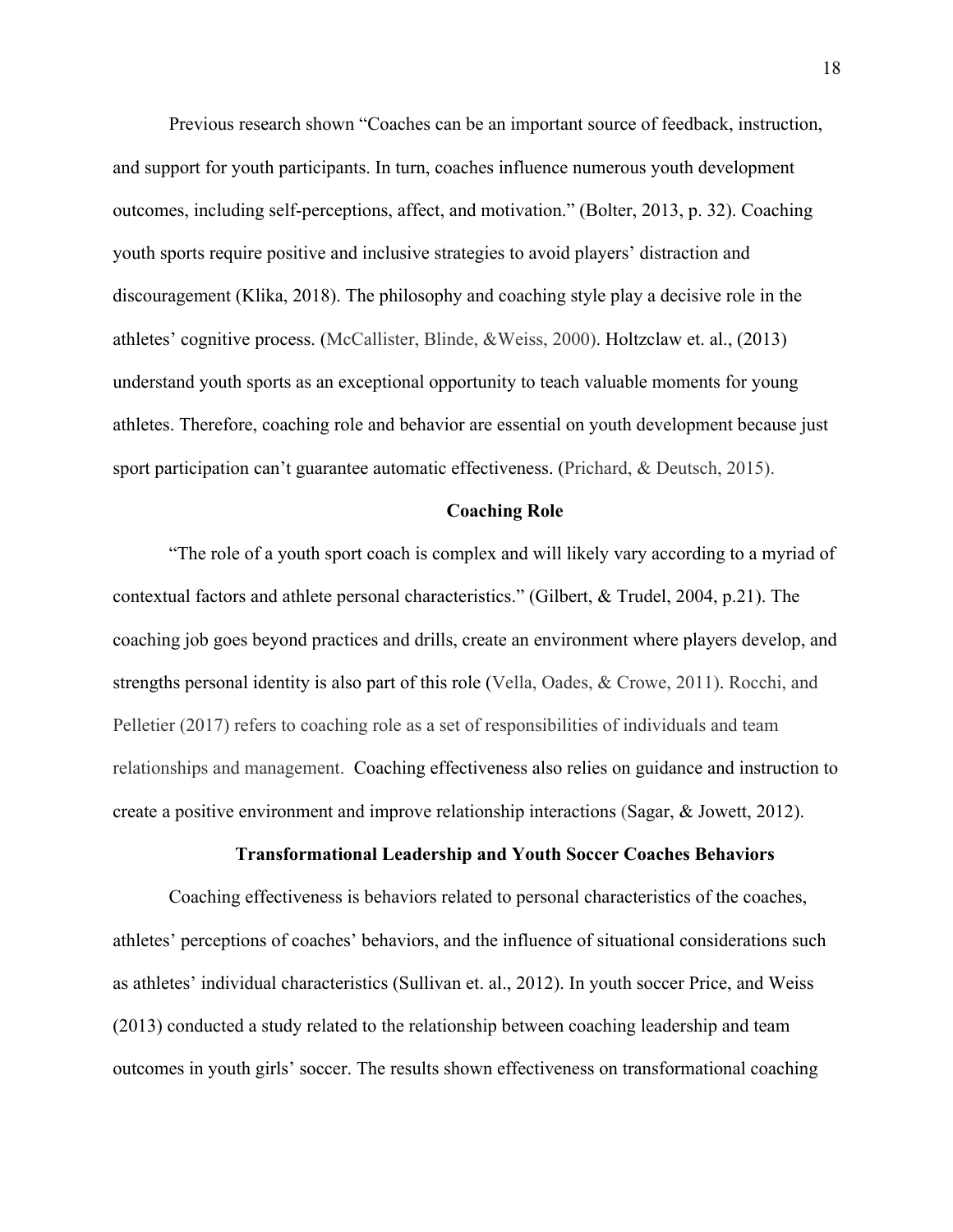behavior related to team success, goals achievement, and desire to play the sport.

Transformational leaders build team commitment and engagement transforming followers in leaders (McCann, Kohntopp, & Keeling 2015). Vella, Oades, and Crowe (2013a) conducted a study within two different youth soccer clubs in Sydney, Australia. The purpose of the study was to investigate positive development in transformational leadership coaching behaviors. Their findings showed that training coaches with transformational leadership program can be effective on youth development soccer players. Vella, Oades, and Crowe (2013b) investigated transformational leadership coaching behaviors and development of positive athletes' experience. The authors concluded that transformational leadership behaviors can enhance coaching quality.

#### **Transformational Leadership Coaching Measurements**

Different inventories are available to measure transformational leadership behavior in sport context. Multifactor Leadership Questionnaire (MLQ) (B. M. Bass & Avolio, 2000) and the DTLI (Callow et al., 2009) are the most used inventories along the recent studies on transformational leadership in sports **(**Arthur, Bastardoz & Eklund, 2017).

The studies based on MLQ as measurement include adolescent leadership effectiveness parents' transformational behaviors. (Zacharatos, Barling, and Kelloway,2000), athletes' perceptions of transformational coaching behavior (Charbonneau, Barling, and Kelloway, 2001), effectiveness of transformational leadership style of martial arts coaches (Rowold, 2006), coach transformational leadership and self-efficiency (Beauchamp, Welch, & Hulley, 2007), organizational empowerment (Lee, Kim, & Kang, 2013), task and social, and cohesion collective efficacy (Price, & Weiss, 2013), and coach competency and team satisfaction (Kao, & Tsai, 2016). On the other side, studies based on DTLI include team performance and team cohesion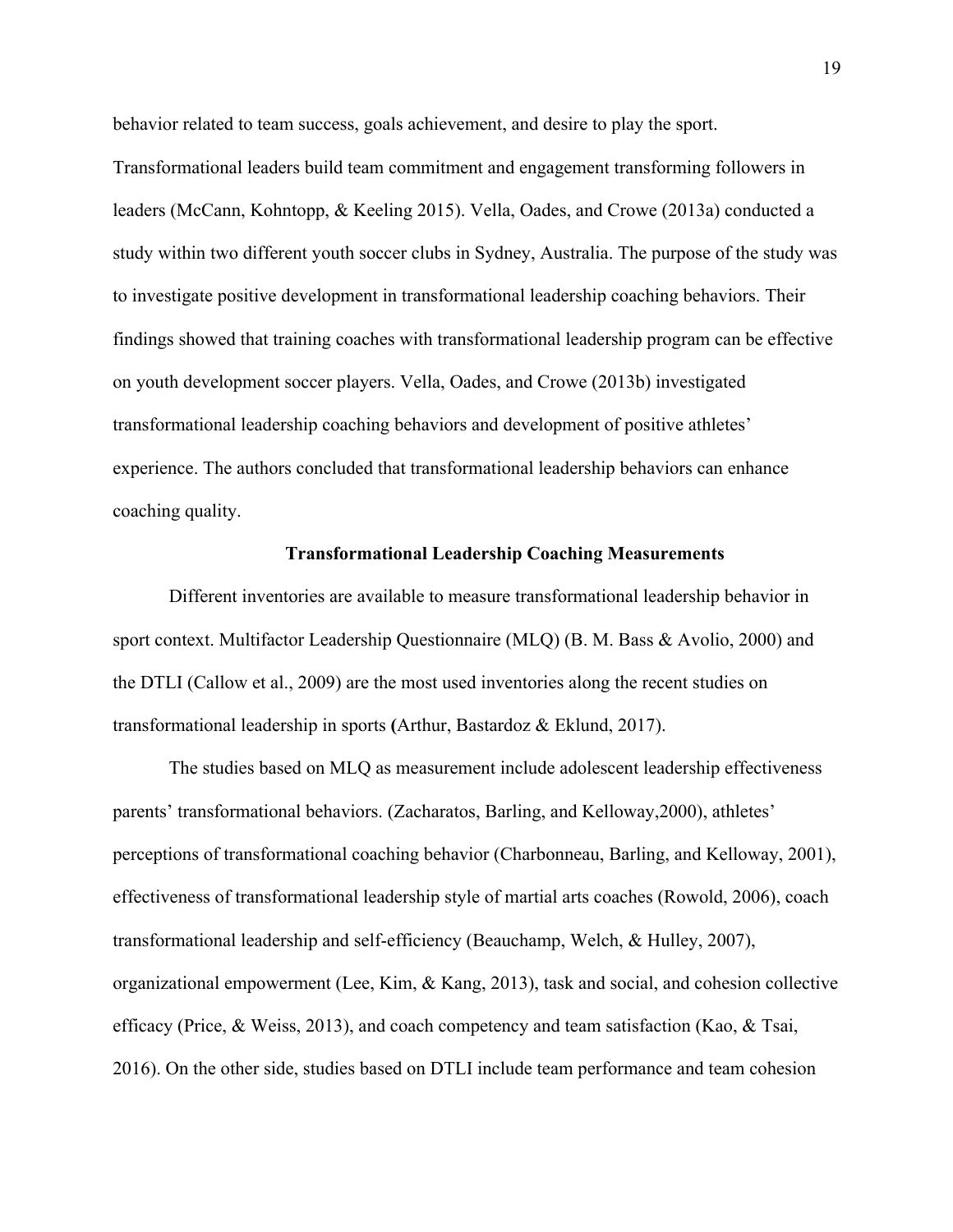(Callow, et. al., 2009), narcissism and follower effort (Arthur, et. al., 2011), athlete positive development experiences (Vella, Oades, & Crowe, 2012, 2013a), intrateam communication and team cohesion (Smith, et. al., 2013).

## **Summary**

Transformational leadership studies related to sports are growing over the last two decades but still are limited (Callow, et. al., 2009). This review of literature proposes an investigation on transformational leadership behavior and effectiveness on youth soccer coach performance. The results of the current study could benefit youth soccer coaches, programs, and future leadership students and athletes.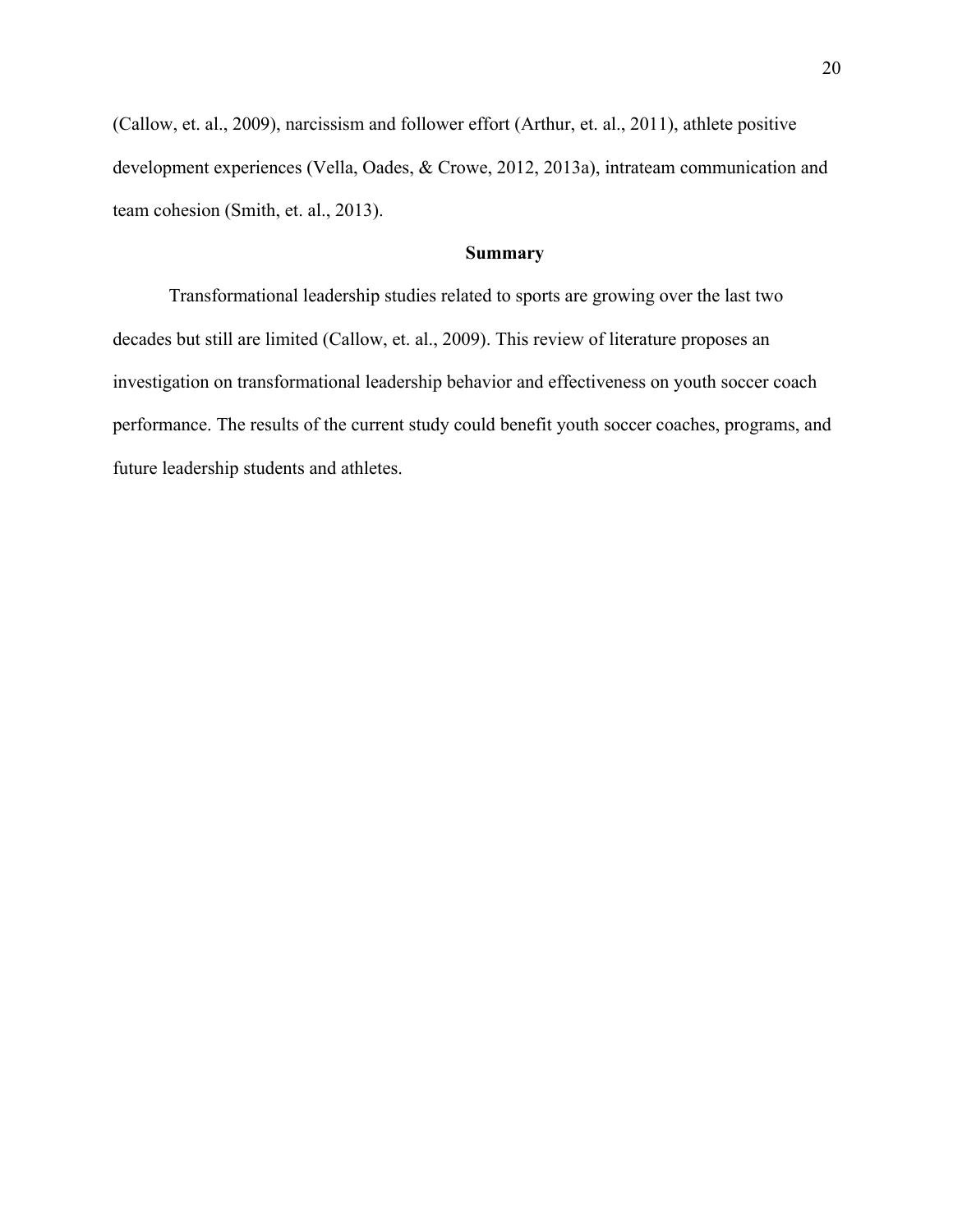#### CHAPTER III: METHODOLOGY

This empirical study will explore the effectiveness of youth development soccer coaches' knowledge on transformational leadership behaviors related to enhancing coaching performance. Chapter III presents the research design, rational for research design, quantitative methodology in sports, and research question of the study. Furthermore, the setting, sample, selection of participants, role of researcher, and instrumentation are presented. The chapter ends with a description of the institutional review board (IRB) process, and data collection and analysis.

#### **Research Design**

The present study will measure the potential relationship between youth development soccer coaches' transformational leadership behaviors and effectiveness on coaching performance. As this study is based on intervention and measurement, quantitative research method has proven to best fit on analyzing data relationships and drawn conclusions (Watson, 2015). Zyphur and Pierides (2017) reinforce quantitative research is divided into three elements include sampling, measuring, and procedure activities of data interpretation. This research method occurs when the data interpretation and measurement manage to be objective (Stahl, King, & Lampi, 2019).

Quantitative research has four main designs to test theories or hypothesis: descriptive, correlational, quasi-experimental and experimental (Chudleigh & Smith, 2015). The present study is a quasi-experimental methodology as discussed by Bloomfield and Fisher. "There are different types of quasi-experimental studies that include, among others, non-equivalent control pre-test– post-test design, non-equivalent control post-test only design, one group pre-test–posttest design and time-interrupted series" (2019, p.29). Chudleigh, and Smith (2015) addresses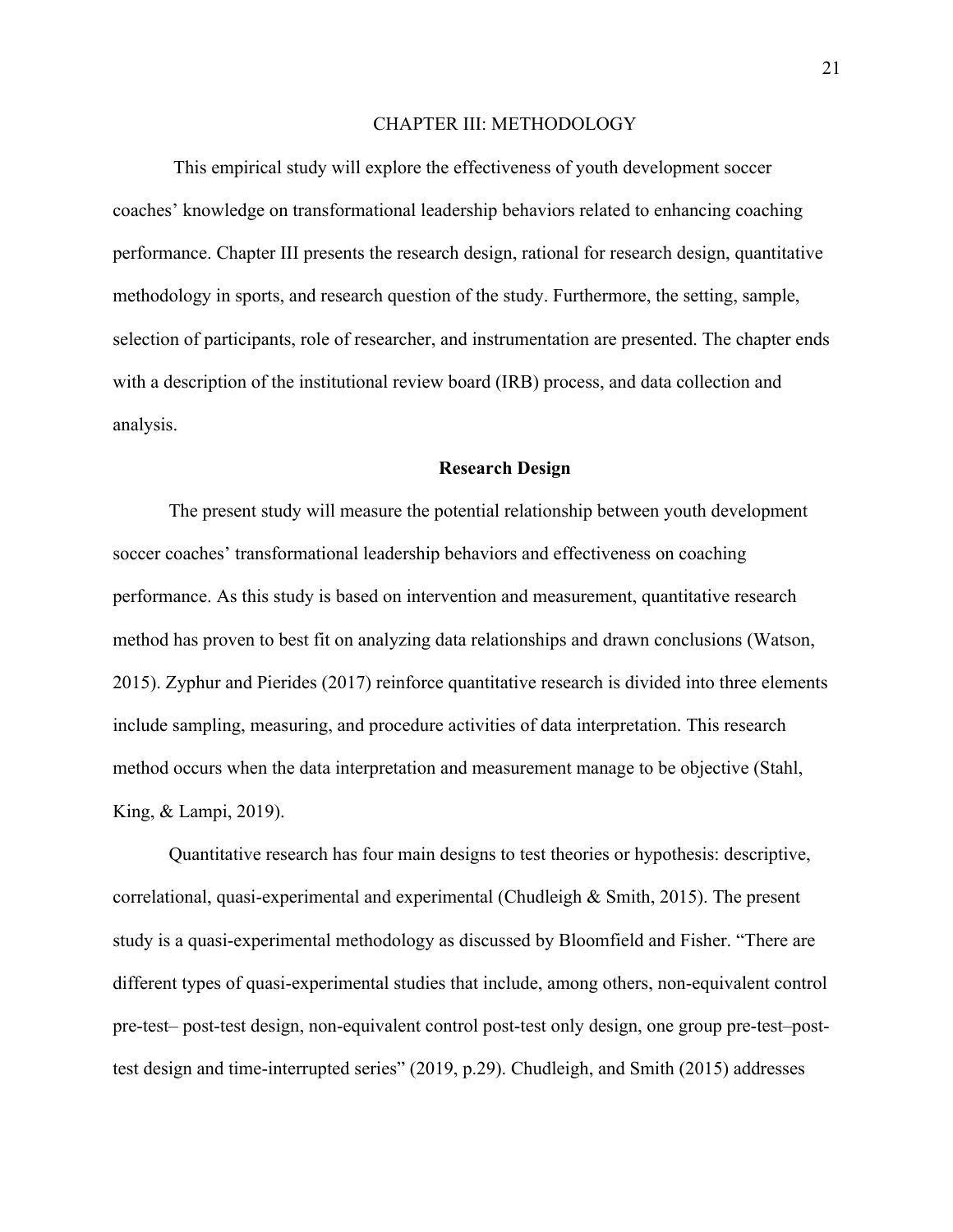quasi-experimental design as a correlation exploration between variables. This study examines the relationship between transformational leadership behaviors and youth development soccer coaches' performance. Hassan and his colleagues (as cited in Bass & Riggio, 2006) emphasize transformational leadership behaviors and how the role has shown positive results in other areas such business and military, making this quasi-experimental research design in sport context feasible. This study is based on the measurements displayed in Bass, and Avolio (1995) MLQ and Vella, Oades, and Crowe (2012) DTLI-YS. The researcher developed a behavioral survey for soccer coaches who have experienced coaching the sport at the youth age level. Leggett (2017) emphasizes surveys as a positive instrument to collect data when correctly developed.

#### **Rational for Research Design**

The author accepts the suggestion of other researches as stated, "Quantitative research may be used to determine relationships between variables and outcomes" (Rutberg  $\&$  Bouikidis, 2018, p. 211). The current study examines the relationship between youth development soccer coaching style and transformational leadership behaviors to enhance coaching performance, consequently a quantitative design offers enough tools for the researcher to investigate this leadership development relationship. Bloomfield and Fisher (2019) define quantitative research as a group of assumptions derived from a tested hypothesis and measurement of variables. Moreover, measurement in quantitative research encompasses the decision of how, what, and who will be tested in the study (Hannigan, 2018). This type of method measures variables and utilize intervention to establish effectiveness in an objective perspective of the problem (Bloomfield & Fisher). For Goertzen (2017) quantitative research measurements must be reliable to occur an effectively exploration of the collected data. Little is known about the effectiveness of transformational leadership behaviors related to coaching performance. The lack of literature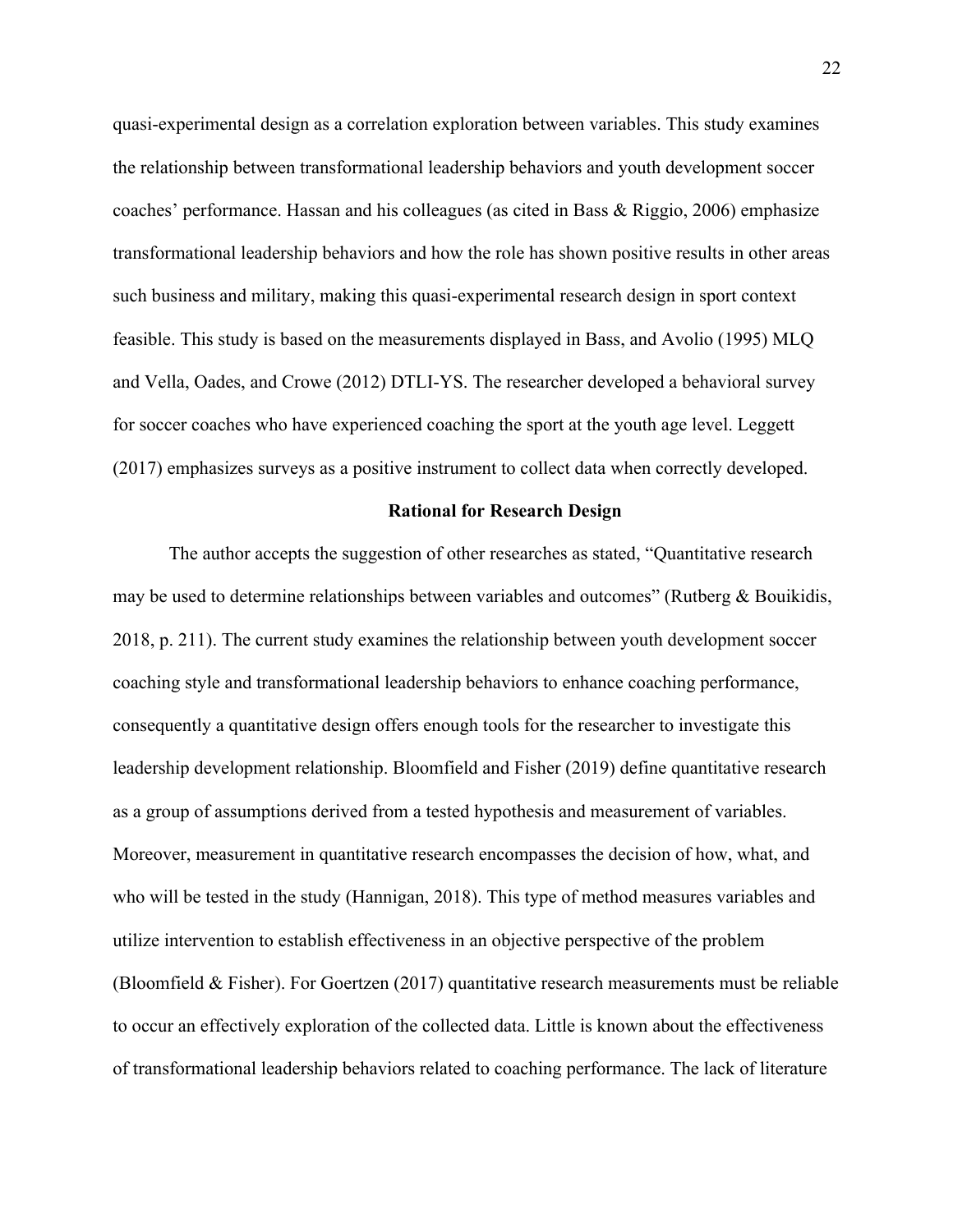is greater when it comes to youth soccer coaches, which poses a problem for leadership development.

#### **Quantitative Methodology in Sports**

A quantitative research design is defined as the relationship between cause and effect of the variables (Stahl, King, & Lampi, 2019). This method presents positive outcomes such as data analysis from specific and large population can be generalized (Goertzen, 2017). In sports context several studies adopted quantitative research to study transformational leadership and coaching behavior. Rowold (2006) conducted a study with 186 martial arts students to examine transformational leadership behaviors from the coaches. The results showed that measuring coaching transformational leadership can lead to effectiveness in performance. Price, and Weiss (2013) investigated 412 adolescent female soccer players perception of transformational leadership behaviors from coaches and teammates. Results indicated transformational leadership behaviors are related to collective efficacy.

#### **Research Question**

Research in sports related transformational leadership is still new, consequently, knowledge in this subject is limited. Examining the use of transformational leadership behaviors by youth soccer coaches will establish a better understand for this population of leaders. The purpose of this quantitative study is to investigate the relationship between youth development soccer coaching style and transformational leadership behaviors.

The following research question guides this investigation of youth development soccer coaches' behavior and coaching performance.

RQ. How do youth development soccer coach's leadership style relate to transformational leadership factors after participating in a leadership behavior study?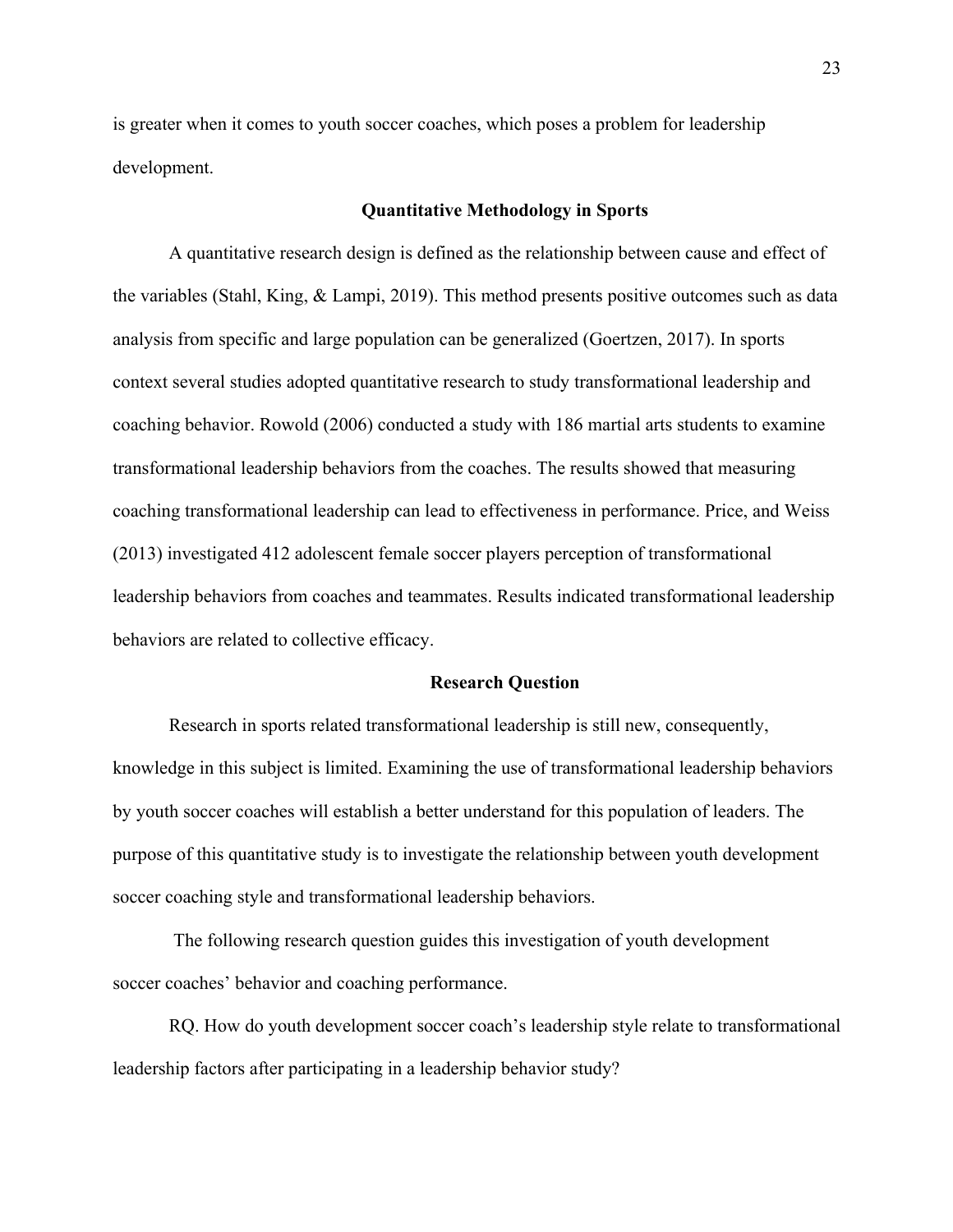#### **Setting**

The state of Minnesota will be the setting for this study. Approximately 48,000 soccer players and 8,000 soccer coaches are involved in the sports around the state. These teams are divided into five districts including: Central and East Metro; North and West Metro; South and West Metro; Northern and Southern (Minnesota youth soccer association, n.d.). Coaching youth soccer can include working with players from three to nineteen years of age. The present study narrows the coach participants to those working with the age range from under nine to seventeen years old.

#### **Sample**

The target population of the current study will be male and female soccer coaches who have experience coaching soccer at the youth age level. The sample for the study will encompass thirty youth soccer coaches who have experienced coaching in the Southern district of Minnesota Youth Soccer Association (MYSA). A large sample is necessary to investigate the relationship between cause and effect (Stahl, King, & Lampi, 2019). The anticipated sample size is thirty participants. Measuring variables as an effective intervention study (Bloomfield, & Fisher, 2019), helped the researcher decision to specifically select the sample of coaches from southern district of MYSA, which has a total number of 30 coaches.

#### **Selection of Participants**

The potential participants for this study were selected based on the region of employment in the MYSA. Thirty coaches who already worked in the southern district of MYSA will be asked to voluntarily participate in the study. The level of experience will vary among the participants, but the inclusion criteria will be for a minimum of one year of experience coaching soccer at the youth age level in SE Minnesota.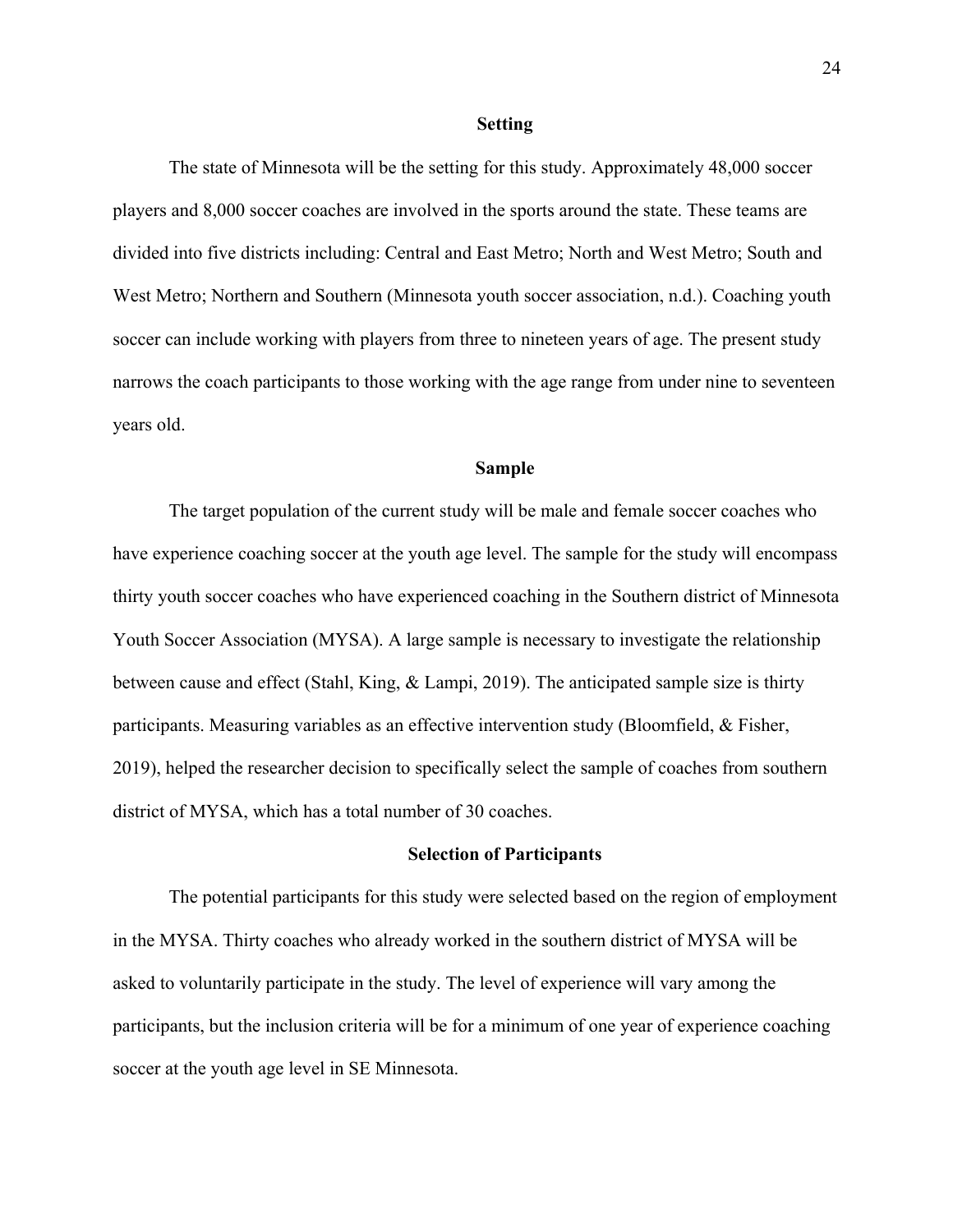#### **Instrumentation**

Experimental, quasi-experimental, descriptive, and correlational are the methods used in quantitative research studies for data control (Chudleigh & Smith, 2015). "First are experimental design within an intervention, control group, and randomization of participants into groups. Next are quasi-experimental design with an intervention but no randomization. Descriptive design does not have an intervention or treatment and are considered nonexperimental" (Drummond & Reyes, 2018, p. 157). Correlational method is a nonexperimental design focused on prediction and explanation of variables (Seeram, 2019).

The present study will use survey intervention on transformational leadership style and coaching behavior as the data source. In sports, Rowold (2006) and Price and Weiss (2013) used Bass and Avolio (2000) Multifactor Leadership Questionnaire (MLQ) as transformational leadership measurement. As stated earlier in chapter I, transformational style embraces four categories including: individual considaration; idealized influence; inspirational motivation; and intellectual stimulation (Bass, 1990). The MLQ consists in two versions, "The Leader version contains statements that describe the individual's leadership behavior (e.g., "I lead a group that is effective"). The Rater version contains similar statements (e.g., "Leads a group that is effective") that ask the respondent to evaluate an identified leader, typically a superior" (Bass & Avolio, 1995, para. 2).

In youth soccer context, Vella, Oades, and Crowe (2013a) conducted a quasiexperimental design study involving 243 soccer players from two different soccer clubs. In the first club, coaches applied transformational leadership training, the second club didn't. The goal of the study was to investigate positive development in transformational leadership behaviors.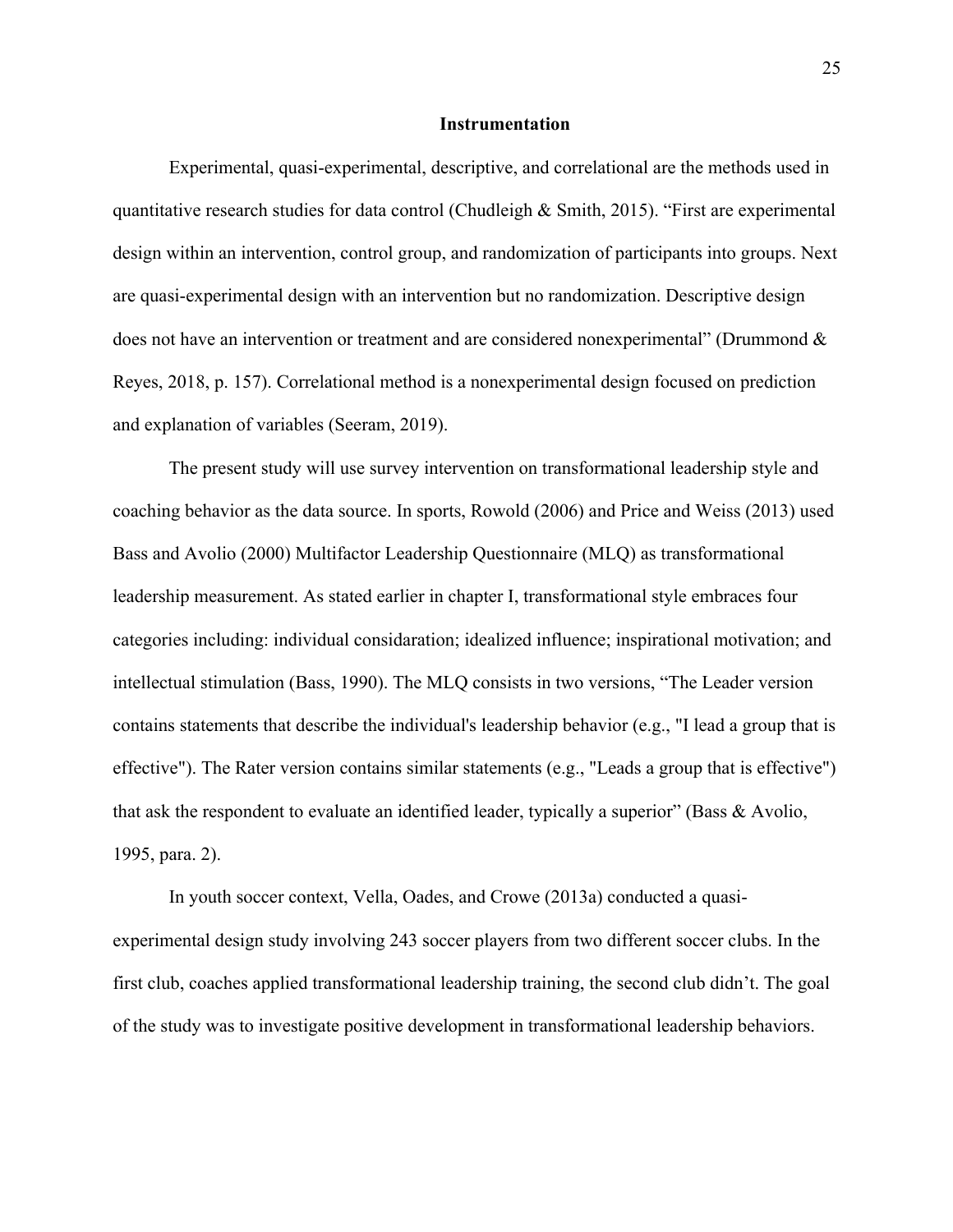Results showed that preparing coaches with transformational leadership program can be effective on youth development soccer players.

Another study by Vella, Oades, and Crowe (2013b) investigated transformational leadership coaching behaviors and development of positive athlete experiences by surveying 455 youth soccer players from a metropolitan region in Sydney, Australia. Based on the data collected, the authors concluded that transformational leadership behaviors can enhance coaching quality. Both studies Vella, Oades, and Crowe (2013a, 2013b) used Vella, Oades, and Crowe (2012) Differentiated Transformational Leadership Inventory- Youth sports (DTLI-YS) adapted for youth sports from DTLI (Callow et al., 2009) as transformational leadership measurement. Vella, Oades, and Crowe (2013a) defines DTLI-YS as "coach behaviour that are consistent with transformational/transactional leadership: individual consideration (4 items), intellectual stimulation (3 items), inspirational motivation (4 items), appropriate role modelling (4 items), fostering acceptance of group goals (3 items), and contingent reward (4 items)" (p. 518).

## **Institutional Review Board (IRB)**

Before collecting data, the researcher requested approval from the Winona State University IRB. Additionally, the researcher completed the human subjects education module, type of review required for the study, completed the protocol package, and submitted the package to complete the process (Winona State University, n.d.). The researcher will follow any recommendations made by the IRB reviewer to complete the process (Institutional Review Board).

## **Data Collection**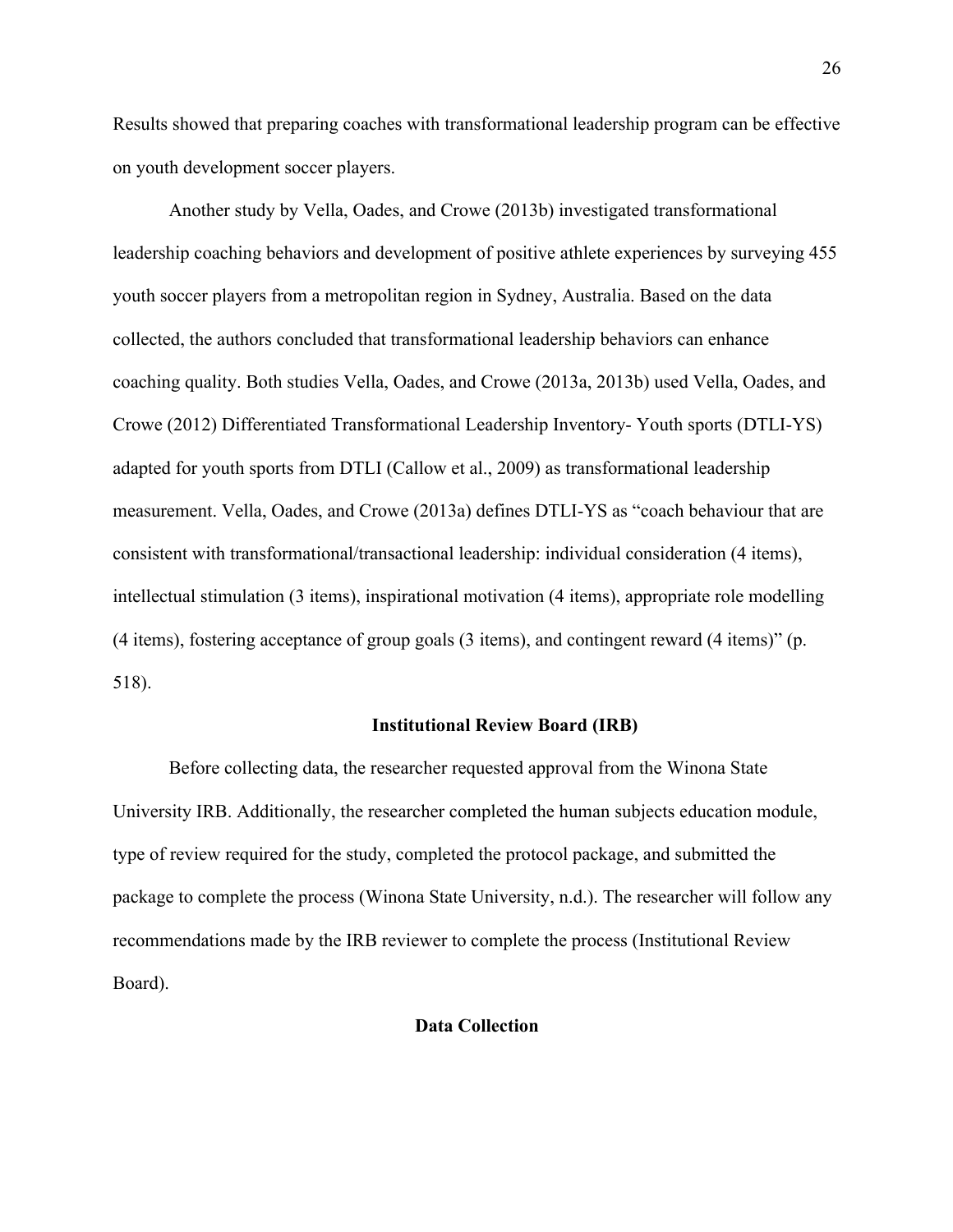Quantitative research usually determines the effect of one variable on another (Bloomfield, & Fisher, 2019). This quasi-experimental quantitative research will use survey intervention as its design. Based on Bass and Avolio (1995) MLQ and Vella, Oades, and Crowe (2012) DTLI as instruments, the two phases of the study are:

Phase I – The researcher conducted an anonymous survey based on daily coach-player encounters in which the coaches' philosophy approach towards the players will be measured by a potential relationship within transformational leadership theory to enhance coaching. The population of the soccer coaches' knowledge about transformational leadership behaviors will be examined in phase II. Data will be confidential and kept secure in a locked file.

Phase II –After the survey intervention, the research will develop the data analysis to detect if there is a relationship between leadership behaviors from the participants of the study within transformational leadership factors. Data will be confidential and kept secure.

#### **Data Analysis**

Quantitative findings are possible to be compared and can be generalized to a specific population (Goertzen, 2017). After the survey intervention, the researcher will use statistical analysis from the collected data to ascertain if there is a potential relationship between youth development soccer coach leadership style and transformational leadership behaviors. The researcher will use the one-way analysis of variance (ANOVA) after the data comes from the instruments.

#### **Summary**

Chapter III presented the research methodology approach of the present study. Through the research design, rational for research design, quantitative methodology in sports, and research question of the study. Also, setting, sample, selection of participants, role of researcher,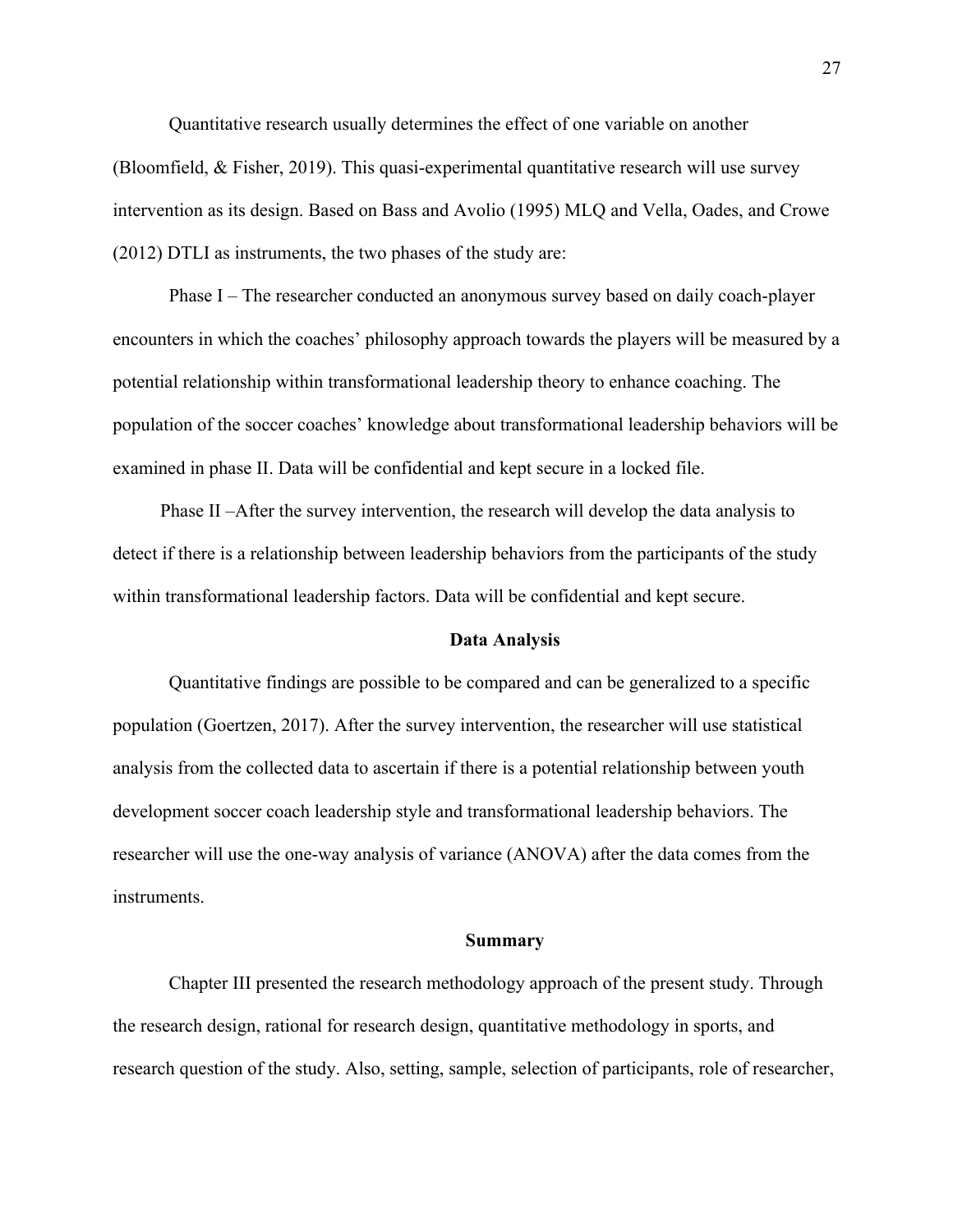and instrumentation, and lastly institutional review board (IRB) process, and data collection and analysis. This quasi-experimental research design will measure the relationship between transformational leadership youth development soccer coaches' behaviors and its effectiveness in enhancing coaching performance. Chapter IV will present the results of this study.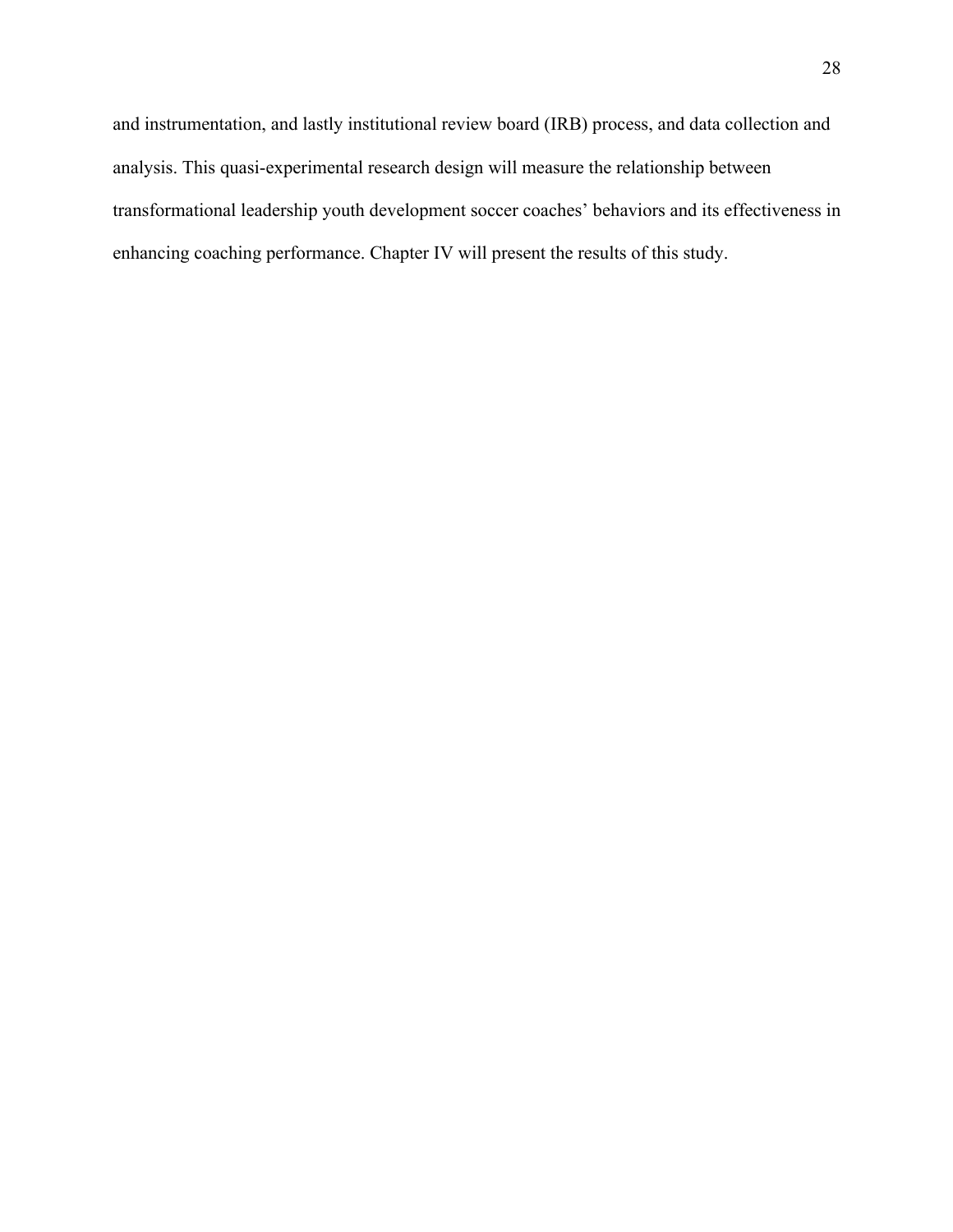#### CHAPTER IV – RESULTS AND DISCUSSION

The purpose of this quantitative study was to investigate the relationship between the population of youth development soccer coaching styles and transformational leadership behaviors. The research methodology was discussed in chapter three. Chapter four reviews the problem statement, research design, participant demographics, data analysis method, and introduces the survey intervention findings are also presented in this chapter.

## **Review of the Problem Statement**

"Several lines of research have developed over recent decades that articulate the influential role that coaches have in facilitating important physical and psychological outcomes for athletes of all ages and competition levels" (Vella, Oades, & Crowe, 2012, p. 207). Specifically to youth soccer, little is known about the relationship between youth soccer coaches' philosophy and transformational leadership behaviors. Hassan and colleagues (2013) indicate that transformational leadership within areas such as business and military are reasonably usual, but sport-related studies are still scant. This lack of literature on transformational leadership in sports is greater when it comes to youth sports soccer coaches, which poses a problem for leadership development. This study was necessary to have a better understanding of this population of leaders.

#### **Review of the Research Design**

The present study will measure the potential relationship between youth development soccer coaches' transformational leadership behaviors and effectiveness on coaching performance. As this study is based on intervention and measurement, quantitative research method has proven to best fit on analyzing data relationships and drawn conclusions (Watson, 2015). Zyphur and Pierides (2017) reinforce quantitative research is divided into three elements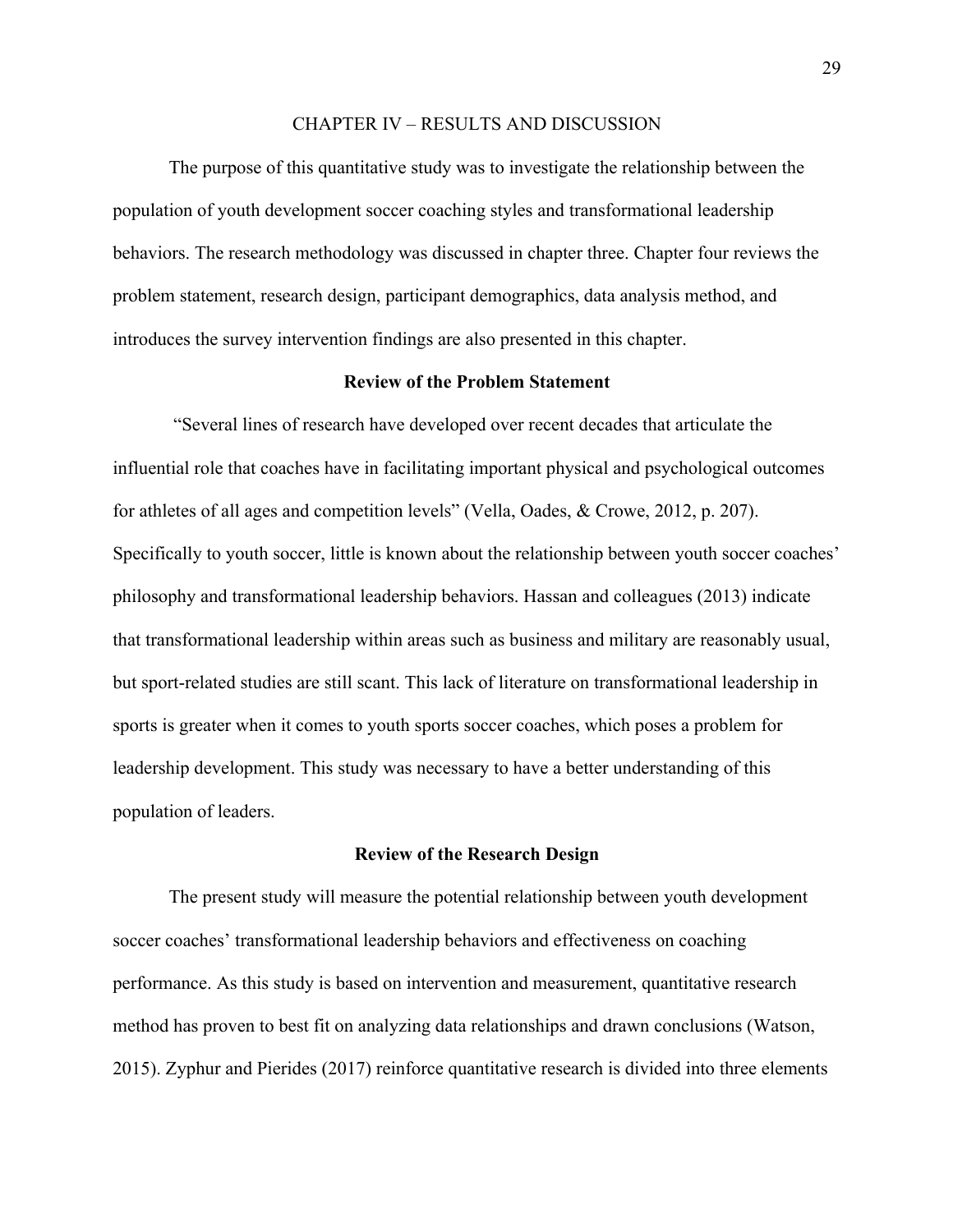include sampling, measuring, and procedure activities of data interpretation. This research method occurs when the data interpretation and measurement manage to be objective (Stahl, King, & Lampi, 2019). This study examines the relationship between transformational leadership behaviors and youth development soccer coaches' philosophy. This study will be conducted using transformational leadership survey interventional within soccer coaches who have experienced coaching the sport at the youth age level. Leggett (2017) emphasizes surveys as a positive instrument to collect data when correctly developed.

To conduct this study, the researcher decided to use anonymous survey intervention as data to apply in thirty youth soccer coaches. To ensure transparency and protect the population. The survey protocol encompasses of an introduction to the study, risks managements and potential benefits, confidentiality, participants rights to discontinue the survey at any time. Participants answered multiple choice questions about daily encounters within their players. Their work philosophy gave enough data to compare to transformational leadership behaviors.

#### **Data Analysis**

Data analysis for the study included survey application, statistical interpretation of data, and presentation of the results. The researcher interpreted the collected data by analyzing the potential relationship between the variables. Each category of transformational leadership behavior was analyzed based on the response of the participants about their coaching philosophy. The results of the survey were stored in an individual file within a password-protected computer. After the conclusion of the study, all data will be permanently destroyed.

## **Participants Demographics**

Thirty youth soccer coaches participated in the study. The criteria for the selection of the participants was a minimum of one year of experience coaching soccer at the youth age level in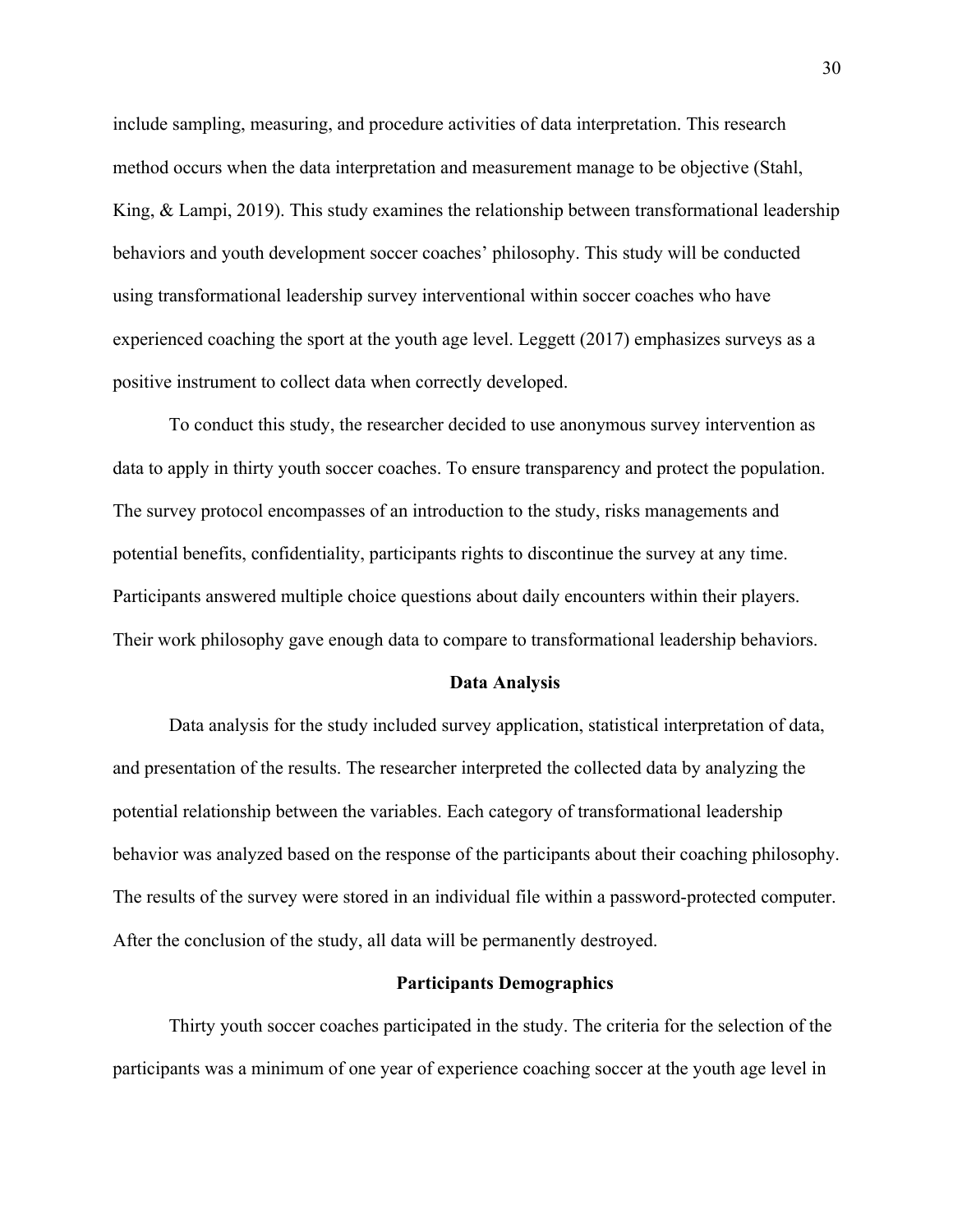the southern region of Minnesota. All participants were eighteen years of age or older. The present study narrowed the coach participants to those working with young athletes in the age range from under nine to seventeen years old. Also, the level of experience, gender, and nationality varied among the participants.

#### **Findings**

The findings of this research study were resultant from an anonymous survey intervention. Participants were asked multiple choice questions which completion lasted between seven minutes to fifteen minutes. Participants' responses choices were divided into strongly agree, agree, neither agree or disagree, disagree, and strongly disagree. The following section will provide the results of participants' choices accordingly the different categories of transformation leadership behaviors of each sub-questions. Comparison and discussions about findings will be presented along to the literature.

#### **RQ Transformational Leadership Behaviors**

As discussed in chapter two, transformational leadership studies related to gain knowledge about leadership behaviors in sports are still recent (Smith, et. al., 2013). Beside the literature longevity, different researches have shown the existence of relationship between sports coach behaviors and transformational leadership factors (Arthur, Bastardoz & Eklund, 2017). To explore the existence of youth development soccer coaches' philosophy related to transformation leadership behaviors, the following research question was proposed:

**RQ:** How do youth development soccer coach's leadership style relate to transformational leadership factors after participating in a leadership behavior study?

Based on participants' responses, the four transformational leadership factors were categorized for the RQ as listed below in Table 1 and Table 2.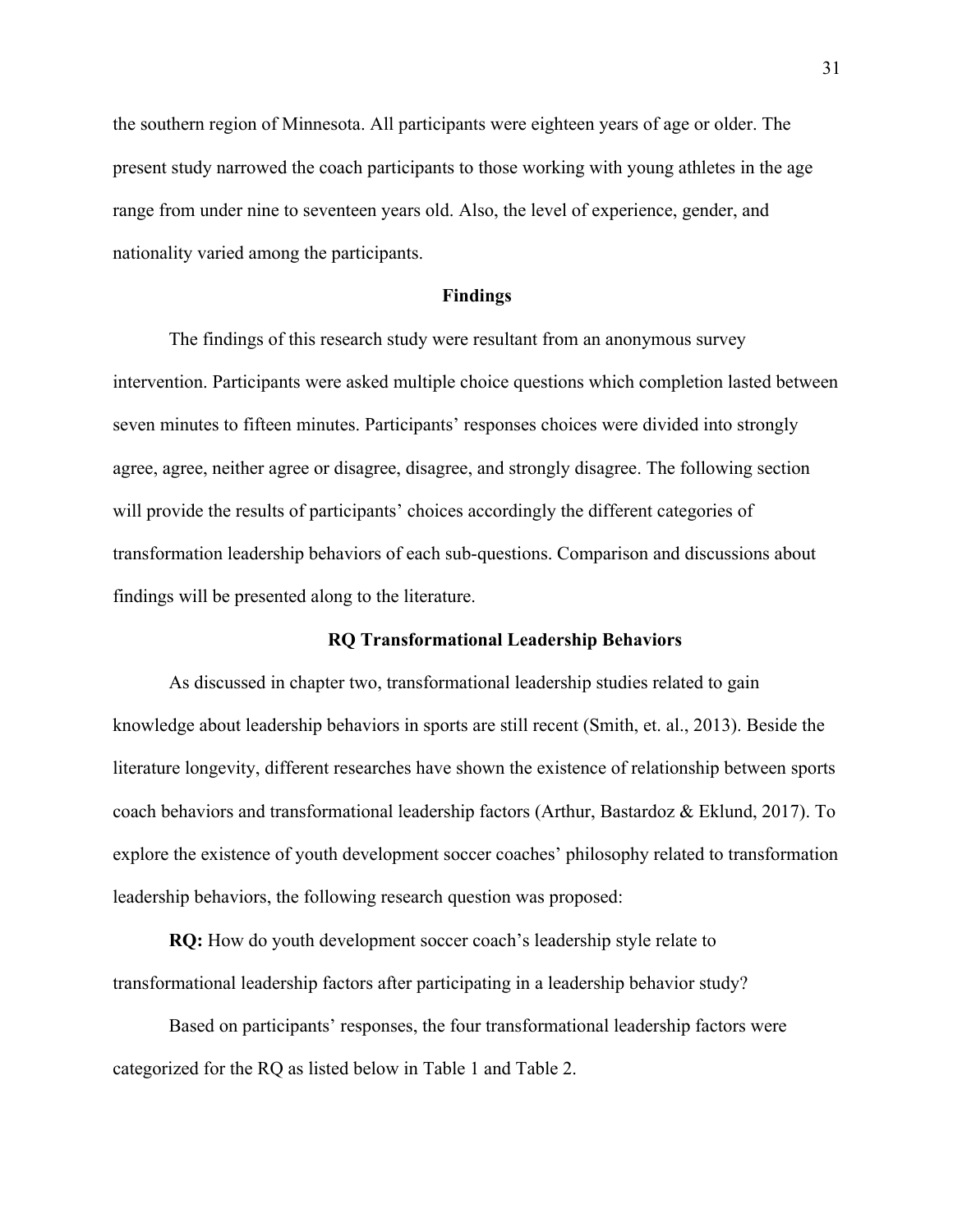## Table 1



## *Average percentage of transformational leadership factors*

## Table 2

*Relationship between transformational leadership factors*

| Factors                  | Count | Sum  | Average | Variance |
|--------------------------|-------|------|---------|----------|
| Individual Consideration |       | 1.02 | 0.204   | 0.00888  |
| Inspirational Motivation |       | 0.99 | 0.198   | 0.04787  |
| Intellectual Stimulation |       | 1.02 | 0.204   | 0.06073  |
| Idealized Influence      |       |      | 0.2     | 0.03305  |

Table 1 represents the average percentage from the participants responses. To reach the presented data the researcher conducted a Likert scale survey about transformational leadership behaviors. Questions related to transformational leadership factors were group together then statistically analyzed to find the percentage results. Table 2 shows the correlation between the factors through Anova one-way analysis of variance.

## **Factor 1: Individualized consideration behaviors**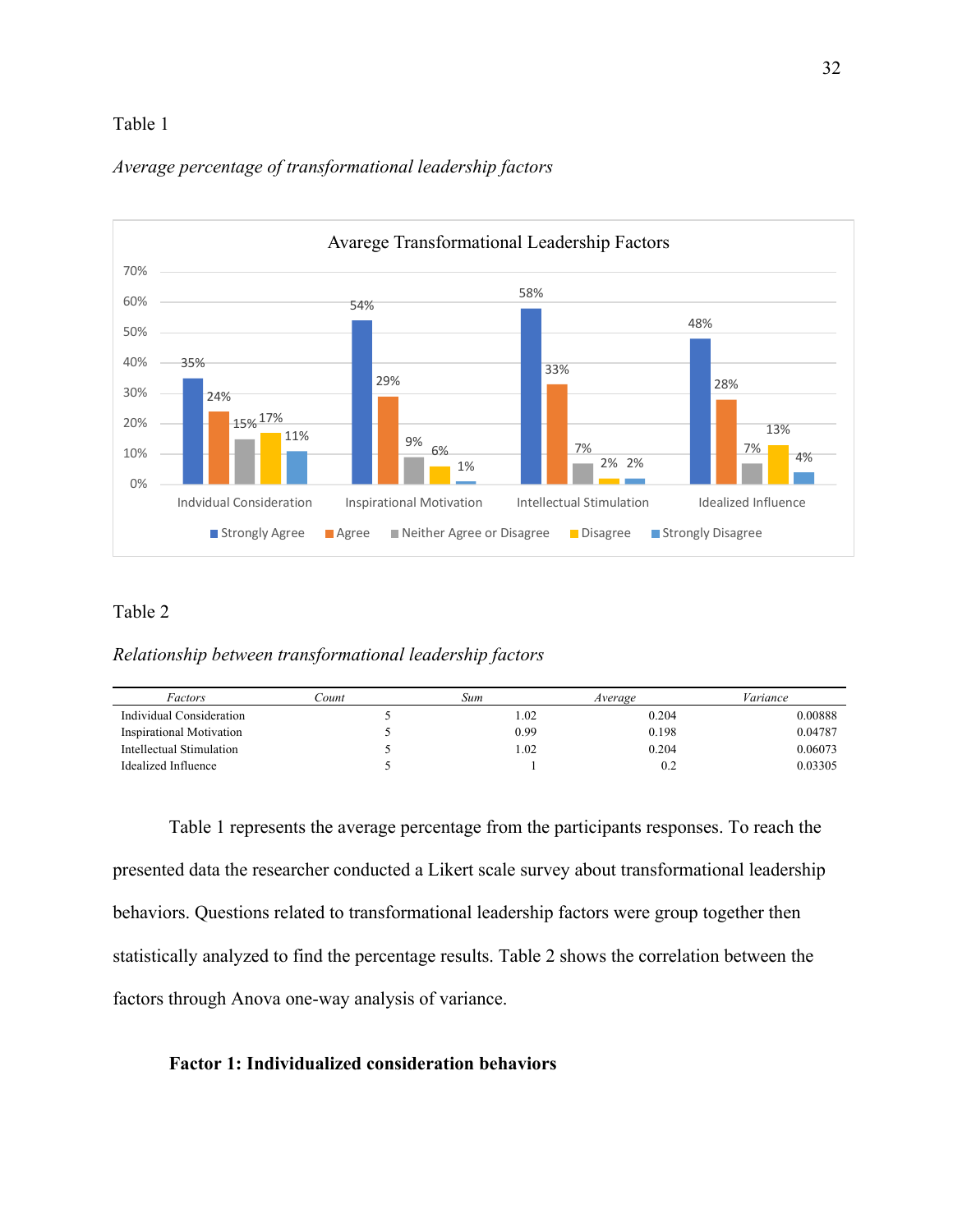As discussed in chapter I, individualized consideration leaders are mentors who focus on the growth of everyone in the organization (Kramer & Allen, 2018). Individualized leaders scan the environment and know the specific needs of the followers, then provide help in terms of guiding and decision-making (Mahalinga Shiva & Suar, 2012). Also, individualized leaders mentor the followers to fulfill their individual needs (Stenling, & Tafvelin 2014). The survey questions related to this factor were the following:

Survey Question 1: Knowing that there is individuality within team sports. As a youth soccer coach, my goal is to develop the individual capacity of each athlete.

Survey Question 2: Understand the specific needs from each athlete, I specifically plan towards my athletes individual strengths.

Survey Question 3: In my coaching style I may sacrifice some individual strengths to put the group goals first.

Survey Question 4: In a situation of knowledge of the group of athletes in which you are working with. It is essential for coaches to know how to respect individualities and to be aware that each player has his or her own development time, which can be accelerated or hindered.

Table 3 shows the results of individualized considerations including each question response percentage and factor average percentage.

#### Table 3

*Individualized consideration chart factor*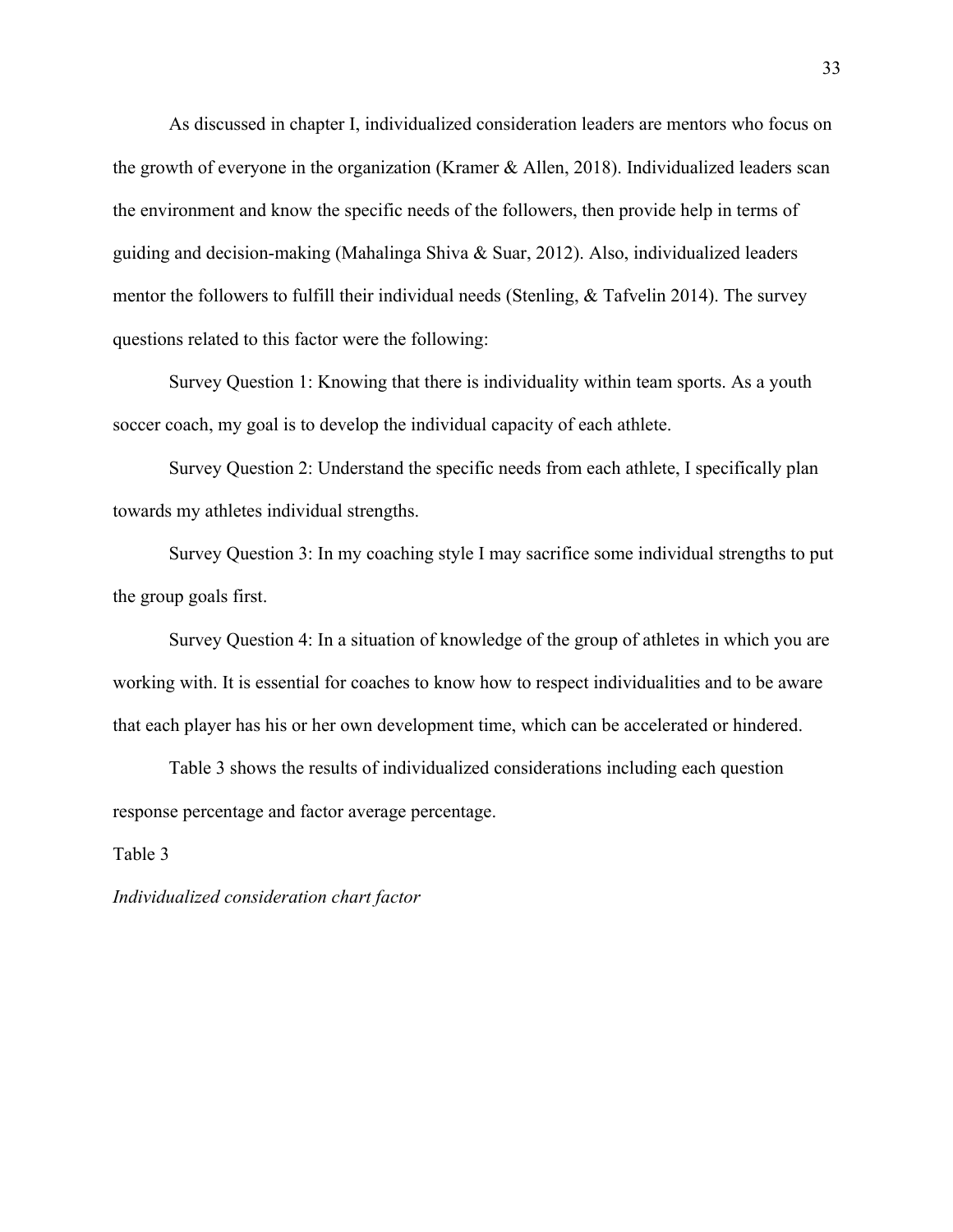

## **Factor 2: Inspirational Motivation behaviors**

Factor 2 leaders challenge and motivate followers to build teamwork (Newland, 2016). Also, in this element, leaders make the follower see the meaning and purpose of everyday tasks (Álvarez, et. al., 2016). "This factor is descriptive of leaders who communicate high expectations to fallowers" (Northouse, 2016, p.169). The survey questions related to this factor were the following:

Survey Question 5: I believe it is up to coaches to encourage the individual to overcome barriers naturally.

Survey Question 6: To fulfill players expectations, my philosophy of coaching encompasses positive communication within my athletes.

Survey Question 7: Doesn't matter the player in question, my goal is to make athletes feel that they can achieve their goals.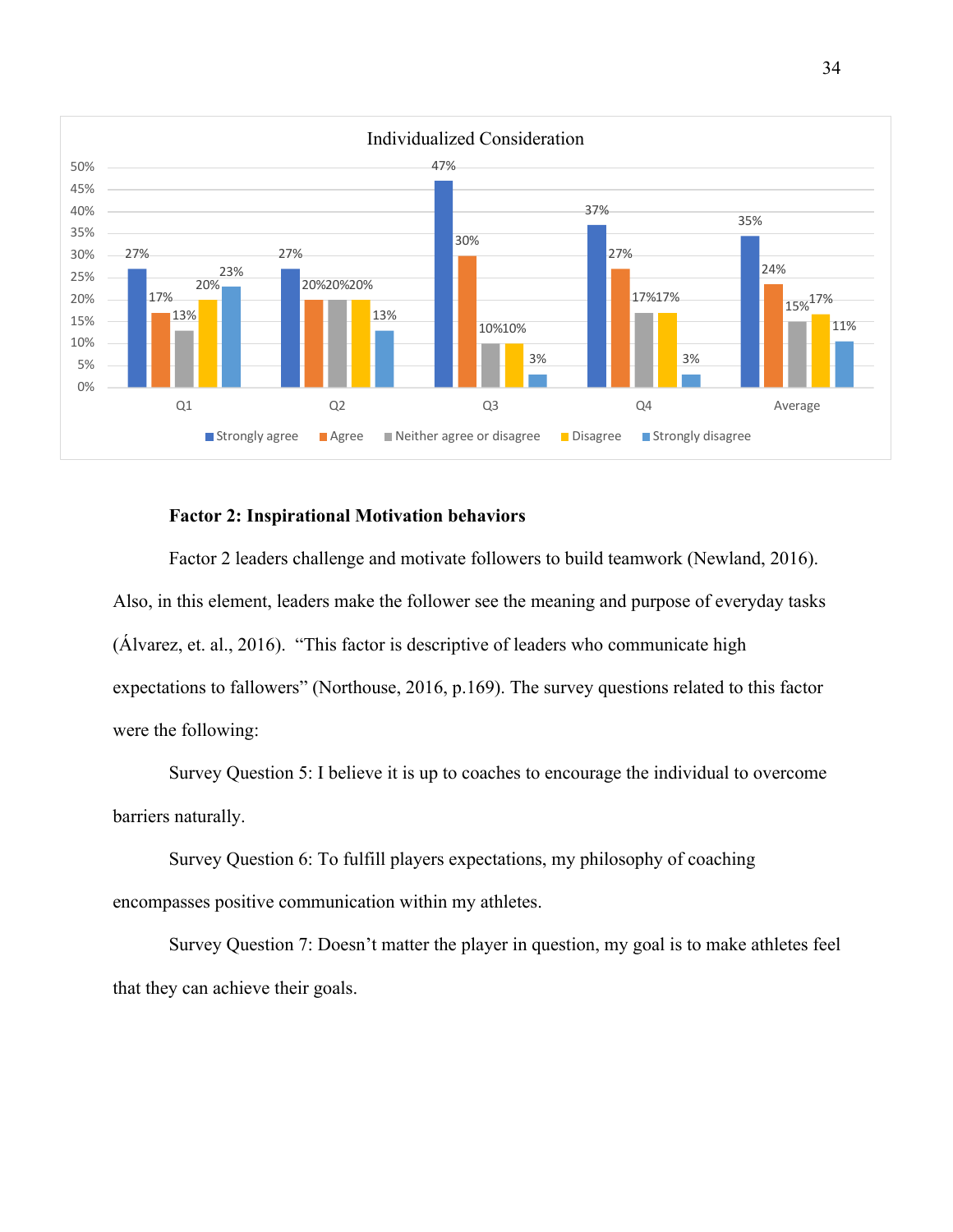Survey Question 8: In a game situation, winning or losing, I always show excitement to guide my players throughout the games.

Survey Question 9: Being an athlete who spends time as a backup or third reserve can be frustrating and demotivating. The main reason for this is that athletes lose their passion for the sport if they are not playing. As a youth soccer coach I motivate players with little playing time just as much as those who play often, to ensure that they are prepared to perform successfully in the game.

Table 4 shows the results of inspirational motivation including each question response percentage and factor average percentage.

Table 4



## *Inspirational motivation chart factor*

## **Factor 3. Intellectual stimulation behaviors**

Intellectual stimulation leaders encourage followers to think outside the box and being creative (Bormann, et. al., 2016). Price, and Weiss (2011) define intellectual stimulation leaders as problem-solving individuals. This factor "Includes challenging the assumptions of followers'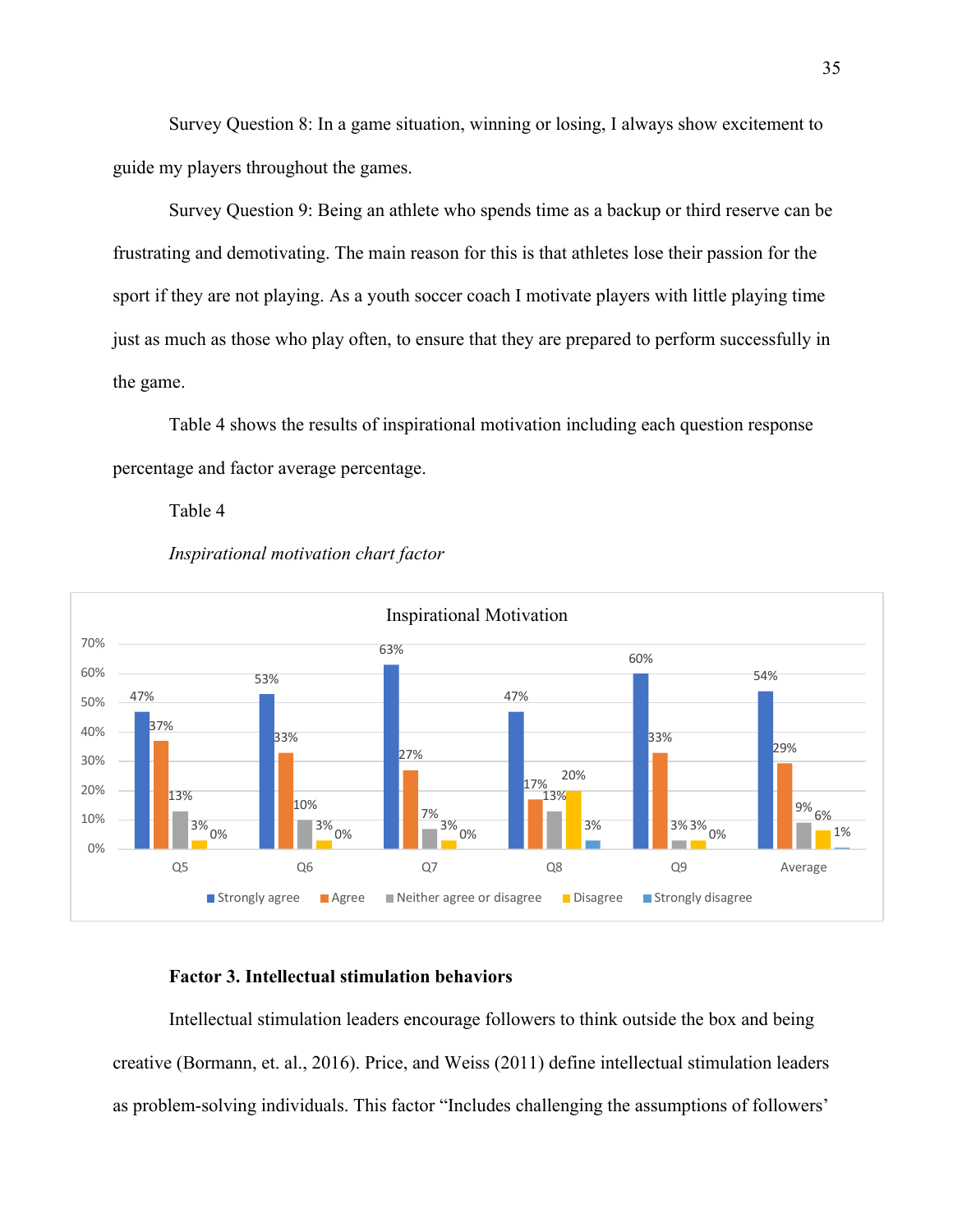beliefs, their analysis of problems, and solutions they generate to solve these problems" (Rowold, 2006, p. 313). The survey questions related to this factor were the following:

Survey Question 10: As a soccer coach, I make corrections by encouraging my players to solve problems by themselves.

Survey Question 11: Even when players do something correct in practices, games or outside the field, I show them the existence of different perspectives to act in those moments.

Survey Question 12: Despite being right or wrong, I stimulate my players to overlook their actions

Survey Question 13: As a youth soccer coach, I seek to improve my athletes' decision making by encouraging them so that they can have autonomy to solve problems without my help.

Table 5 shows the results of intellectual stimulation including each question response percentage and factor average percentage.

Table 5



*Intellectual stimulation chart factor*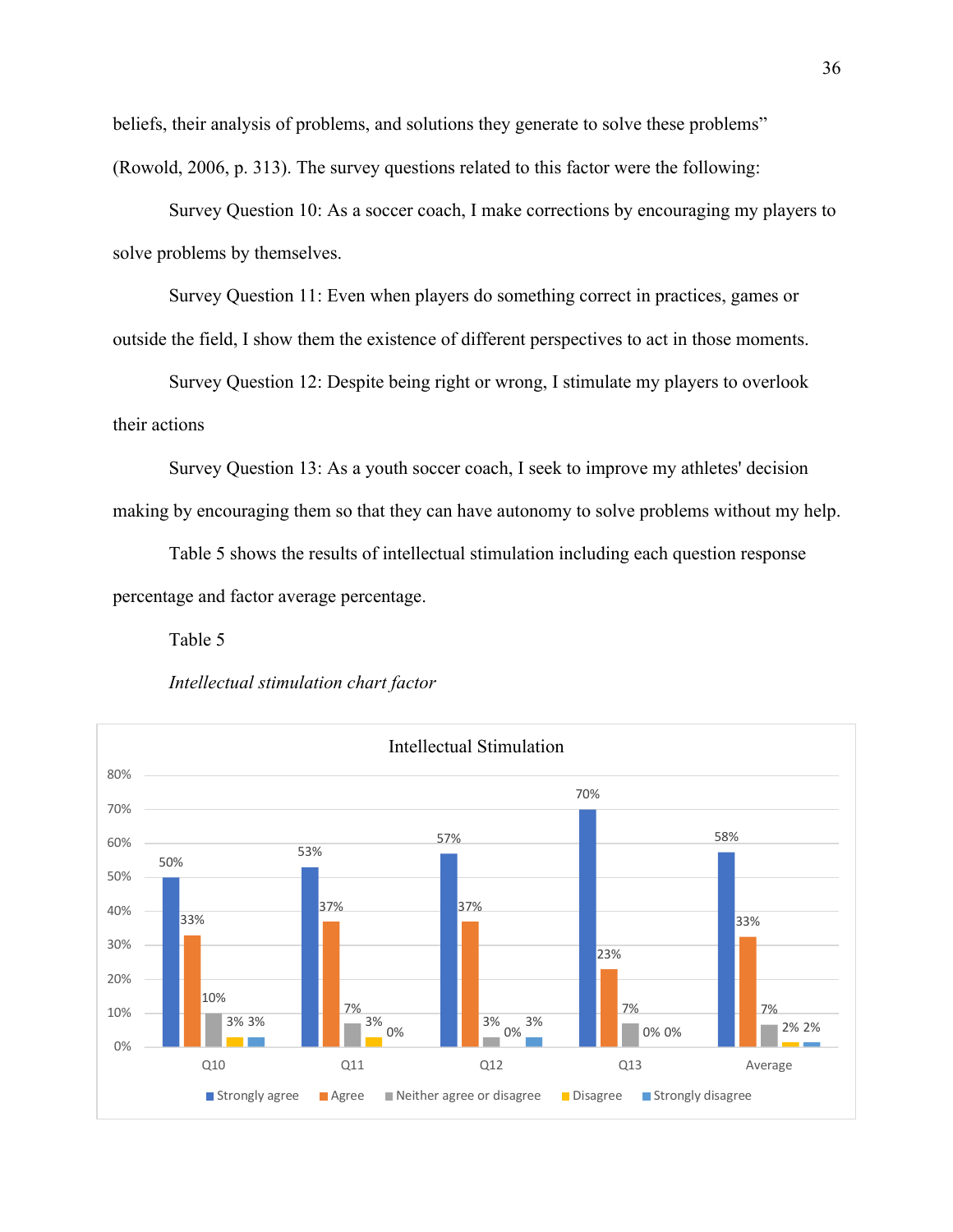## **Factor 4. Idealized influence behaviors**

As discussed in chapter II, Idealized Influence leaders boost followers to achieve better performances (Hassan, et. al., 2013). Through emotions, these leaders have a moral and ethical vision of a better future for the followers (Northouse, 2016). The author also defines idealized influence as an emotional behavior capable to influence followers to seek better performance. The survey questions related to this factor were the following:

Survey Question 20: Leading a group of young athletes makes me act and demonstrate instead of just speaking.

Survey Question 21: I assume every mistake that the team makes rather than exposing my players.

Survey Question 22: As a youth soccer coach my mission before coaching is to develop and educate athletes. Before creating a winning mentality in my athletes, I focus on the enjoyment of the sport.

Table 6 shows the results of intellectual stimulation including each question response percentage and factor average percentage.

Table 6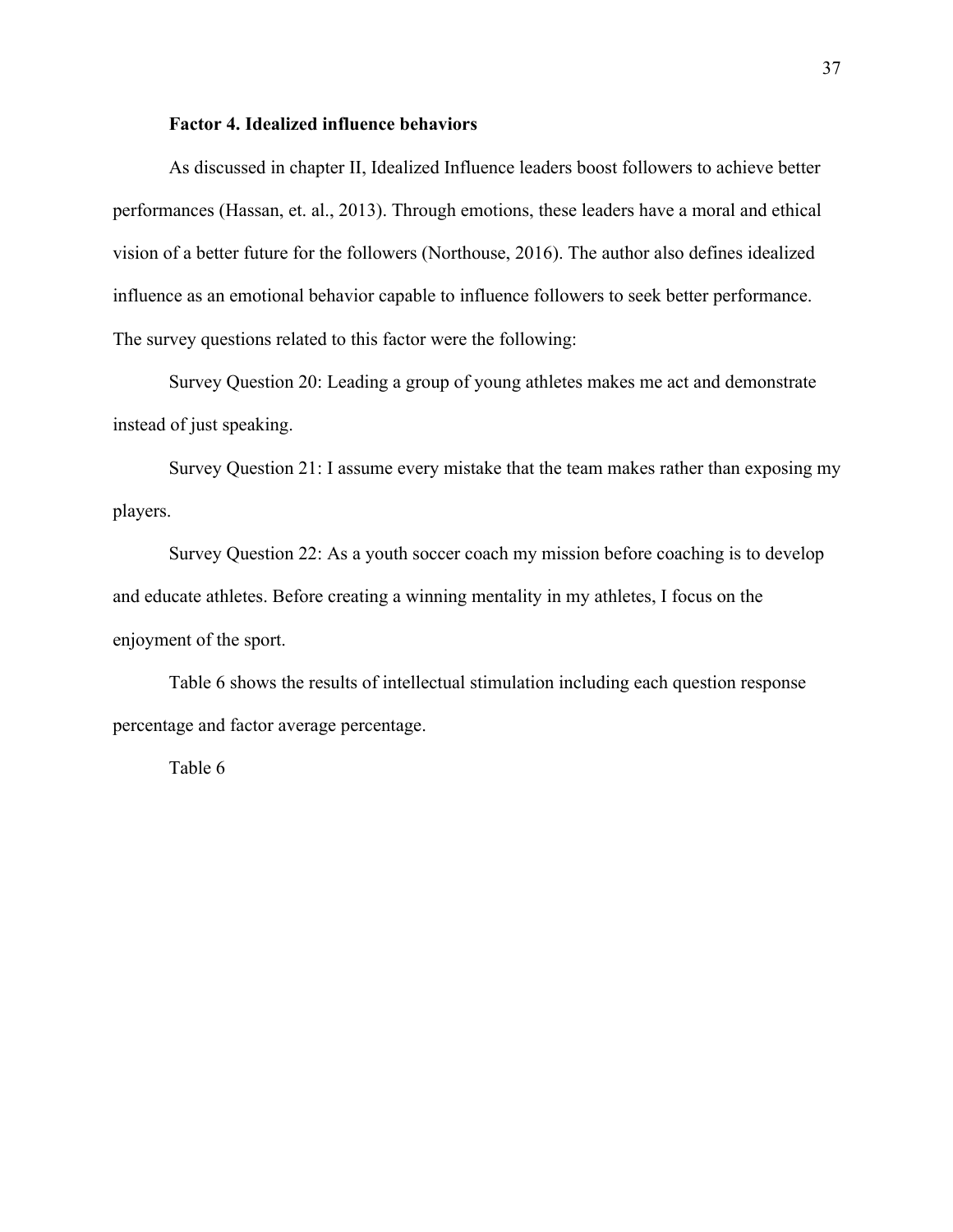## *Idealized influence chart factor*



A total of 25 questions were presented within the survey. Certain behavioral questions throughout the survey were not related to transformational leadership and did not impact the results of the study.

## **Summary**

The researcher used an anonymous intervention survey to gather data for this study. Thirty youth soccer coaches participated in the study. The criteria for the selection of the participants was a minimum of one year of experience coaching soccer at the youth age level in the southern region of Minnesota. The coaches' responses for RQ were gather together into four different transformational leadership factors as follows: (1) Individualized considerations (2) Inspirational motivation (3) Intellectual stimulation (4) Idealized influence.

Chapter four presented the findings of the study. Chapter five contains interpretation of the results, implications for youth development soccer coaches, literature comparisons, and recommendations for future research in transformational leadership behaviors related to youth soccer.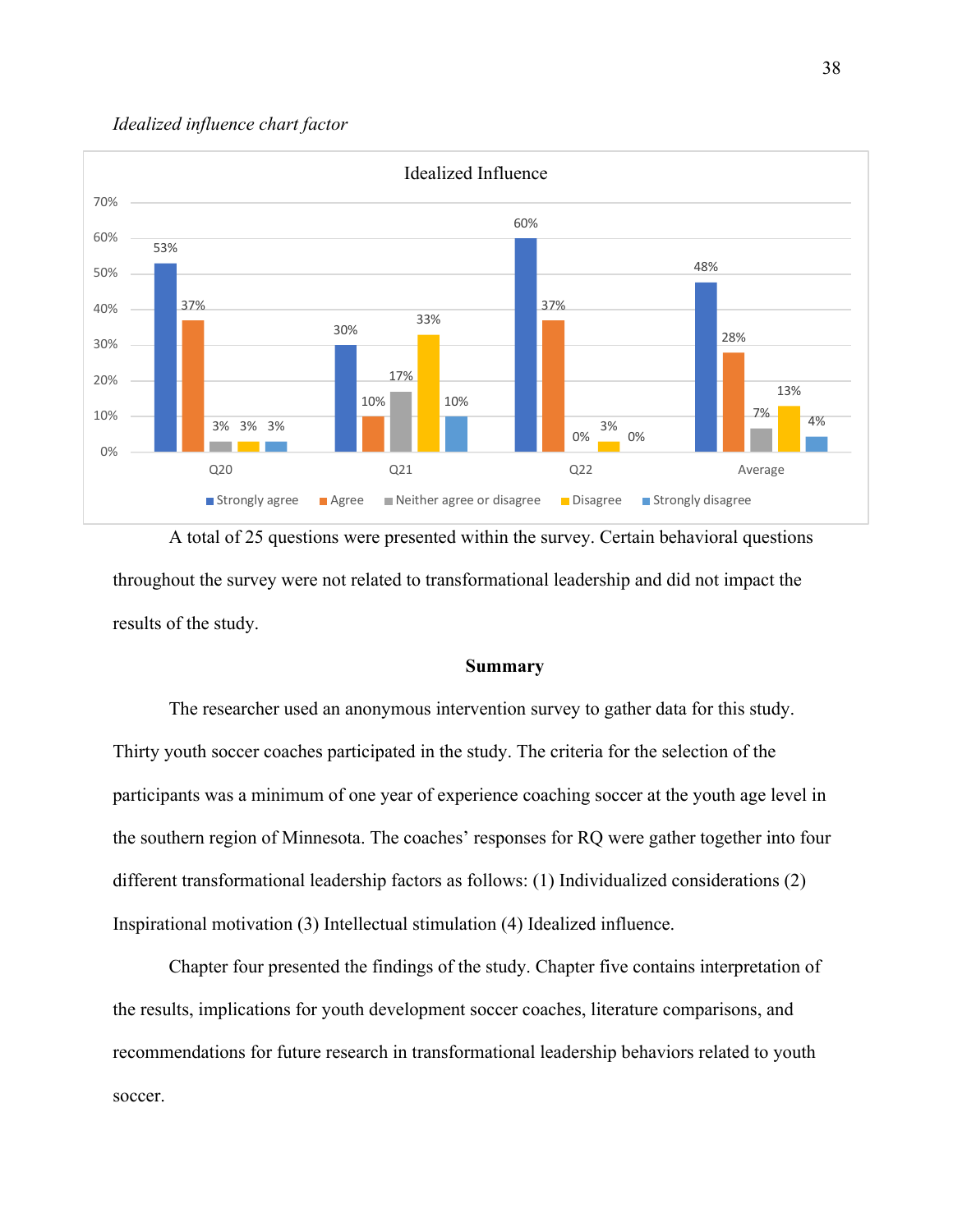#### CHAPTER V – CONCLUSIONS, IMPLICATIONS, AND RECOMMENDATIONS

This quantitative study investigated the relationship between youth development soccer coaches work philosophy and transformational leadership behaviors. Chapter I presented the background information on transformational leadership related to sports. Chapter II attained on the review of literature including the history of transformational leadership, followed by concepts of coaching youth sports based on role, behavior and leadership measurements. Chapter III discussed the research design, rational for research design, and quantitative methodology in sports. Chapter IV presented the findings of the study. This study demonstrated how youth development soccer coaches work philosophy is compared to transformational leadership behaviors. Furthermore, the present study presents how such behaviors can enhance coaching performance. Chapter V will discuss the theoretical connection and conclusions of this study, present implications in leadership, and provide recommendations for future research.

A quantitative research design was utilized to investigate the relationship between youth development soccer coaches philosophy and transformational leadership behaviors. The research design was quasi-experimental, which provided a valid tool to explore the independent variables about transformational leadership behaviors and factors. The research question guiding this study was the following:

RQ: How do youth development soccer coach's leadership style relate to transformational leadership factors after participating in a leadership behavior study?

Data collection was obtained through an anonymous intervention survey, the researcher used Likert scale and one-way Anova to analyze the data. Thirty youth soccer coaches participated in the study. The coaches' responses for RQ were gather together into four different transformational leadership factors as follows: (1) Individualized considerations (2) Inspirational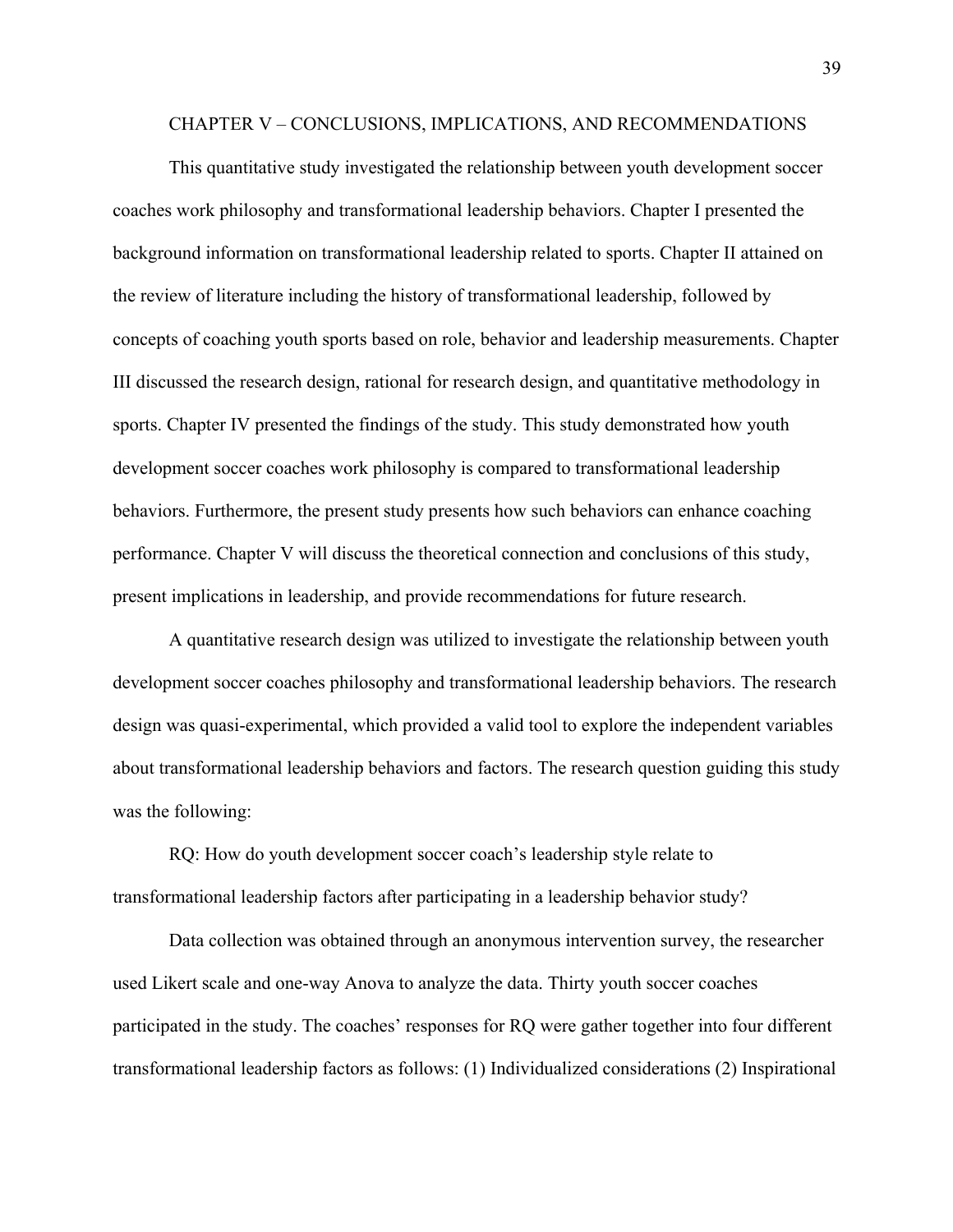motivation (3) Intellectual stimulation (4) Idealized influence.

#### **Theoretical Connection**

Full range of leadership behaviors served as theoretical framework for this quantitative study. As discussed in chapter one, Burns (1978) defines the term transforming leadership in a quantity of behaviors that successful leaders should have when teach the leadership role. While Bass (1990) relates transformational leaders' behaviors as charismatic individuals able to impact and transform followers. The results of such behaviors generated the full range of leadership behaviors under four different elements; idealized influence, inspirational motivational, intellectual stimulation, and individualized consideration (Avolio & Bass, 1991). In sports, previous researches have shown the existence correlation between sports coaches behavior and positive transformational leadership styles (Arthur, Bastardoz & Eklund, 2017).

The one-way anova showed that there was not significant difference in the participants' responses related to the four leadership factors. However, the survey proved that intellectual stimulation led the overall statistics. Rowold (2006) attests that leaders challenge the assumption of the fallowers in a way that they have the capacity to identify and solve problems. In the same line, Stenling and Tafvelin (2014) affirm that leaders should encourage fallowers to make their own decisions and being creative. Vella, Oades, and Crowe (2012) suggest that youth sports athletes can potentially have the ability to solve their own problems outside the field by being intellect stimulated from their coaches.

Next, inspirational motivation showed that participants are also concerned about building a positive environment and team spirit among their players. Kao and Tsai (2016) present inspirational motivation as leaders who can challenge their fallowers through an inspiring vision and meaningful goals. Price and Weiss (2013) discovered that inspirational coaches can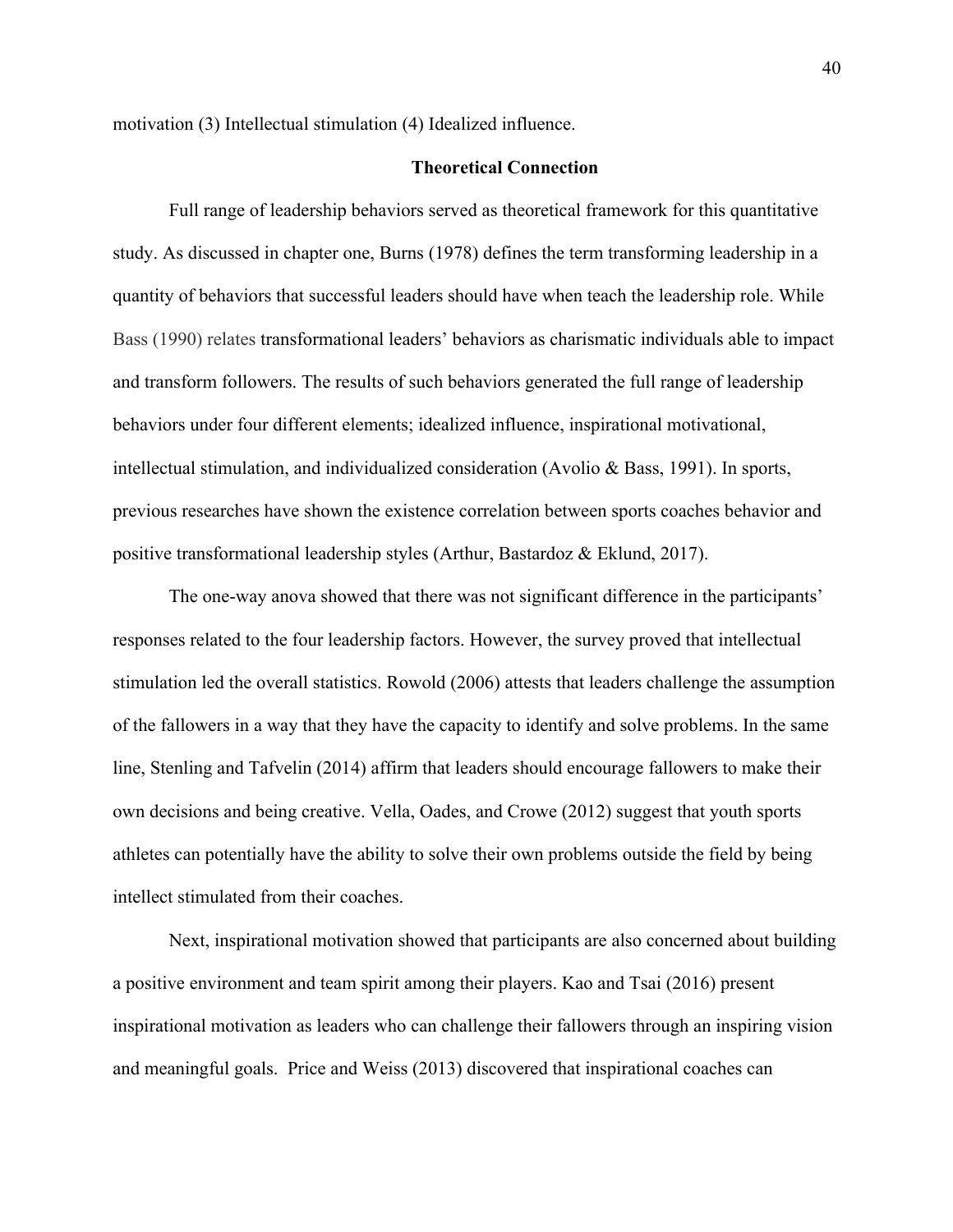influence the followers' psychological responses and team challenges. The following factor was idealized influence where the participants were related to the charisma and emotional behaviors as coaches. Saybani and his colleagues (2013) found that idealized influence coaches who promote hard work motivate followers to enhance their self-steam. Lastly, the factor which show the least relationship within participants' coaching philosophy was individual considerations. In this factor, coaches priories the specific need to achieve success. Within individual consideration behaviors, coaches can promote task cohesion and better communication in a sports team (Smith, et. al., 2013).

## **Conclusions**

After conducting an anonymous survey intervention within thirty youth development soccer coaches, reviewing the literature, and presenting the findings in chapter four, the researcher infers the following conclusions from the study:

- 1. Youth development soccer coaches appear to embrace the idea to trust players to make their own decisions. Coaches also have a high expectation on such decision making that using collective intelligence is essential to solve problems.
- 2. Understanding the meaning of a task is the priority of this population.
- 3. Coaches impact their players to follow a vision. Being a charismatic coach at youth level is part of education and socialization of the players.
- 4. Coaches believe that individual strength can arise naturally without planning on specific needs for each player.

## **Leadership Implications**

The results of this study clarify that youth development soccer coaches have multiple assumptions about their work philosophy. The results also demonstrated that this population of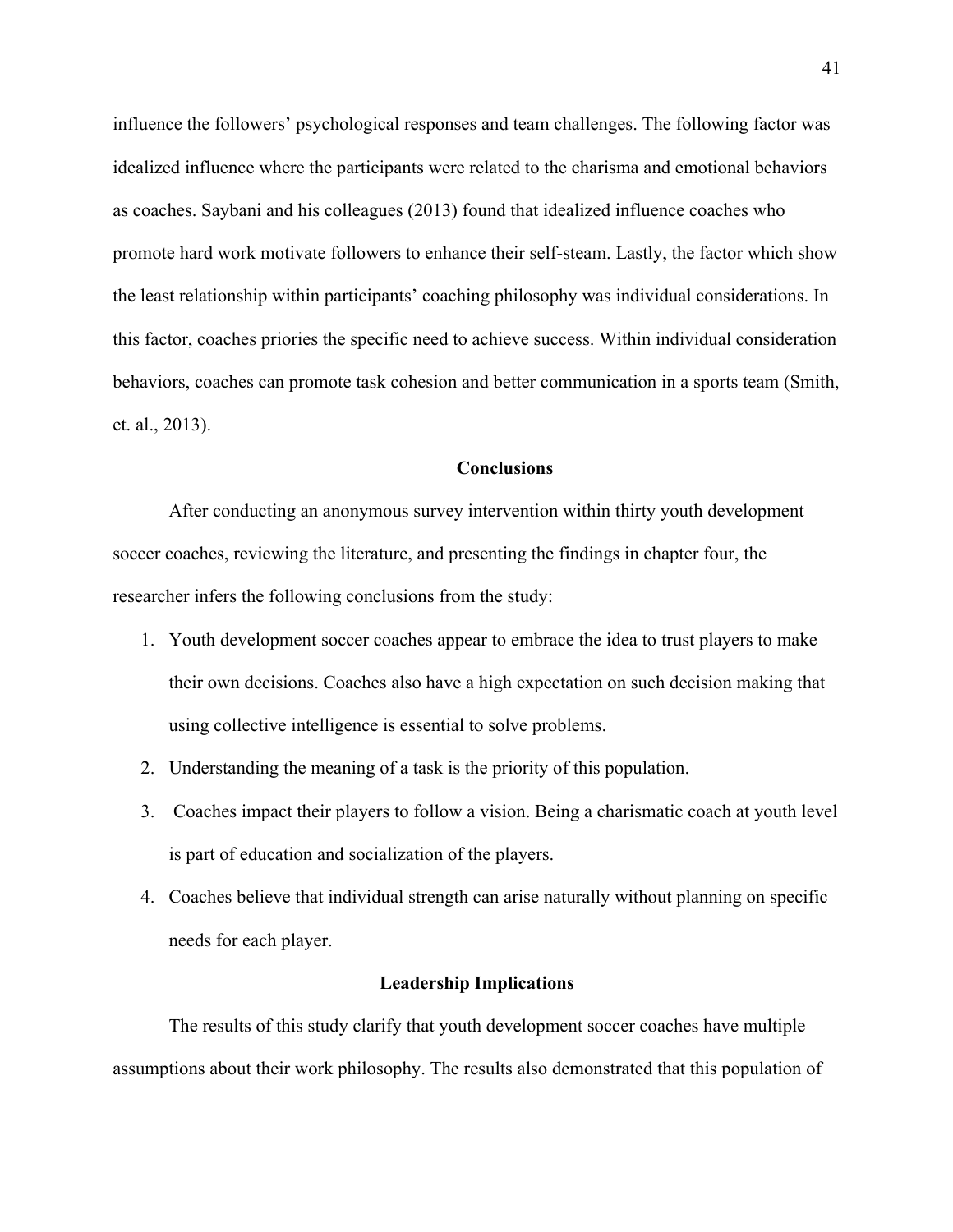leaders are fully engaged in impact on their players lives. Even though the results from the survey were similar, participants of this study showed a slight difference referred to intellectual stimulation, followed by inspirational motivation, idealized influence and lastly, individualized consideration. After reviewing the collected data, the researcher engendered four leadership implications for practice.

## **Implications for Leadership Practice**

**Conclusion 1:** Youth development soccer coaches appear to embrace the idea to trust players to make their own decisions. Coaches also have a high expectation on such decision making that using collective intelligence is essential to solve problems.

**Implication:** Soccer in general is based on decision making. Those who know how to make smart decisions tend to create better opportunities to win games. Learning how to make the right choice and when to do it is a process that must be applied by coaches from the first steps. This population's mission is to make athletes understand how to interpret the range of options they have when faced with decision-making. In soccer it is said that the captain of the team is the voice of the coach on the field. The desire of each coach is that all athletes have the mentality of a captain so that collectively they solve problems that even the coach may not have noticed. The idea is not to have to ask the coach every time they face a problem.

**Conclusion 2:** Understanding the meaning of a task is the priority for these leaders. **Implication:** Young athletes have the capacity to absorb information quickly in a way that makes them arouse curiosity as to why they are doing a particular exercise or action. The role of the coach is primarily to have a clear goal that enables athletes to understand the meaning and purpose of actions. Times are different, nowadays the idea of just passing the content and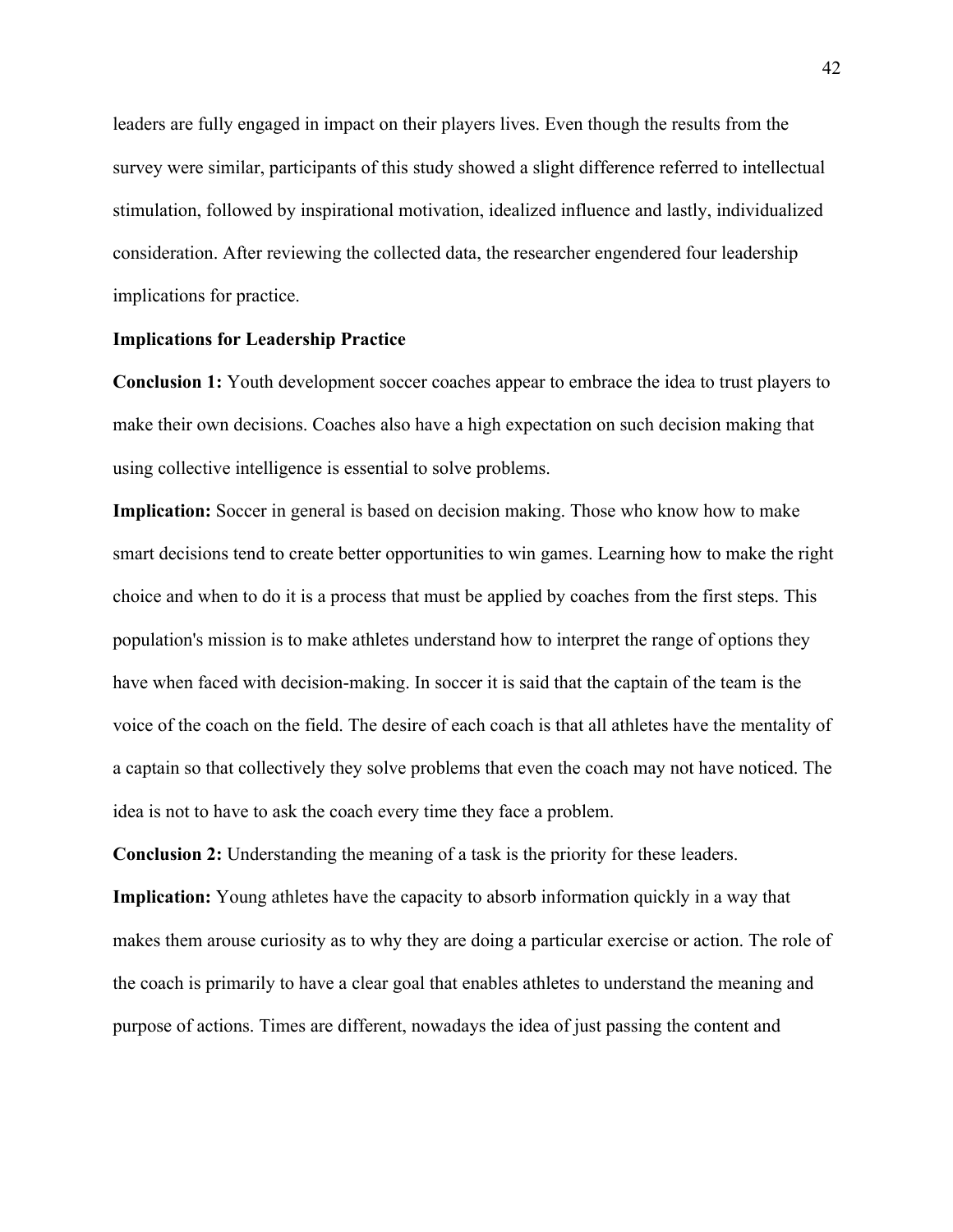thinking that the followers will just listen and perform is already out of date. Millennia need to see the purpose of what is being asked for.

**Conclusion 3**: Coaches impact their players to follow a vision. Being a charismatic coach at youth level is part of education and socialization of the players.

**Implication:** At an early age, what children need to play soccer is the will and the desire to practice the sport. Discipline, fun, and most importantly, social integration among athletes are fundamental tools that charismatic coaches are able to present. Having a positive vision established gives athletes the ability to grow in their performances and feel that the coach does everything possible for athletes to achieve success.

**Conclusion 4:** Coaches believe that individual strength can arise naturally without planning on specific needs for each player.

**Implication:** Nowadays the role of the coach is not only to train, but to be an educator, psychologist, parent, among others. The research participants understand that the individual needs of each athlete can be used as a whole, without even having to individualize the activities. It is up to the coach to know how to adapt the individual qualities of each athlete to create successful team goals. Also, coaches must be very careful not to leave any athletes behind. The process of evolution and learning varies from athlete to athlete, so it is up to the coach to understand how to use the individual capacity of the athletes.

## **Recommendations for Future Research**

More research is needed to further explore the relationship between youth development soccer coaching style and transformational leadership behaviors. Additional research is necessary with a larger sample size, extended demographics and field observations to legitimize and add to findings of this study. Additionally, further research could include a contrast and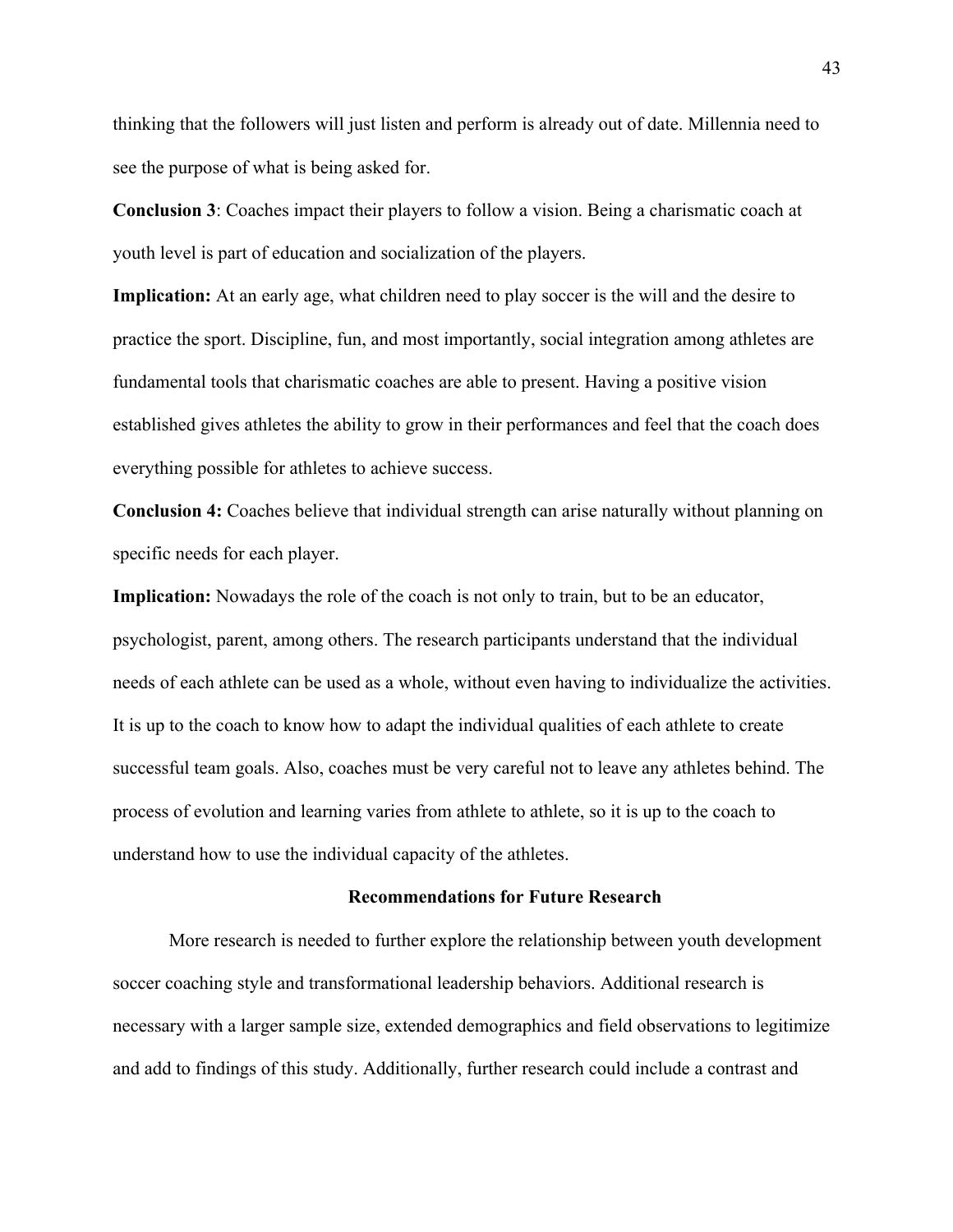comparison between coaches perspective x athletes perspective about transformational leadership behaviors. Furthermore, transformational leadership workshop and post survey intervention might expose how coaches leadership style changes after participating a transformational leadership workshop.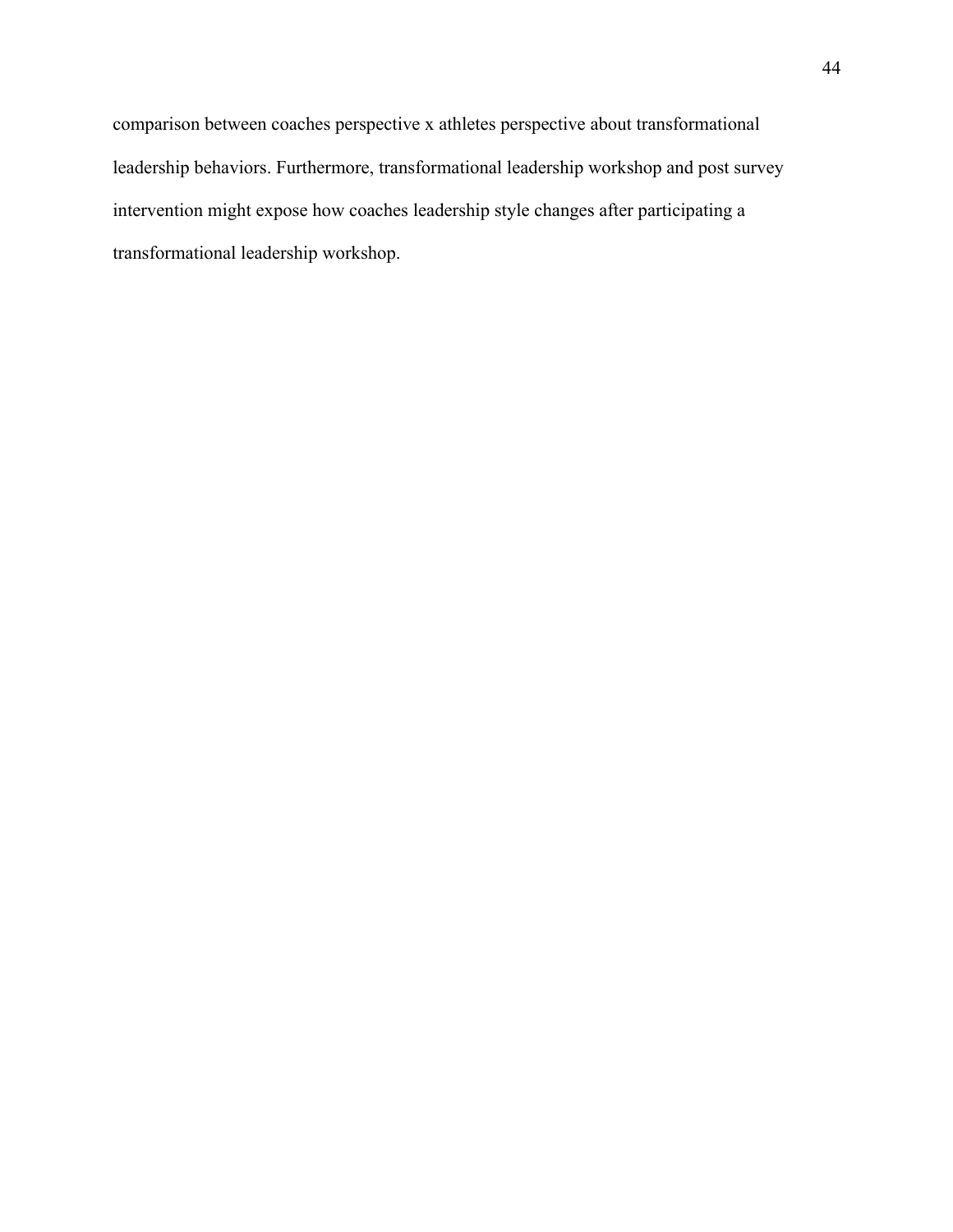#### **REFERENCES**

- Álvarez, O., Castillo, I., Molina-García, V., & Balague, G. (2016). Transformational leadership on the athletic field: An international review. *Revista de Psicología Del Deporte*, *25*(2), 319–326. Retrieved from http://search.ebscohost.com.wsuproxy.mnpals.net/login.aspx?direct=true&db=psyh&AN =2017-10798-012&site=ehost-live
- Arthur, C. A., Bastardoz, N., & Eklund, R. (2017). Transformational leadership in sport: current status and future directions. *Current Opinion in Psychology*, *16*, 78–83. doi: 10.1016/j.copsyc.2017.04.001
- Arthur, C. A., Woodman, T., Chin Wei Ong, Hardy, L., & Ntoumanis, N. (2011). The role of athlete narcissism in moderating the relationship between coaches' transformational leader behaviors and athlete motivation. *Journal of Sport & Exercise Psychology*, *33*(1), 3–19. https://doi-org.wsuproxy.mnpals.net/10.1123/jsep.33.1.3
- Avolio, B. J., & Bass, B. M. (1991). The full range leadership development programs*: Basic and advanced manuals*. Binghamton, NY: Bass, Avolio & Associates.
- Avolio, B. J., Waldman, D., & Yammarino, F. J. (1991). Leading in the 1990s: the four I's of transformational leadership. *Journal of European Industrial Training*, *15*(4), 9- 16. https://doi.org/10.1108/03090599110143366
- Bass, B. M. (1985). Leadership and performance beyond expectation*.* New York: Free Press.

Bass, B. M. (1990). From transactional to transformational leadership: learning to share the vision. *Organizational Dynamics*, *18*(3), 19–31. https://doiorg.wsuproxy.mnpals.net/10.1016/0090-2616(90)90061-S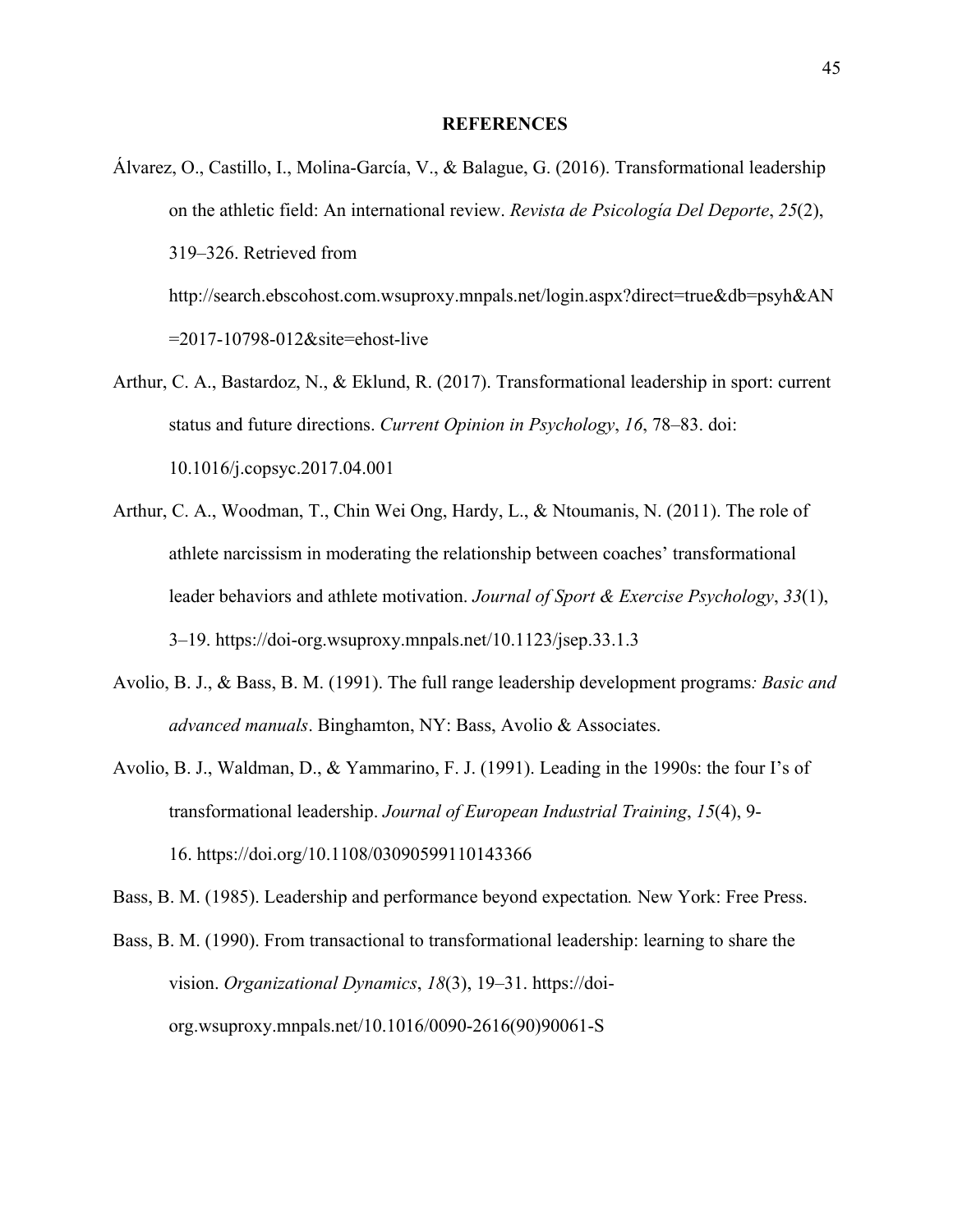Bass, B. M., & Avolio, B. J. (1995). Multifactor leadership questionnaire for research. Retrieved from

http://search.ebscohost.com.wsuproxy.mnpals.net/login.aspx?direct=true&db=mmt&AN =test.465&site=ehost-live

- Bass, B. M., & Avolio, B. J. (1995). Transformational leadership development: manual for the multifactor leadership questionnaire. Palo Alto, CA: Consulting Psychologist Press.
- Bass, B.M., & Avolio, B. J. (2000). Manual for the multifactor leadership questionnaire (Form 5X). Mindgarden, Redwood City.
- Bass, B.M., & Riggio, R.E. (2006). Transformational leadership. Lawrence: Erlbaum.
- Beauchamp, M. R., Welch, A. S., & Hulley, A. J. (2007). Transformational and transactional leadership and exercise-related self-efficacy. *Journal of Health Psychology*, *12*(1), 83– 88. https://doi-org.wsuproxy.mnpals.net/10.1177/1359105307071742
- Bloomfield, J., & Fisher, M. J. (2019). Quantitative research design. *Journal of the Australasian Rehabilitation Nurses' Association (JARNA)*, *22*(2), 27–30. https://doi.org/10.33235/jarna.22.2.27-30
- Bolter, N. D., & Weiss, M. R. (2013). Coaching behaviors and adolescent athletes' sportspersonship outcomes: further validation of the sportsmanship coaching behaviors scale (SCBS). *Sport, Exercise, and Performance Psychology*, *2*(1), 32–47. https://doiorg.wsuproxy.mnpals.net/10.1037/a0029802
- Bormann, K. C., Schulte-Coerne, P., Diebig, M., & Rowold, J. (2016). Athlete characteristics and team competitive performance as moderators for the relationship between coach transformational leadership and athlete performance. *Journal of Sport and Exercise Psychology*, *38*(3), 268–281. doi: 10.1123/jsep.2015-0182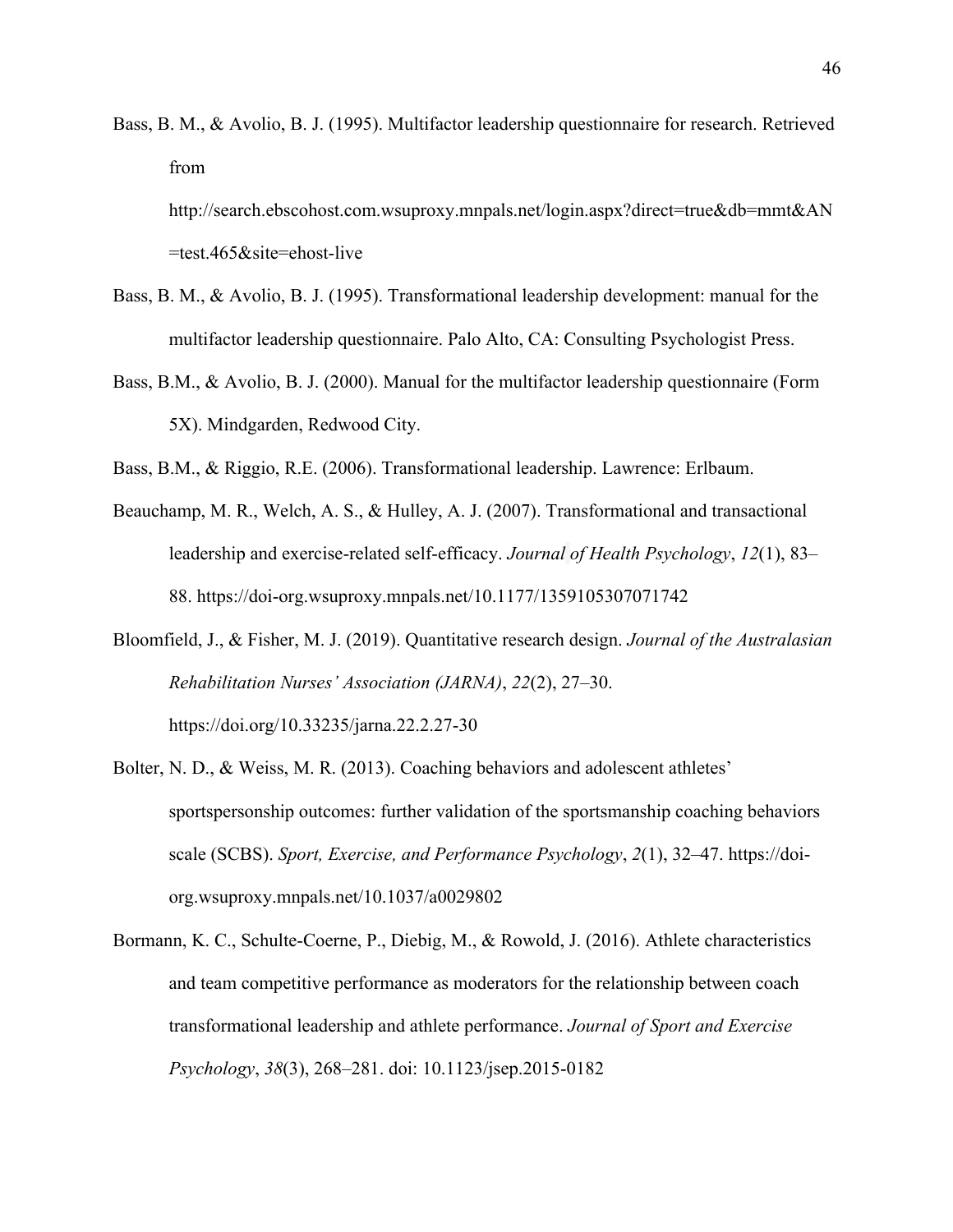Burns, J.M. (1978) Leadership. New York. Harper & Row.

Callow, N., Smith, M., Hardy, L., Arthur, C., & Hardy, J. (2009). Measurement of transformational leadership and its relationship with team cohesion and performance level. *Journal of Applied Sport Psychology*, *21*(4), 395–412. https://doiorg.wsuproxy.mnpals.net/10.1080/10413200903204754

Charbonneau, D., Barling, J., & Kelloway, E. K. (2001). Transformational leadership and sports performance: the mediating role of intrinsic motivation. *Journal of Applied Social Psychology, 31*(7), 1521–1534. https://doi-org.wsuproxy.mnpals.net/10.1111/j.1559- 1816.2001.tb02686.x

Chudleigh, J., & Smith, J. (2015). Research essentials. *Nursing Children and Young People (2014+), 27*(3), 12. doi:http://dx.doi.org/10.7748/ncyp.27.3.12.s13

Day, D. V., & Antonakis, J. (2012). The nature of leadership. Thousand Oaks, Calif: SAGE

Downton, J. V. (1973). Rebel leadership: Commitment and charisma in the revolutionary process. New York, NY: Free Press. Retrieved from http://search.ebscohost.com.wsuproxy.mnpals.net/login.aspx?direct=true&db=psyh&AN =1974-00859-000&site=ehost-live

- Drummond, K. E., & Murphy-Reyes, A. (2018). Nutrition research: concepts and applications. Burlington, MA: Jones & Bartlett Learning.
- Ganzberg, V. (2008, August 27). Why They Stop. Retrieved from https://www.usyouthsoccer.org/news/why\_they\_stop/
- Gilbert, W. D., & Trudel, P. (2004). Role of the coach: how model youth team sport coaches frame their roles. *Sport Psychologist*, *18*(1), 21–43. https://doiorg.wsuproxy.mnpals.net/10.1123/tsp.18.1.21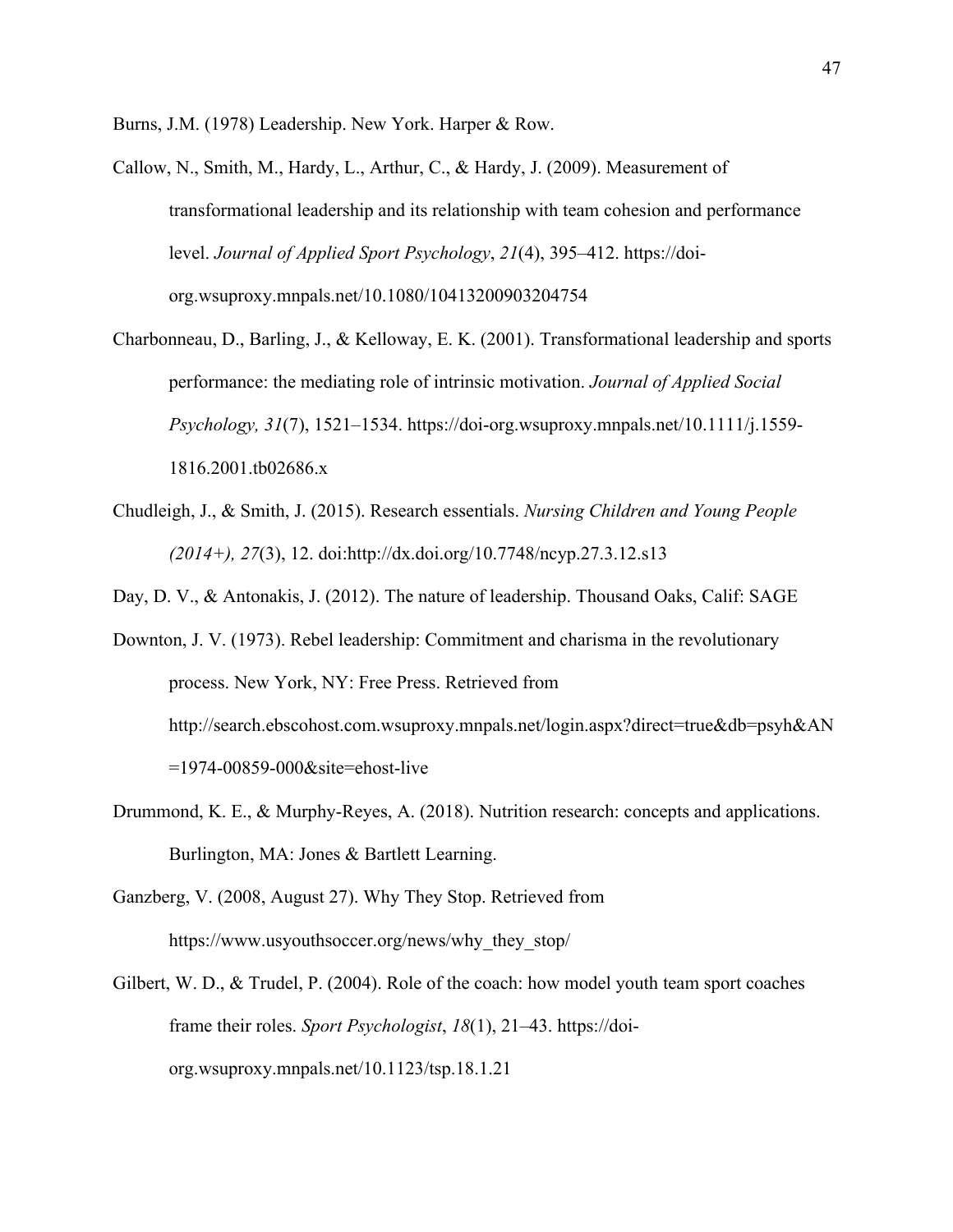Goertzen, M. J. (2017). Chapter 3: Introduction to quantitative research and data. *Library Technology Reports*, *53*(4), 12. Retrieved from http://search.ebscohost.com.wsuproxy.mnpals.net/login.aspx?direct=true&db=f5h&AN= 123202476&site=ehost-live

Hannigan, A. (2018). Public and patient involvement in quantitative health research: a statistical perspective. *Health Expectations*, *21*(6), 939–943. https://doiorg.wsuproxy.mnpals.net/10.1111/hex.12800

- Hardy, L., Arthur, C. A., Jones, G., Shariff, A., Munnoch, K., Isaacs, I., & Allsopp, A. J. (2010). A correlational and an experimental study examining the sub-components of transformational leadership. *Leadership Quarterly*, *21*. 20-32. doi: 10.1016/j.leaqua.2009.10.002
- Hassan, A, Saybani, H, Soon, C, Yusof, A, and Zardoshtian, S. (2013). Athletes' satisfaction as mediator of transformational leadership behaviors of coaches and football players' sport commitment relationship. *World Applied Sciences Journal*. 21. 1475-1483. doi:10.5829/idosi.wasj.2013.21.10.269.
- Holtzclaw, K. A., Blom, L., Wade, A., & Judge, L. W. (2019). Effect of an educational intervention on youth swim coaches' behaviors. *Physical Educator*, *76*(2), 307–328. https://doi-org.wsuproxy.mnpals.net/10.18666/TPE-2019-V76-I2-8466
- Kao, S.-F., & Tsai, C.-Y. (2016). Transformational leadership and athlete satisfaction: the mediating role of coaching competency. *Journal of Applied Sport Psychology*, *28*(4), 469–482. https://doi-org.wsuproxy.mnpals.net/10.1080/10413200.2016.1187685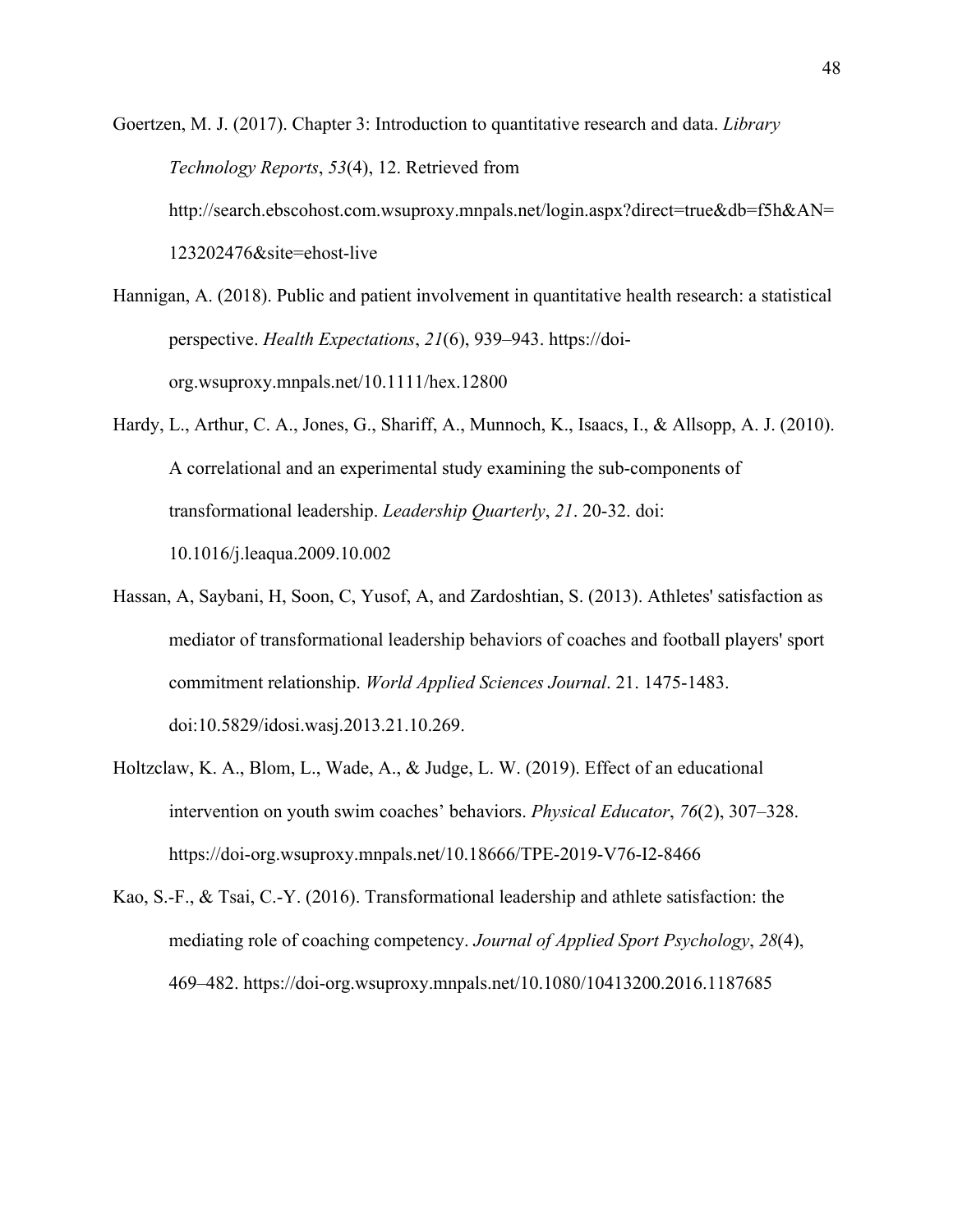Klika, B. (2018). Youth coaching: 6 keys to success. *American Fitness*, *36*(3), 14–16. Retrieved from

http://search.ebscohost.com.wsuproxy.mnpals.net/login.aspx?direct=true&db=hxh&AN= 130639813&site=ehost-live

- Kramer, C. A., & Allen, S. A. (2018). Transformational leadership styles pre- and posttrauma. *Journal of Leadership Education*, *17*(3), 81–97. Retrieved from https://searchebscohostcom.wsuproxy.mnpals.net/login.aspx?direct=true&db=eric&AN=EJ1186935&site=ehost -live
- Lee, Y., Kim, S.-H., & Kang, J.-H. (2013). Coach leadership effect on elite handball players' psychological empowerment and organizational citizenship behavior. *International Journal of Sports Science & Coaching*, *8*(2), 327–342. https://doiorg.wsuproxy.mnpals.net/10.1260/1747-9541.8.2.327
- Leggett, T. (2017). Writing & research. survey development: creating intended consequences. *Radiologic Technology*, *88*(5), 568–571. Retrieved from http://search.ebscohost.com.wsuproxy.mnpals.net/login.aspx?direct=true&db=ccm&AN= 122803335&site=ehost-live

Liu, P. (2018). Transformational leadership research in china (2005-2015). *Chinese Education & Society*, *51*(5), 372–409. https://doiorg.wsuproxy.mnpals.net/10.1080/10611932.2018.1510690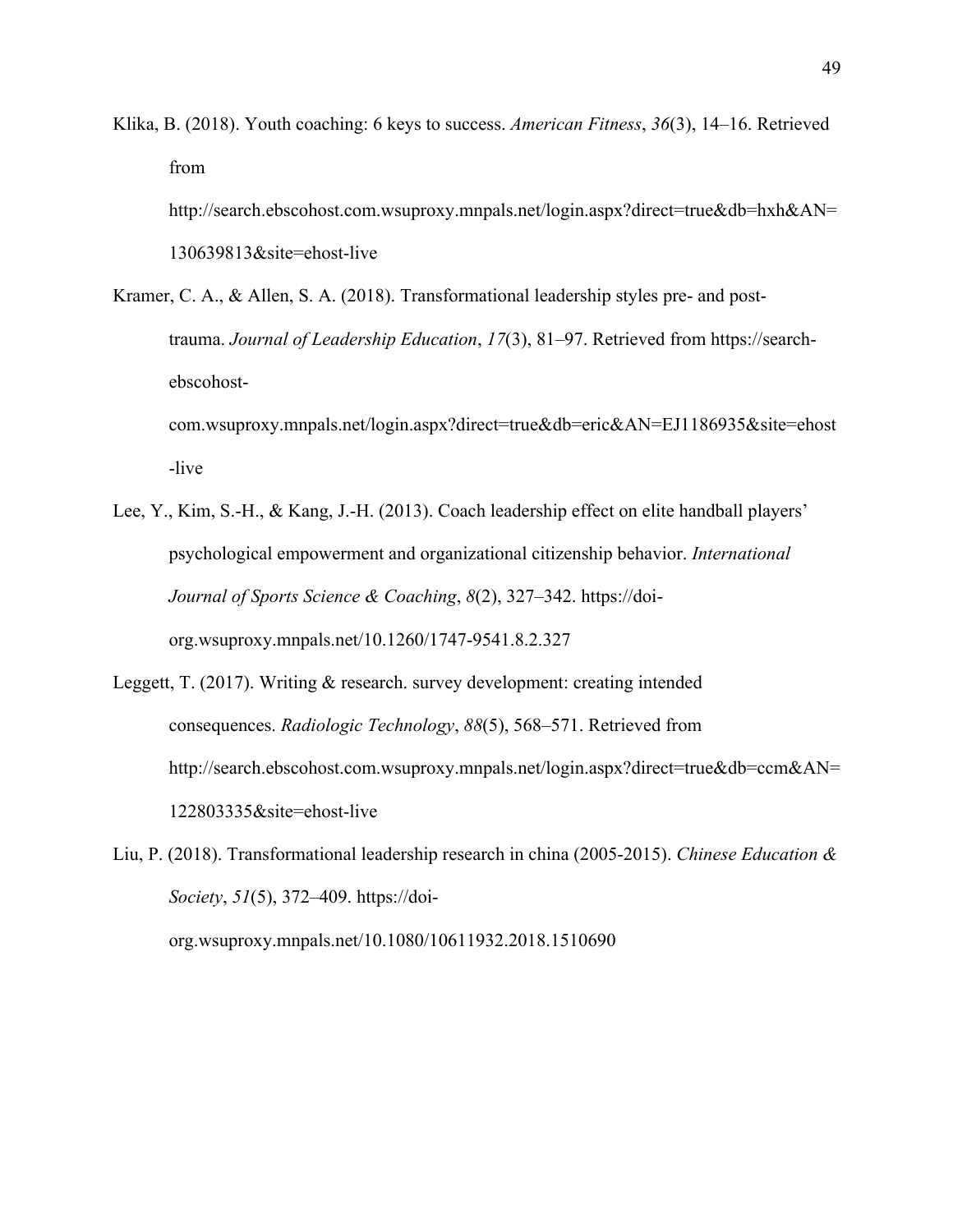- Mahalinga Shiva, M., & Suar, D. (2012). Transformational leadership, organizational culture, organizational effectiveness, and programme outcomes in non-governmental organizations. Voluntas: *International Journal of Voluntary & Nonprofit Organizations, 23*(3), 684–710. https://doi-org.wsuproxy.mnpals.net/10.1007/s11266-011-9230-4
- McCallister, S. G., Blinde, E. M., & Weiss, W. M. (2000). Teaching values and implementing philosophies: dilemmas of the youth sport coach. *Physical Educator*, *57*(1), 35. Retrieved from http://search.ebscohost.com.wsuproxy.mnpals.net/login.aspx?direct=true&db=hxh&AN=

2915604&site=ehost-live

McCann, J., Kohntopp, T., & Keeling, P. (2015). Leadership in collegiate soccer. *SAM Advanced Management Journal (07497075)*, *80*(2), 32–41. Retrieved from http://wsuproxy.mnpals.net/login?url=http://search.ebscohost.com/login.aspx?direct=true &db=keh&AN=108928647&site=ehost-live

Minnesota youth soccer association (MYSA;n.d.). Retrieved from https://www.mnyouthsoccer.org/glance

Newland, A. (2016). Transformational leadership: behaviors, outcomes, and predictors. dissertation abstracts international: section B: *The Sciences and Engineering*. ProQuest Information & Learning. Retrieved from http://search.ebscohost.com.wsuproxy.mnpals.net/login.aspx?direct=true&db=psyh&AN =2016-31156-062&site=ehost-live

Northouse, P. G. (2016). Leadership: theory and practice. Los Angeles: SAGE Publications.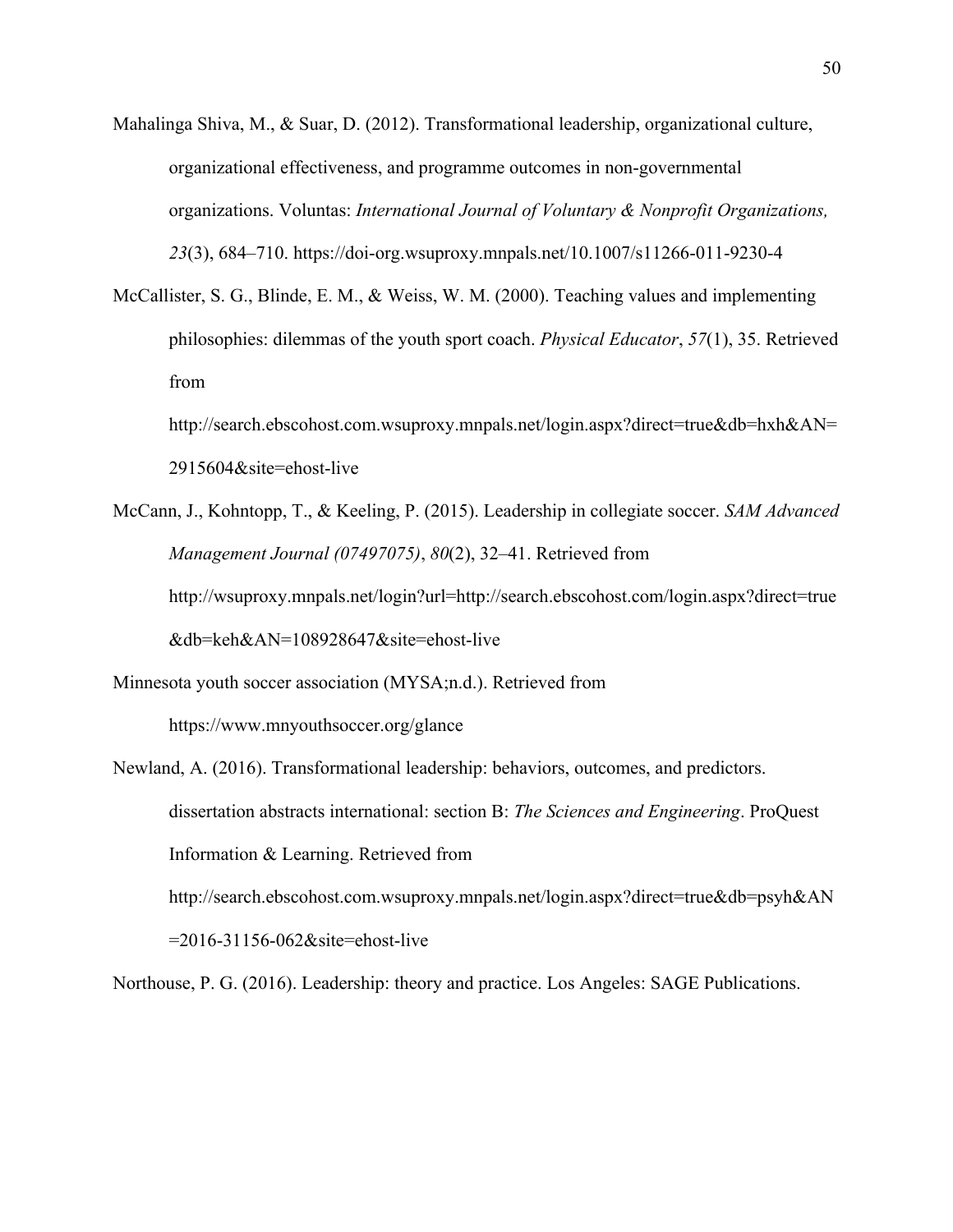- Podsakoff, P. M., MacKenzie, S. B., Moorman, R. H., & Fetter, R. (1990). Transformational leader behaviors and their effects on followers' trust in leader, satisfaction, and organizational citizenship behaviors. *The Leadership Quarterly, 1*(2), 107–142. https://doi-org.wsuproxy.mnpals.net/10.1016/1048-9843(90)90009-7
- Prichard, A., & Deutsch, J. (2015). The effects of motivational climate on youth sport participants. *Physical Educator*, *72*(5), 200–214. Retrieved from http://search.ebscohost.com.wsuproxy.mnpals.net/login.aspx?direct=true&db=hxh&AN= 111081523&site=ehost-live

Price, M., & Weiss, M. (2011). Peer leadership in sport: relationships among personal characteristics, leader behaviors, and team outcomes. *Journal of Applied Sport Psychology, 23*(1), 49–64. https://doiorg.wsuproxy.mnpals.net/10.1080/10413200.2010.520300

- Price, M. S., & Weiss, M. R. (2013). Relationships among coach leadership, peer leadership, and adolescent athletes' psychosocial and team outcomes: a test of transformational leadership theory. *Journal of Applied Sport Psychology*, *25*(2), 265–279. https://doiorg.wsuproxy.mnpals.net/10.1080/10413200.2012.725703
- Rapids youth soccer club (2019) US youth soccer statistics infographic. Retrieved from http://rapidsyouthsoccer.org/us-youth-soccer-player-statistics

Rocchi, M., & Pelletier, L. G. (2017). The antecedents of coaches' interpersonal behaviors: the role of the coaching context, coaches' psychological needs, and coaches' motivation. *Journal of Sport & Exercise Psychology*, *39*(5), 366–378. https://doiorg.wsuproxy.mnpals.net/10.1123/jsep.2016-0267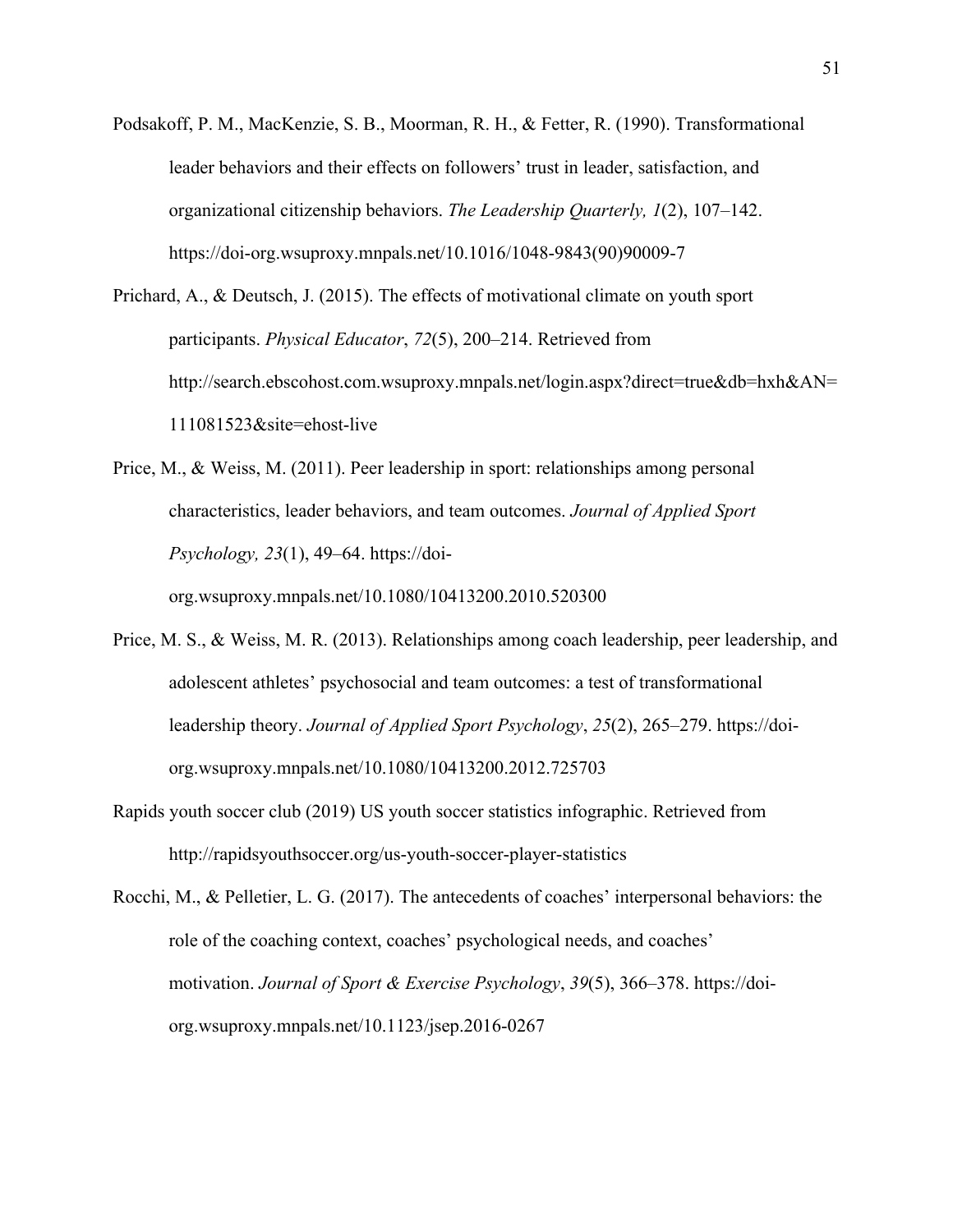Rowold, J. (2006). Transformational and transactional leadership in martial arts. *Journal of Applied Sport Psychology*, *18*(4), 312–325. https://doi org.wsuproxy.mnpals.net/10.1080/1041320060094408

Rutberg, S., & Bouikidis, C. D. (2018). Focusing on the fundamentals: a simplistic differentiation between qualitative and quantitative research. *Nephrology Nursing Journal*, *45*(2), 209–213. Retrieved from

http://search.ebscohost.com.wsuproxy.mnpals.net/login.aspx?direct=true&db=ccm&AN= 129106232&site=ehost-live

Sagar, S., & Jowett, S. (2012). Communicative acts in coach–athlete interactions: when losing competitions and when making mistakes in training. *Western Journal of Communication*, *76*(2), 148–174. https://doiorg.wsuproxy.mnpals.net/10.1080/10570314.2011.651256

- Seeram, E. (2019). An overview of correlational research. *Radiologic technology*, *91*(2), 176– 179. Retrieved from https://search-ebscohostcom.wsuproxy.mnpals.net/login.aspx?direct=true&db=ccm&AN=139298367&site=ehost -live
- Smith, M. J., Arthur, C. A., Hardy, J., Callow, N., & Williams, D. (2013). Transformational leadership and task cohesion in sport: the mediating role of intrateam communication. *Psychology of Sport and Exercise*, *14*(2), 249–257. https://doiorg.wsuproxy.mnpals.net/10.1016/j.psychsport.2012.10.002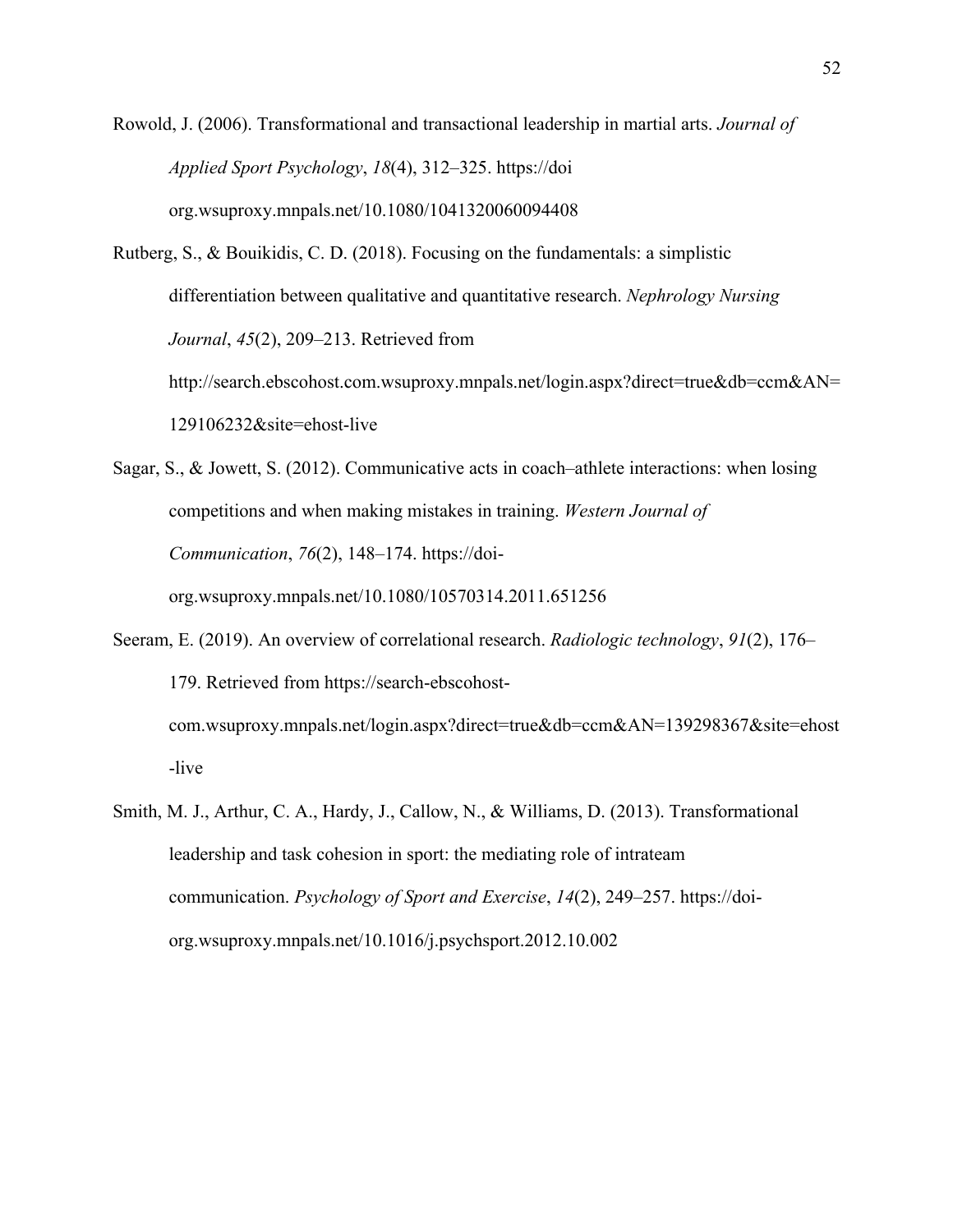- Stahl, N., King, J., & Lampi, J. (2019). Expanding approaches for research: mixed methods. *Journal of Developmental Education*, *42*(2), 28–30. Retrieved from http://search.ebscohost.com/login.aspx?direct=true&db=eft&AN=136008646&site=ehost -live
- Stenling, A., & Tafvelin, S. (2014). Transformational leadership and well-being in sports: The mediating role of need satisfaction. *Journal of Applied Sport Psychology*, *26*(2), 182– 196. https://doi-org.wsuproxy.mnpals.net/10.1080/10413200.2013.819392
- Sullivan, P., Paquette, K. J., Holt, N. L., & Bloom, G. A. (2012). The relation of coaching context and coach education to coaching efficacy and perceived leadership behaviors in youth sport. *Sport Psychologist*, *26*(1), 122–134. https://doiorg.wsuproxy.mnpals.net/10.1123/tsp.26.1.122
- Tucker, S., Turner, N., Barling, J., & McEvoy, M. (2010). Transformational leadership and childrens' aggression in team settings: a short-term longitudinal study. *Leadership Quarterly*, *21*(3), 389–399. https://doi-

org.wsuproxy.mnpals.net/10.1016/j.leaqua.2010.03.004

- Vella, S.A., Oades, L.G., & Crowe, T.P. (2011). The role of the coach in facilitating positive youth development: Moving from theory to practice. *Journal of Applied Sport Psychology*, *23*(1), 33–48. https://doiorg.wsuproxy.mnpals.net/10.1080/10413200.2010.511423
- Vella, S. A., Oades, L. G., & Crowe, T. P. (2012). Validation of the differentiated transformational leadership inventory as a measure of coach leadership in youth soccer. *Sport Psychologist*, *26*(2), 207–223. https://doiorg.wsuproxy.mnpals.net/10.1123/tsp.26.2.207